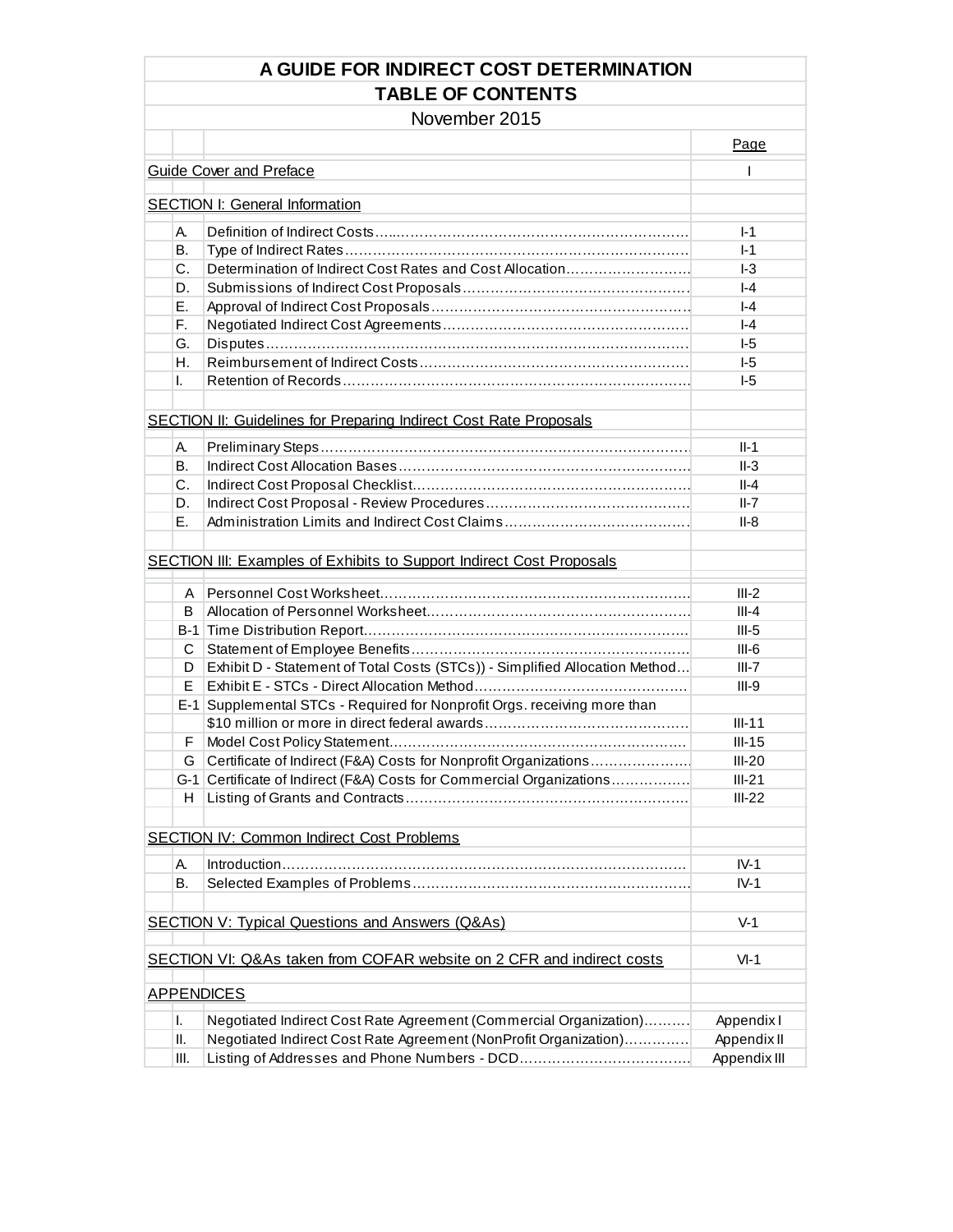# **A Guide for Indirect Cost Rate Determination**

 $\mathcal{L}_\text{max}$  and  $\mathcal{L}_\text{max}$  and  $\mathcal{L}_\text{max}$  and  $\mathcal{L}_\text{max}$  and  $\mathcal{L}_\text{max}$ 

Based on the Cost Principles and Procedures Required by 2 CFR Part 200, Subpart E & Appendix IV for Non-profit Organizations and by the Federal Acquisition Regulation - Parts 31.2 and 42.7 for Commercial Organizations



U.S. Department of Labor Division of Cost Determination Office of Acquisition Management Services Business Operations Center, OASAM

November 2015

\_\_\_\_\_\_\_\_\_\_\_\_\_\_\_\_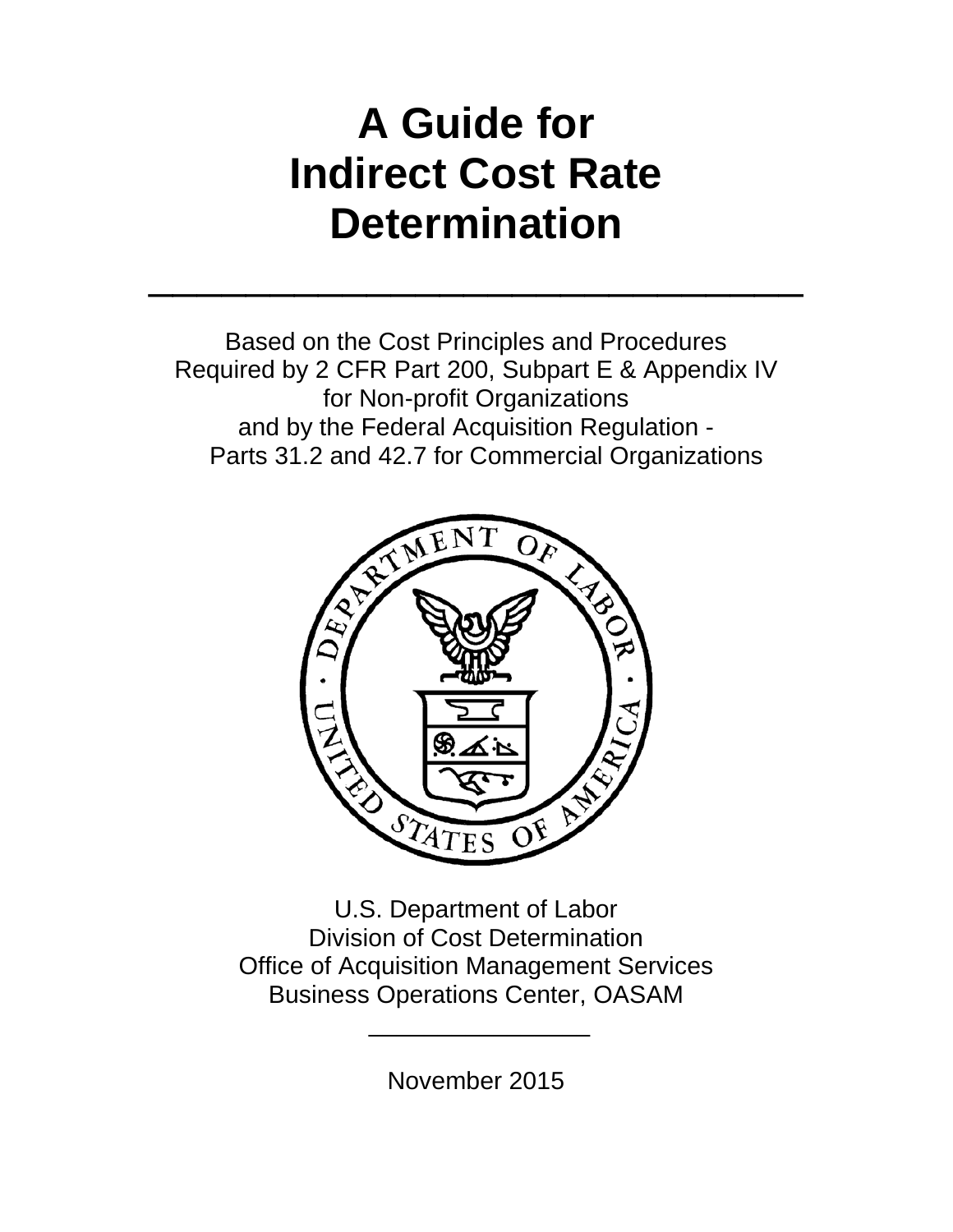#### **PREFACE**

This Guide has been prepared by the Division of Cost Determination (DCD), to assist non-profit and commercial organizations (non-Federal entities) in understanding the requirements for the determination of indirect costs on **cost reimbursable** grants, contracts, and other agreements awarded by the U.S. Department of Labor (DOL).

An indirect cost rate is established on the basis of a Federally approved indirect cost rate proposal and supporting documentation submitted by organizations. Indirect costs allocable to DOL programs should be reimbursed if an organization has a Federally approved rate. Reimbursement, however, is subject to any administrative limitations established in the grants and/or contracts.

The formats provided in this guide are the preferred formats of DCD, but are not strictly required, as some other format may be acceptable. The actual content of the exhibits and samples may vary between organizations.

An indirect cost rate is simply a device for determining fairly and conveniently within the boundaries of sound administrative principles, what proportion of indirect cost each program should bear. Note that indirect costs are incurred for common or joint objectives and cannot be readily identified with a particular grant, contract or other activity of the organization. An indirect cost rate is the ratio between the total indirect expenses and some direct cost base. The indirect cost allocation methods used by each organization depend on its own structure, program functions, and accounting system.

#### **Prior to the preparation of an indirect cost rate proposal and supporting documentation; and, to be in accordance with the procedures described in this Guide, the applicable cost principles should be reviewed.**

2 CFR Part 200, Subpart E & Appendix IV, establish the Federal requirements for the determination of allowable and unallowable direct and indirect costs for nonprofit organizations. This regulation is effective on December 26, 2014. Prior to December 26, 2014, nonprofit organizations must follow the cost principles established by OMB Circular A-122. For more information, see Section I of this guide. 2 CFR Part 200 and OMB Circular A-122 are available at:<http://www.dol.gov/oasam/boc/dcd/extrelatedlinks.htm>

The Federal Acquisition Regulations (FAR), Part 31.2, "Contracts with Commercial Organizations", establishes the Federal requirements for the determination of allowable and unallowable direct and indirect costs, and is available at the following website: [https://www.acquisition.gov/Far/.](https://www.acquisition.gov/Far/) FAR Part 42.7 "Indirect Cost rates" provides guidance on cognizance for indirect rate determination among other relevant topics. Commercial entities must follow these regulations.

The Office of Inspector General randomly audits indirect cost rate proposals. The results of their audits have indicated a need for better controls and procedures on charging indirect costs to Federal awards. Section IV of this Guide, provides examples of problems disclosed during such audits which are presented here to help avoid future problems.

All inquiries for additional information should be directed to DCD. The addresses and telephone numbers of the DCD national office and regional cost negotiators can be found in Appendix III of this Guide.

VICTOR M. LOPEZ Chief Division of Cost Determination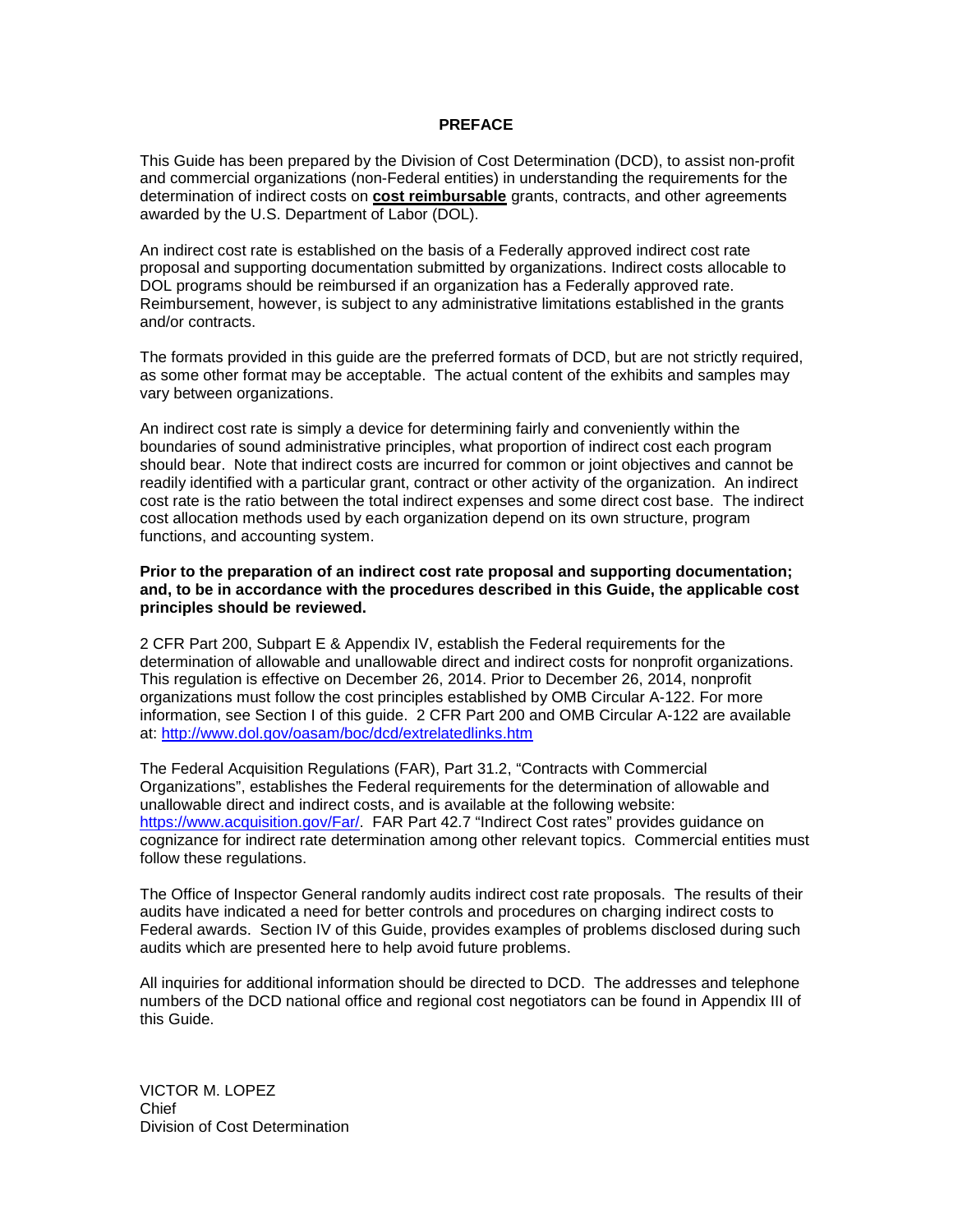### **Section I**

### **General Information**

This section includes the following information:

- A. Definition of Indirect Costs
- B. Types of Indirect Rates
- C. Determination of Indirect Cost Rates and Cost Allocation
- D. Submissions of Indirect Cost Proposals
- E. Approval of Indirect Cost Proposals
- F. Negotiated Indirect Cost Rate Agreement (NICRA)
- G. Disputes
- H. Reimbursement of Indirect Costs
- I. Retention of Records

### **A. Definition of Indirect Costs**

According to §2 CFR Part 200.56, indirect costs or otherwise indirect F&A costs are define as:

§200.56 Indirect (facilities & administrative (F&A)) costs.

Indirect (F&A) costs means those costs incurred for a common or joint purpose benefitting more than one cost objective, and not readily assignable to the cost objectives specifically benefitted, without effort disproportionate to the results achieved. To facilitate equitable distribution of indirect expenses to the cost objectives served, it may be necessary to establish a number of pools of indirect (F&A) costs. Indirect (F&A) cost pools should be distributed to benefitted cost objectives on bases that will produce an equitable result in consideration of relative benefits derived.

#### **B. Definition and types of Indirect Rates**

An indirect cost rate is simply a device for determining fairly and conveniently within the boundaries of sound administrative principles, what proportion of indirect cost each program should bear. An indirect cost rate is the ratio between the total indirect expenses and some direct cost base.

The DCD typically negotiates provisional and final indirect cost rates. There are also predetermined and fixed rates which may be suitable for certain negotiation scenarios and organizations. All of these types of rates are described in §2 CFR, Appendix IV, C.1. See also below:

- 1. Provisional rate or billing rate means a temporary indirect cost rate applicable to a specified period which is used for funding, interim reimbursement, and reporting indirect costs on awards pending the establishment of a final rate for the period.
- 2. Final rate means an indirect cost rate applicable to a specified past period which is based on the actual costs of the period. A final rate is not subject to adjustment.

Note that a final indirect cost rate is established after an organization's actual costs are known, typically a fiscal year. Once established, a final indirect cost rate is used to adjust the indirect costs claimed.

The use of provisional and final rates will likely result in final audited expenditures being higher or lower than those reported for awards, which are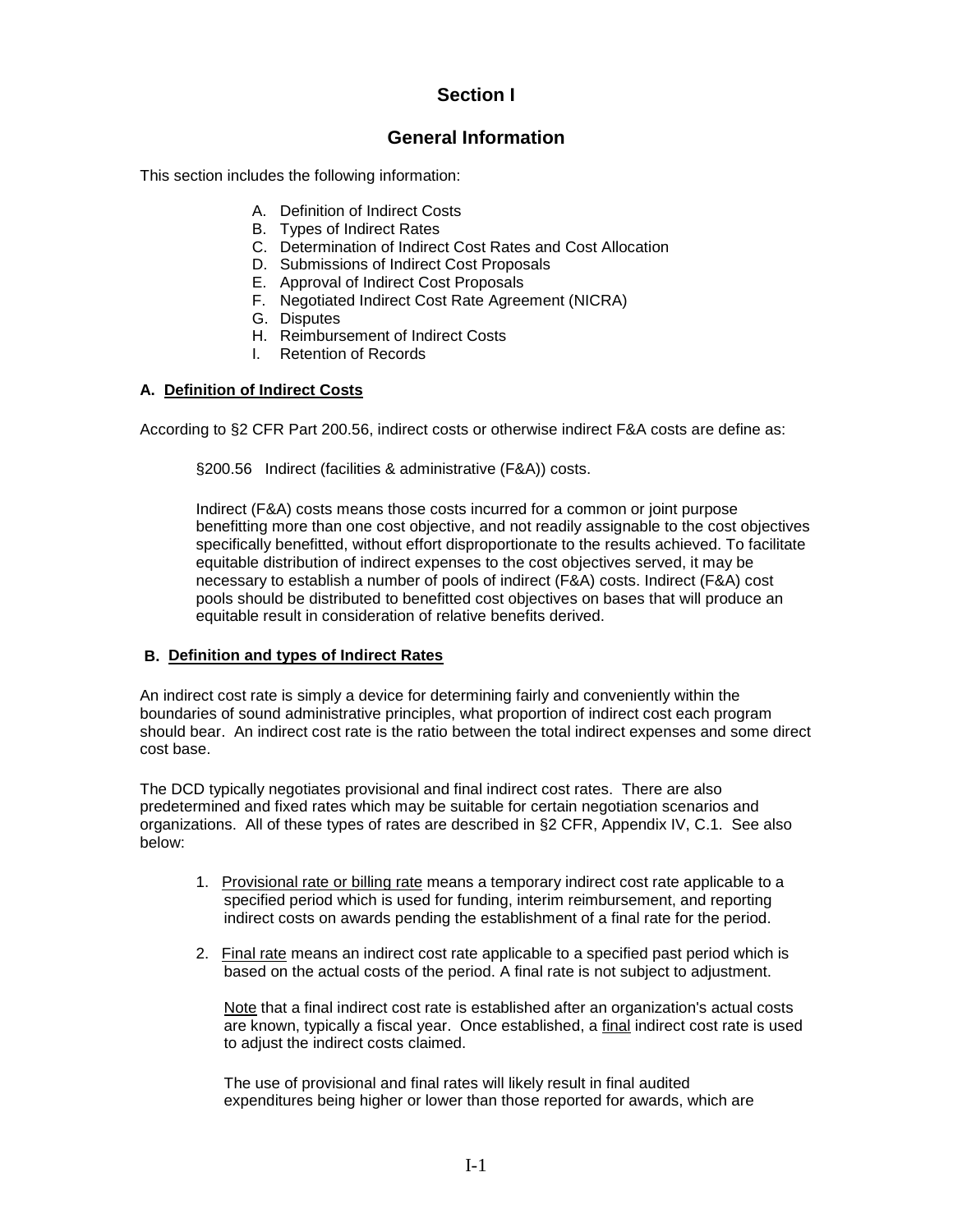terminated during the organization's fiscal year. A final rate may be issued as a provisional rate in the ensuing year, adjusted for anticipated changes in funding levels or costs.

- 3. Predetermined Rate: Means an indirect cost rate, applicable to a specified current or future period, usually the organization's fiscal year. The rate is based on an estimate of the costs to be incurred during the period. A predetermined rate is not subject to adjustment. A predetermined rate may be used on awards where there is reasonable assurance that the rate is not likely to exceed a rate based on the organization's actual costs,
- 4. Fixed Rates with carry-forward: Means an indirect cost rate which has the same characteristics as a predetermined rate, except that the difference between the estimated costs and the actual costs of the period covered by the rate is carried forward as an adjustment to the rate computation of a subsequent period.

Provisional and final rates are preferred by most nonprofit organizations for the following reasons:

- a) Actual indirect costs are allocated to program objectives in the year incurred, creating accurate cost information;
- b) There are no prior year indirect costs carried into a future year to burden new or continuing funding;
- c) All indirect costs are properly funded in the fiscal year incurred, creating no profit or loss for the organization;
- d) The organization's accounting system must determine actual costs each year, a capability that ultimately must exist to synchronize accounting, budgeting, and cost allocation; and
- e) The actual cost of services or programs is determined annually and is therefore available for purposes of internal management and informed budgeting.

10% De minimis rate – §2 CFR 200.414(f) provides for this type of rate, see description below. It is noted that this office does not approve this type of rate. It is up to the grant officer approval.

(f) In addition to the procedures outlined in the appendices in paragraph (e) of this section, any non-Federal entity that has never received a negotiated indirect cost rate, (except for those non-Federal entities described in Appendix VII to Part 200—States and Local Government and Indian Tribe Indirect Cost Proposals, paragraph (d)(1)(B)) may elect to charge a de minimis rate of) 10% of modified total direct costs (MTDC) which may be used indefinitely. As described in §200.403 Factors affecting allowability of costs, costs must be consistently charged as either indirect or direct costs, but may not be double charged or inconsistently charged as both. If chosen, this methodology once elected must be used consistently for all Federal awards until such time as a non-Federal entity chooses to negotiate for a rate, which the non-Federal entity may apply to do at any time.

According to §200.68, MTDC is composed of the following:

MTDC means all direct salaries and wages, applicable fringe benefits, materials and supplies, services, travel, and subawards and subcontracts up to the first \$25,000 of each subaward or subcontract (regardless of the period of performance of the subawards and subcontracts under the award). MTDC excludes equipment, capital expenditures, charges for patient care, rental costs, tuition remission, scholarships and fellowships, participant support costs and the portion of each subaward and subcontract in excess of \$25,000. Other items may only be excluded when necessary to avoid a serious inequity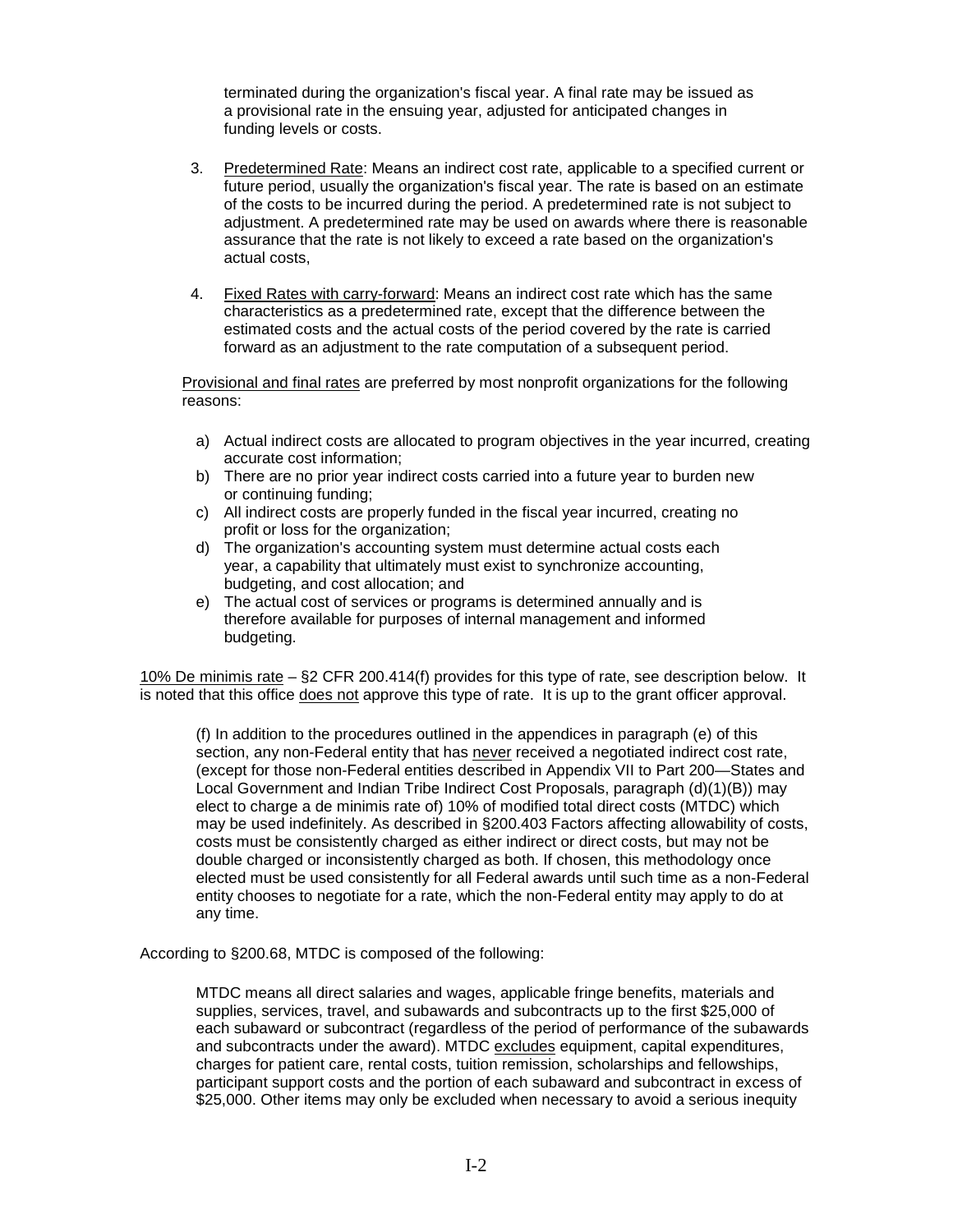in the distribution of indirect costs, and with the approval of the cognizant agency for indirect costs.

Possible 4-year extension of previously negotiated rates - §2 CFR 200.414(g), states the following:

(g) Any non-Federal entity that has a federally negotiated indirect cost rate may apply for a one-time extension of a current negotiated indirect cost rates for a period of up to four years. This extension will be subject to the review and approval of the cognizant agency for indirect costs. If an extension is granted the non-Federal entity may not request a rate review until the extension period ends. At the end of the 4-year extension, the non-Federal entity must re-apply to negotiate a rate.

DCD's policy – We will consider non-Federal entities requests for these extensions on a case by case basis. Note – we will need to issue final rates for fiscal years that begin prior to 12/26/2014 using OMB Circular A-122 before considering these extensions.

#### **C. Determination of Indirect Cost Rates and Cost Allocation**

Non – Profits - The three basic methods for calculating indirect cost rates are explained under §2 CFR, Appendix IV, B2 through B4. These methods are:

- Simplified,
- Multiple Rate, and
- Direct Allocation methods**.**

Examples of the Simplified and Direct Allocation methods are shown on Exhibits D and E in Section III of this Guide.

§2 CFR, Appendix IV, B.5., also provides for the use of Special Indirect Cost Rates. A single indirect cost rate for all activities of the organization may not be appropriate when work under the Federal program is conducted in an offsite location and the level of administrative support is different than other programs.

For an organization that receives more than \$10 million in Federal funding of direct costs in a fiscal year, a breakout of the indirect costs into two components; **Facilities and Administration**, as defined below, is required. The rate shall be stated as a percentage which the amount of **Facilities and Administration** is, of the applicable distribution base used for each component. Each indirect cost rate negotiation agreement shall identify the development of each indirect cost pool component as well as the overall indirect cost rate.

- 1. **"Facilities"** is defined as depreciation and use allowances on buildings, equipment and capital improvements; interest on debt associated with certain buildings, equipment and capital improvements; and operations and maintenance expenses.
- 2. **"Administration"** is defined as general administration and general expenses such as the director's office, accounting, personnel, library expenses and all other types of expenditures not listed specifically under one of the subcategories of "Facilities", (including cross allocations from other pools, where applicable).

Commercial Organizations – The above requirement is not applicable to commercial organizations.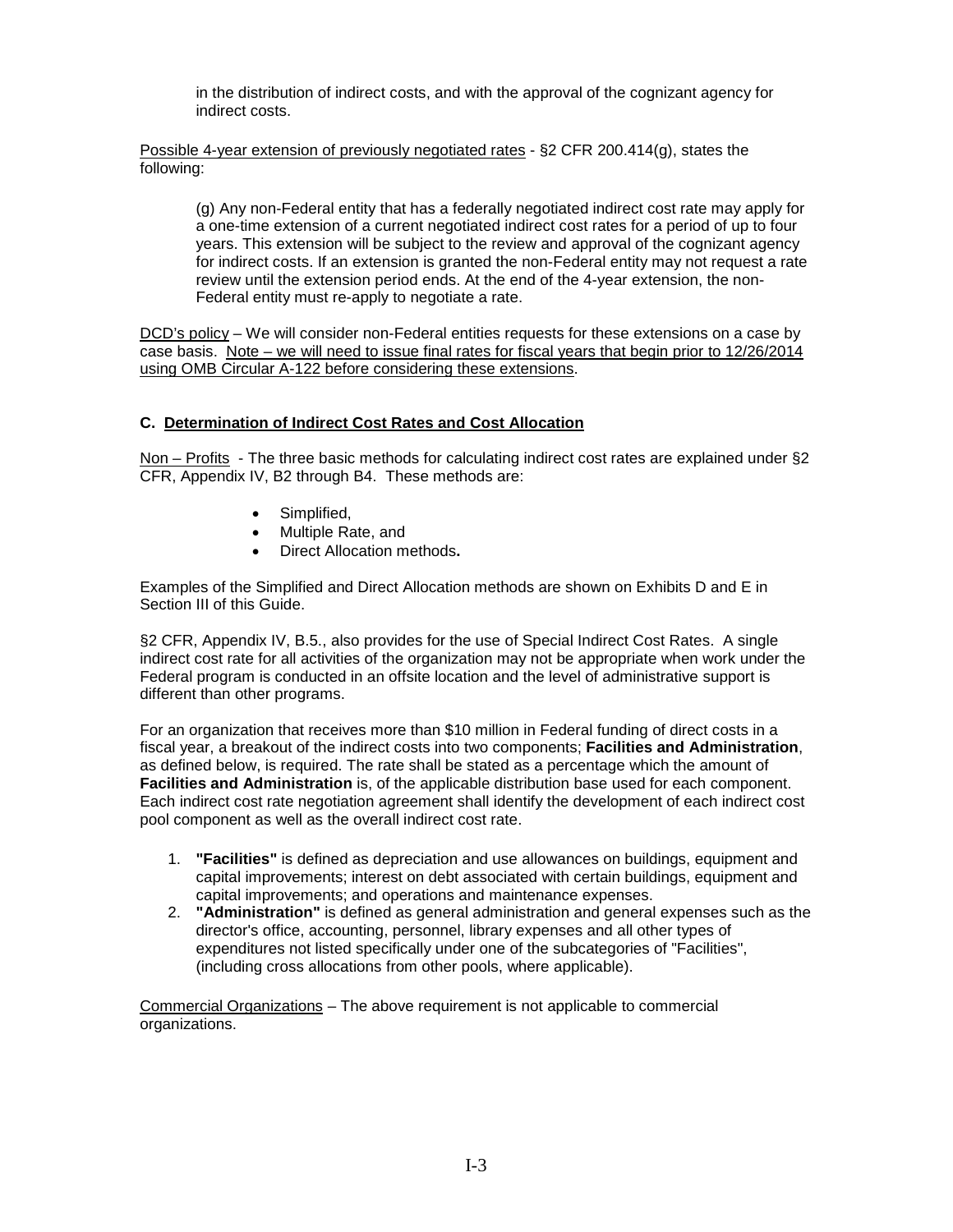#### **D. Submissions of Indirect Cost Proposals**

Prior to the preparation of an indirect cost rate proposal and supporting documentation, the following cost principles should be review to determine if the costs proposed are reasonable, allowable, and allocable to the Federal government:

| Non-profit Organizations        | OMB Circular A-122 (2 CFR Part 230) for final<br>indirect cost proposals for fiscal years that begin<br>before 12/26/2014.           |
|---------------------------------|--------------------------------------------------------------------------------------------------------------------------------------|
|                                 | §2 CFR Part 200, Subpart E & Appendix IV for<br>final indirect cost proposals for fiscal years that<br>begin on or after 12/26/2014. |
| <b>Commercial Organizations</b> | Federal Acquisition Regulation (Part 31.2 &<br>42.7)                                                                                 |

An incurred cost, or final indirect cost rate proposal, together with the supporting documentation listed in Section II.C., must be developed and submitted on an annual basis to the DCD no later than six months after the close of the organization's fiscal year, unless an exception is approved by the DCD. For organizations with no prior approved indirect cost rate, a budget (or provisional) proposal must be submitted no later than three months after the effective date of the DOL award.

Most of the indirect cost rate proposals are to be submitted to the DCD national office or otherwise noted in Appendix III of this guide.

#### **E. Approval of Indirect Cost Proposals**

Unless different arrangements are agreed to by the agencies concerned, the Federal agency with the largest dollar value of awards with an organization will be designated as the cognizant agency for the negotiation and approval of the indirect cost rates.

The DCD will negotiate and approve indirect cost rates when the DOL is the cognizant Federal agency. Indirect costs can only be charged to a grant or contract based on a Negotiated Indirect Cost Rate Agreement (NICRA) approved by the DCD. However, the approval of indirect costs by the DCD is not intended to identify the circumstances or dictate the extent of Federal participation in the financing of particular grants or contracts.

#### **F. Negotiated Indirect Cost Rate Agreement (NICRA)**

The approval will be formalized by a rate agreement signed by the Chief, DCD (or its designee) and an authorized representative of the organization. Each agreement will include:

- 1. The approved rate(s) and information directly related to the use of the rates, e.g., type of rate, effective period, and distribution base;
- 2. The treatment of fringe benefits as either direct and/or indirect costs
- 3. General terms and conditions; and
- 4. Special remarks, e.g., composition of the indirect cost pool.

Sample copies of agreements used by the DCD are shown in Appendix I and II of this Guide.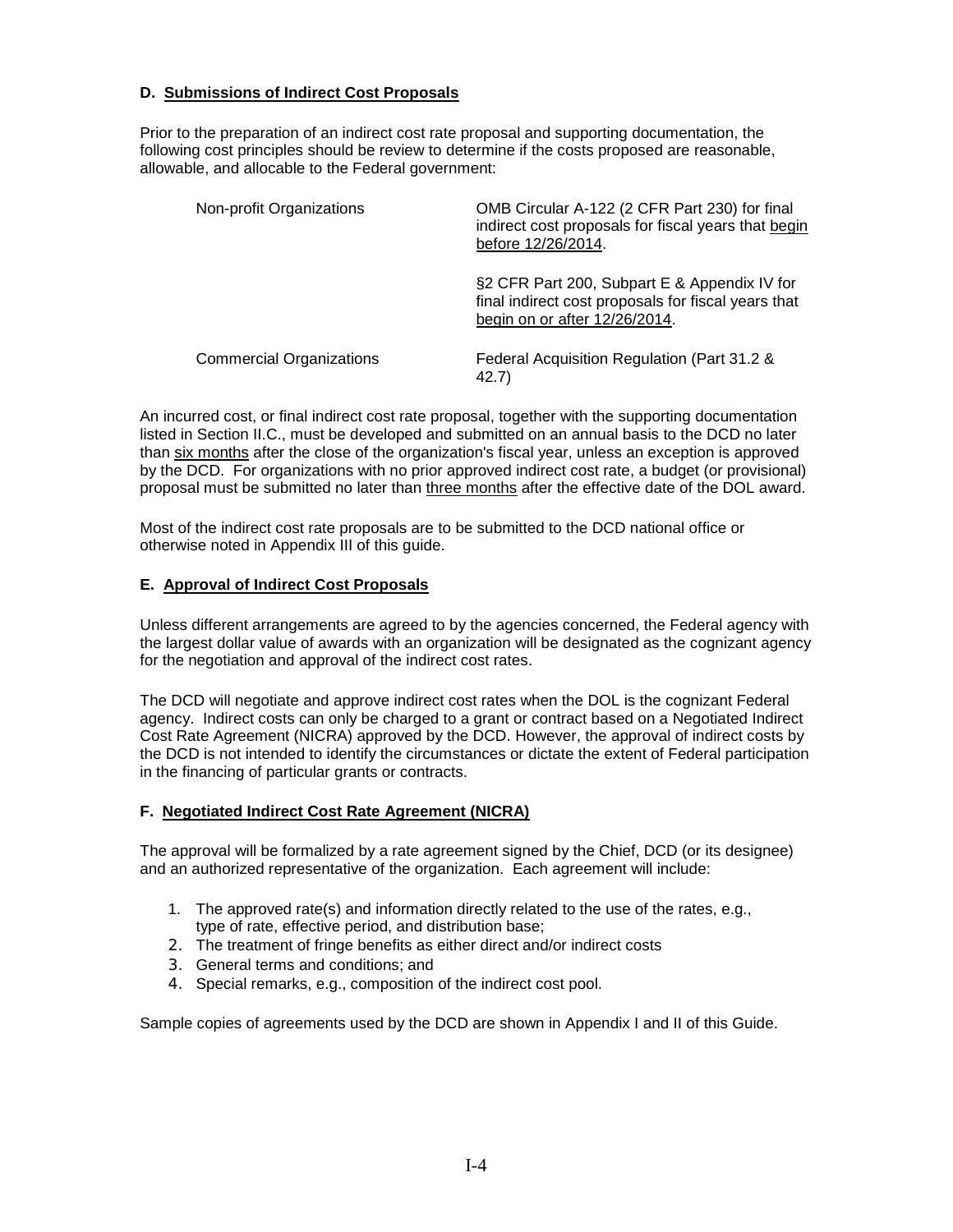### **G. Disputes**

When the DCD and the non-Federal entity cannot reach an agreement on an acceptable indirect cost rate, the DCD will make a unilateral determination of the rate(s) and will notify the organization. The DCD or the grant/contract officer will advise the organization of its right to appeal the determination and will provide information about the appeal procedures to follow upon request.

#### **H. Reimbursement of Indirect Costs**

Reimbursement of indirect cost is subject to the submission of an indirect cost rate proposal (see part D of this Section), availability of funds, statutory and administrative restrictions, and the approval of the DOL Grant/Contract Officer or authorized representative.

Certain DOL grants and contracts include ceilings for reimbursement of indirect costs and/or administrative costs. When the amount otherwise allocable as indirect costs exceeds the amount allowable under the terms and conditions of the grant/contract agreement, the excess amount may be used to satisfy cost-sharing or matching requirements. However, the differences may not be shifted to another Federal grant or contract unless specifically authorized by legislation.

#### **I. Retention of Records**

If the indirect cost rate proposal, cost allocation plan, or other computation is to be submitted to the Federal Government (or to the grantee) to form the basis for negotiation of a rate(s), there is the 3-year retention requirement from the date of such submission.

If the indirect cost rate proposal, cost allocation plan, or other computation is not required to be submitted to the Federal Government for negotiation purposes, then the 3-year retention period for its supporting records starts from the end of the fiscal year (or other accounting period) covered by the indirect cost rate proposal, cost allocation plan, or other computation.

For regulatory basis on "retention of records" for non-profits, see §2 CFR 200.333(f)(1)(2).

For regulatory basis on "retention of records" for commercial organizations, see the Federal Acquisition Regulation Part 4 – Administrative Matters, Subpart 4.703 Policy.

If any litigation, claim or audit is started before the expiration of the 3-year period, the records shall be retained until all litigations, claims or audit findings involving the records have been resolved.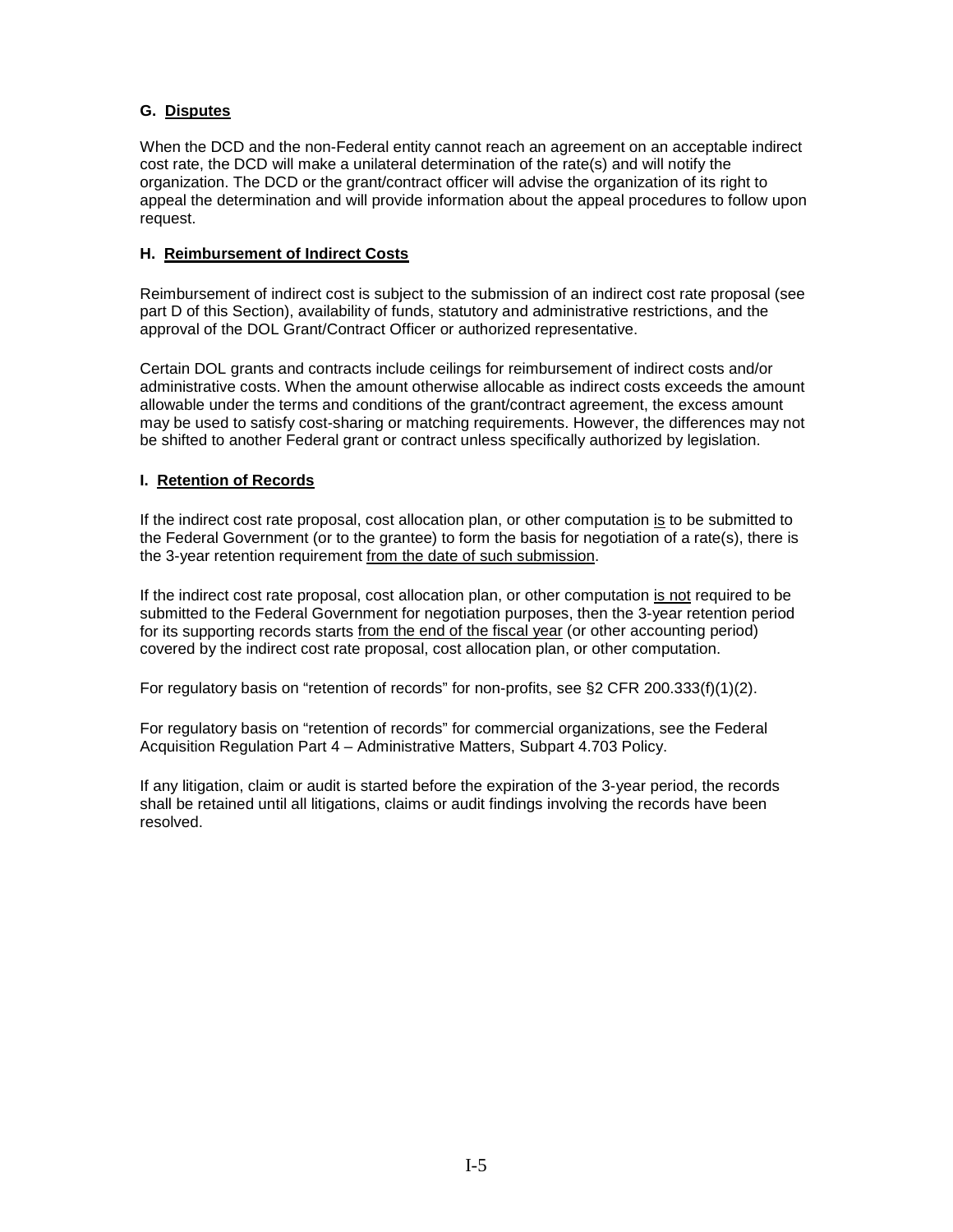### **SECTION II**

### **Guidelines for Preparing Indirect Cost Rate Proposals**

Note: Non Federal entities (Grantees/Contractors) must have an established accounting system prior to being awarded a grant or contract from DOL or any other agency in the Federal government. The accounting system must provide adequate internal controls to safeguard assets, insure fund accountability by cost category, assure accounting data accuracy and reliability, promote operating efficiency, and comply with Government requirements and accounting procedures.

For reference purposes, see the Standards for Financial Management in §2 CFR.302 for nonprofit organizations. Also, see evaluation of accounting systems referenced in [FAR Part 9.106](http://arnet.gov/far/current/html/Subpart%209_1.html) and the [Standard Form 1408](http://arnet.gov/far/current/html/FormsStandard40.html) applicable to contractors.

- - -

This section includes the following information:

- A. Preliminary Steps
- B. Indirect Cost Allocation Bases
- C. Indirect Cost Rate Proposal "Checklist", and Notes to "Checklist"
- D. Indirect Cost Proposal Review Procedures
- E. Administration Limits and Indirect Cost Claims

#### **A. Preliminary Steps**

Prior to the preparation of an indirect cost rate proposal and supporting documentation, the applicable cost principles should be thoroughly reviewed.

Nonprofit organizations must follow the cost principles at OMB Circular A-122 for fiscal year proposals that begin prior to 12/26/2014. For fiscal year proposals that begin on or after 12/26/2014, §2 CFR Part 200, Subpart E & Appendix IV, must be followed

Commercial organizations must follow the Federal Acquisition Regulation Parts 31.2 and 42.7.

If indirect costs are allowed in the grant or contract award, the entity will then be ready to prepare an indirect cost rate proposal based on the following steps:

#### **1. Organization Review**

- If one does not already exist, prepare a formal organizational chart(s), or a rough draft version, and provide any information or material explaining the various services and/or functions for each unit.
- **Determine which units are indirect (administrative) functions of the organization.**<br>Determine the services that are allowable and allocable to Eederal grants and co
- Determine the services that are allowable and allocable to Federal grants and contracts per the applicable cost principles.

#### **2. Review Federal and Non-Federal Funding**

- Review the Federal and non-Federal outlays to determine programs being funded; verify with the appropriate staff.
- Prepare a list of all funded programs in detail as to the amount or percent of reimbursement of direct and indirect cost and any restrictions or references to statutes or regulations.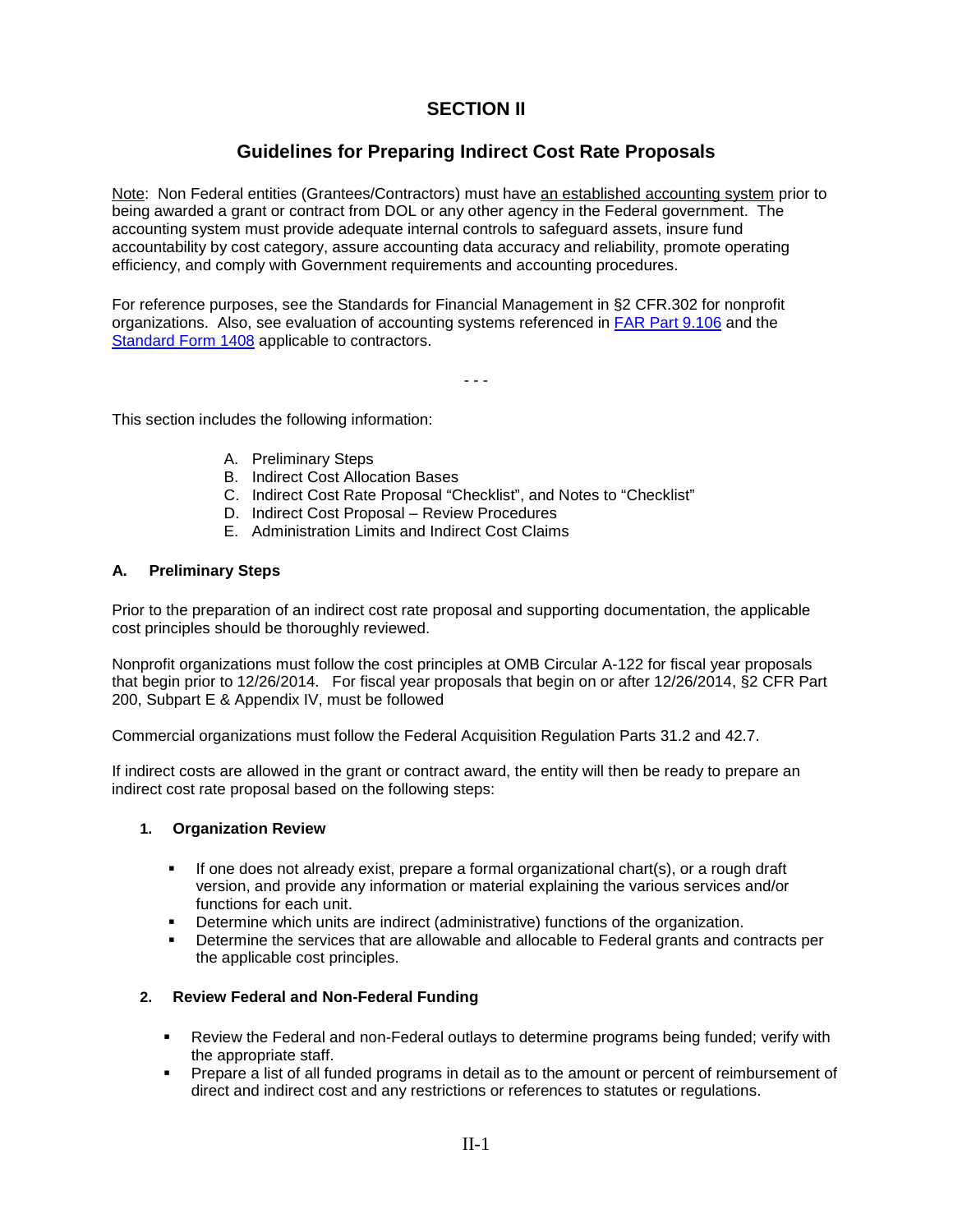- Determine at what organizational level the various funded programs apply. Illustrate the list of funded programs on a copy of the organization chart.
- Contact the Federal agency which provides the most funds regarding the procedures for the submission, review and approval of indirect cost rates.

#### **3. Review the Accounting Structure**

- Obtain a chart of accounts, or some other list of accounts for your organization, in which the actual dollars expended can be related to various programs and/or organization structure.
- **Reconcile the accounting structure to the organization chart.**
- If necessary, determine changes to implement an indirect cost rate system of billing.

#### **4. Prepare a Cost Policy Statement**

 Develop a written policy that outlines the costs considered as direct, the costs considered to be indirect, and the rationale to support those costs. A sample cost policy statement is available in Section III.

#### **5. Prepare an Indirect Cost Rate Proposal**

- Determine which method is best for the organization, i.e., direct cost allocation or simplified, and whether special indirect cost rates are required, i.e. on-site, off-site, fringe benefit rate for full-time vs. part-time. In selecting the appropriate method, the organization should consider the following:
	- a. Organizational structure
	- b. Level of Federal funding
	- c. Reports generated from their accounting system
	- d. Availability of data on square footage, number of transactions, employees, purchase orders, etc.
	- e. Additional effort and cost required to achieve a greater degree of accuracy.
- Prepare the indirect cost rate proposal following the examples shown in Section III.
- Prepare a Certificate of Indirect Costs and have signed by the Executive Director, or other designated official with organization's signature authority (see Section III for a sample).
- Compile all remaining documentation required by the cognizant Federal agency. Non-federal entities that need submit proposals to DCD should follow the checklist on page II-4.
- Reconcile the indirect cost rate proposal to the audited (if applicable) financial statements.

#### **6. Obtain Cognizant Agency Approval**

- Submit proposal to cognizant agency;
- Cognizant agency may follow up after review with questions, and/or concerns and may request additional documentation, and/or narrative responses, in support of the proposal.
- Document meeting and/or telephone conversations, e-mails and faxes.
- Make any agreed upon changes, and submit any revised, and/or supporting documentation requested by cognizant agency.
- **Receive Negotiated Indirect Cost Rate Agreement.**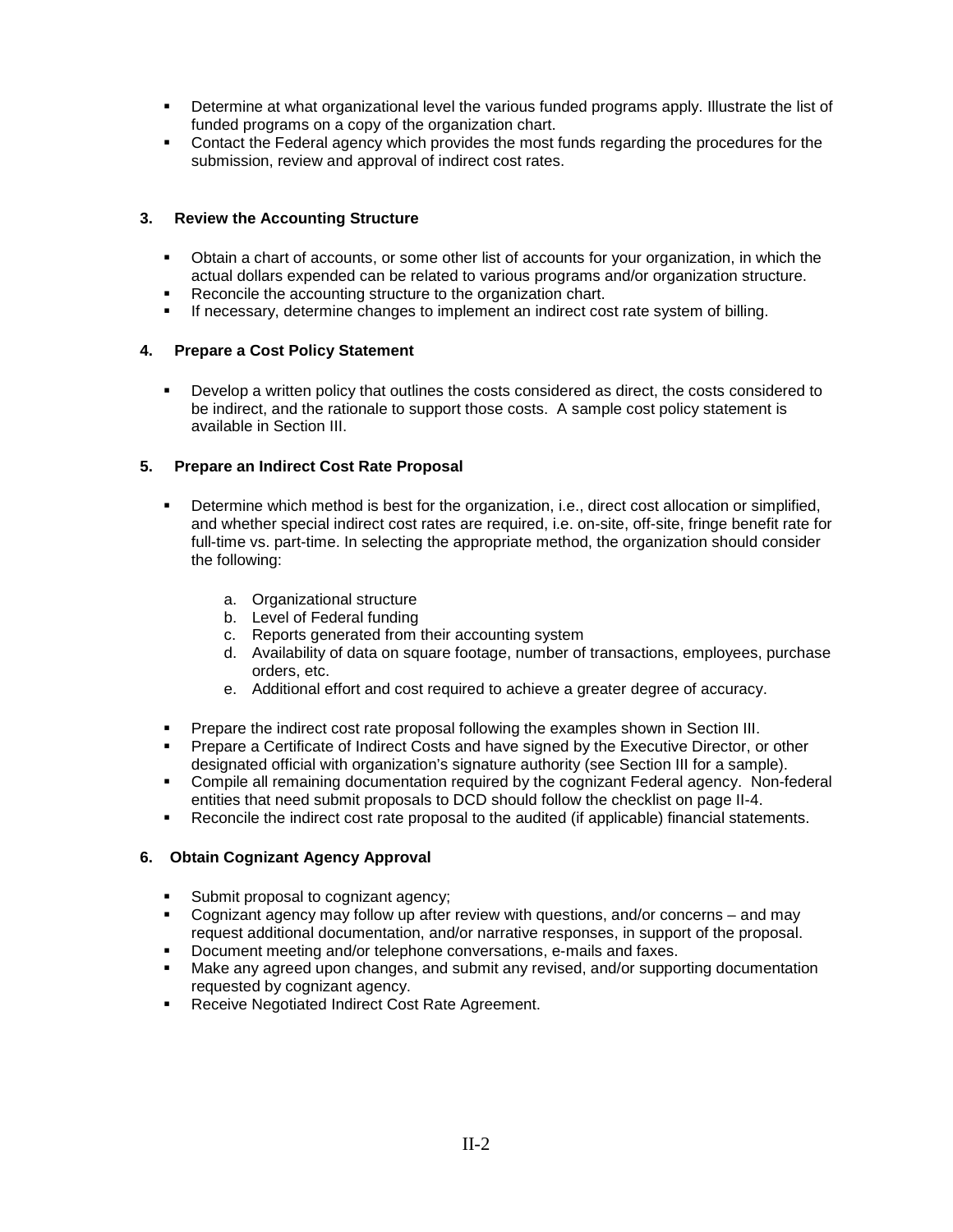### **7. Implementation**

- **Prepare claims using the lower of either the approved rate, or the ceiling rate for your grant or** contract.
- Use final rate(s) included in indirect cost rate agreement for close-out purposes.
- Maintain documentation for audit purposes see page I-4 for Retention of Records.

### **B. Indirect Cost Rate Allocation Bases**

The following allocation bases are acceptable examples for use when indirect costs are allocated to benefiting cost objectives by means of an indirect cost rate. (Also see Exhibit E Suggested Allocation Bases – pages III-13 & III-14)

- 1. Direct salaries and wages including (or excluding) all fringe benefits.
- 2. Direct salaries and wages including vacation, holiday, sick pay, and other paid absences but excluding all other fringe benefits.
- 3. According to 2 CFR §200.68, Modified Total Direct Costs (MTDC). It means:

All direct salaries and wages, applicable fringe benefits, materials and supplies, services, travel, and subawards and subcontracts up to the first \$25,000 of each subaward or subcontract (regardless of the period of performance of the subawards and subcontracts under the award). MTDC excludes equipment, capital expenditures, charges for patient care, rental costs, tuition remission, scholarships and fellowships, participant support costs and the portion of each subaward and subcontract in excess of \$25,000.

4. For commercial entities, total costs less G&A expenses.

The selection of an appropriate allocation method should be based upon the commonality of costs to all cost objectives. In general, a correlation exists between the incurrence of administrative effort with the expenditures for direct labor. In most cases, a direct labor base will produce an equitable distribution of indirect costs. However, where the ratio of direct labor to total direct costs varies significantly from program to program, an "adjusted" total direct cost base should be used in allocating costs to benefiting programs.

The proposed allocation base(s) is subject to negotiation and approval by DCD. Any modifications to the "approved" base require prior written approval. Failure to obtain such written approval may result in cost disallowances.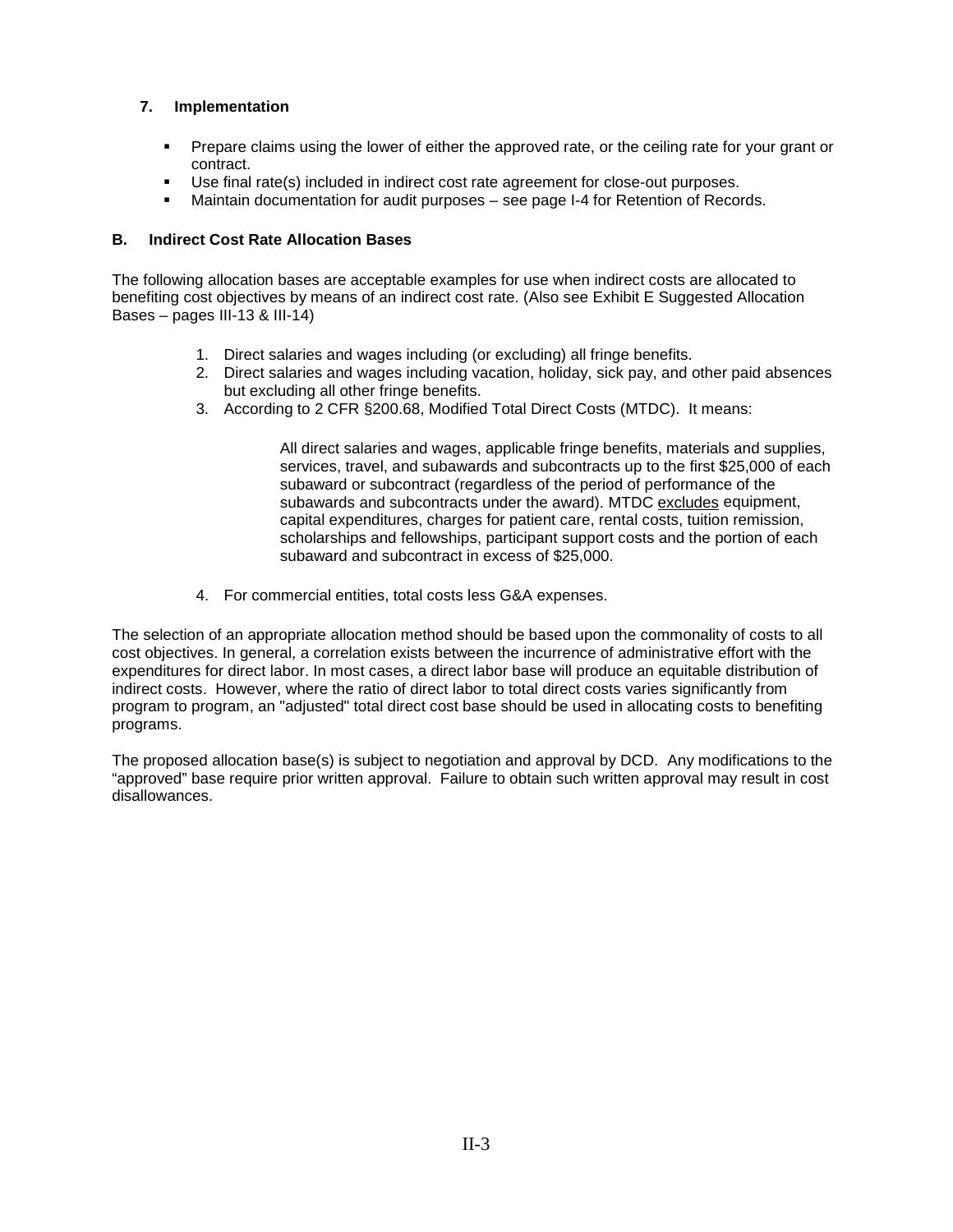#### **C. Indirect Cost Rate Proposal Checklist – non-profit and commercial organizations**[1](#page-11-0)

<span id="page-11-0"></span>

 $1$  Refer to Section III of this guide to obtain examples of indirect cost proposal exhibits, employee timesheet, certification and cost policy statement.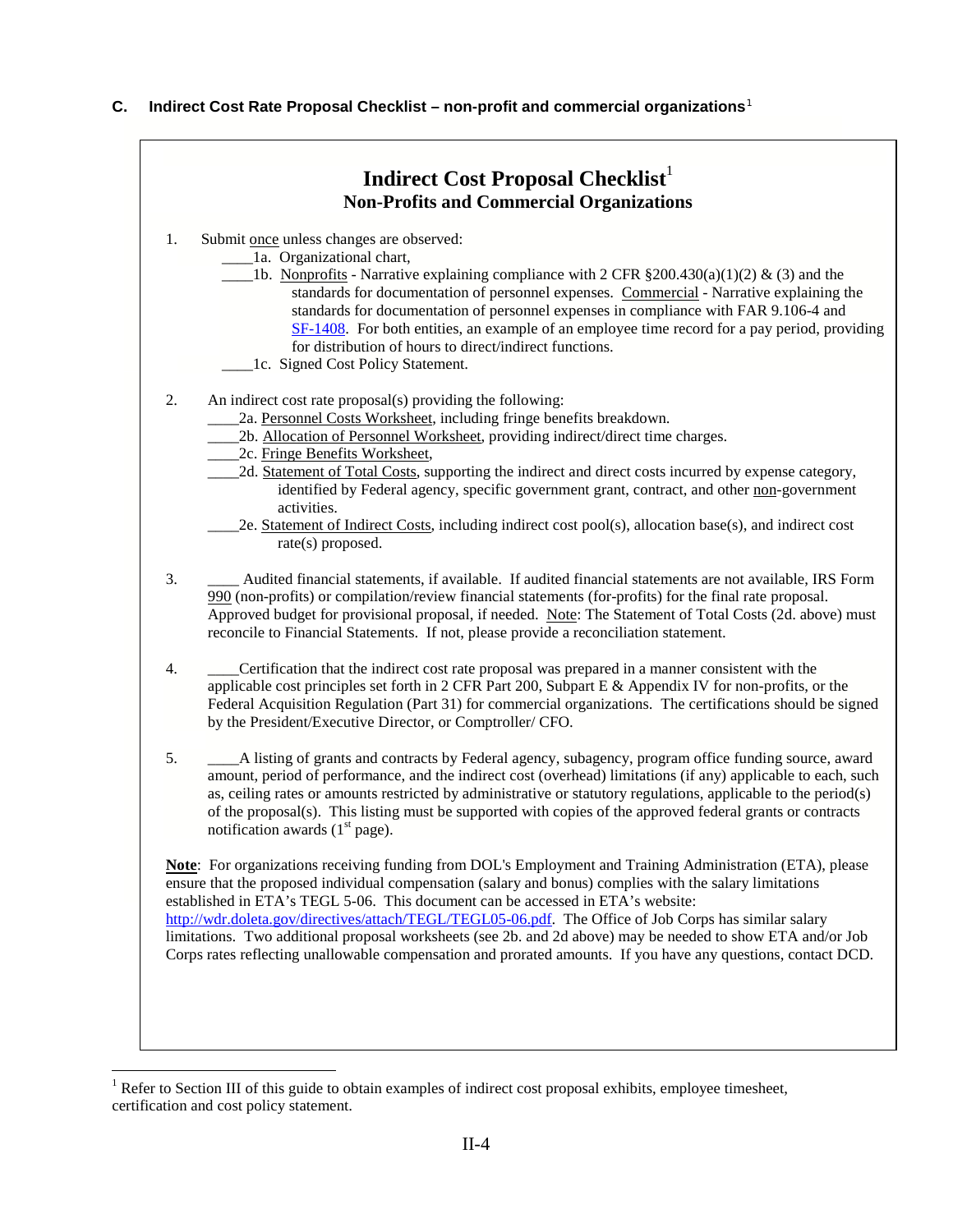#### **Notes to "Checklist", as applicable**

#### **1a.** Not applicable.

#### **1b. Employee time record or Personnel Activity Report (PAR)**

An acceptable employee time record or PAR sample is available in Section III of this Guide.

#### **1c. Cost Policy Statement (CPS)**

An example of a CPS is shown in Section III of this Guide.

The CPS is a disclosure of the organization's accounting practices, policies, and procedures for allocating direct and indirect costs. It is required documentation upon an organization's first indirect cost rate proposal submission and requires a signature.

DCD requires its' Cost Negotiators to review an up-to-date CPS as part of the review process upon submission of an indirect cost rate proposal. If applicable, for subsequent proposals, organizations need only identify changes made from the original CPS.

If the contractor/grantee is not proposing any changes, the following suggested language should be included in the transmittal letter when a proposal is submitted:

#### **[ABC Non-Profit/Commercial Organization] hereby confirms that no changes to its accounting policies and practices as set forth in its Cost Policy Statement dated [September 13, 201X] have been made.**

#### **2a. Personnel Cost Worksheet**

An example of a personnel cost worksheet is presented as Exhibit A in Section III of this Guide.

When preparing a Provisional Indirect Cost Rate Proposal**,** current approved budget figures should be used in the preparation of the personnel costs worksheet. When a Final Indirect Cost Rate Proposal is prepared, actual personnel costs should be used in preparation of this Exhibit.

#### **2b. Allocation of Personnel Worksheet**

An example of an Allocation of Personnel Worksheet is shown in Section III, Exhibit B of this Guide.

This document reflects the estimated or actual salary costs for each Federal and Non-Federal cost objective. The percentage of time per position should be entered under the appropriate cost objective, making sure that 100 percent is allocated for each position.

The grantee/contractor must maintain a time distribution system for use by employees whose time is charged to more than one cost objective. Payroll documentation should be maintained to support the charging of salaries and wages as direct or indirect.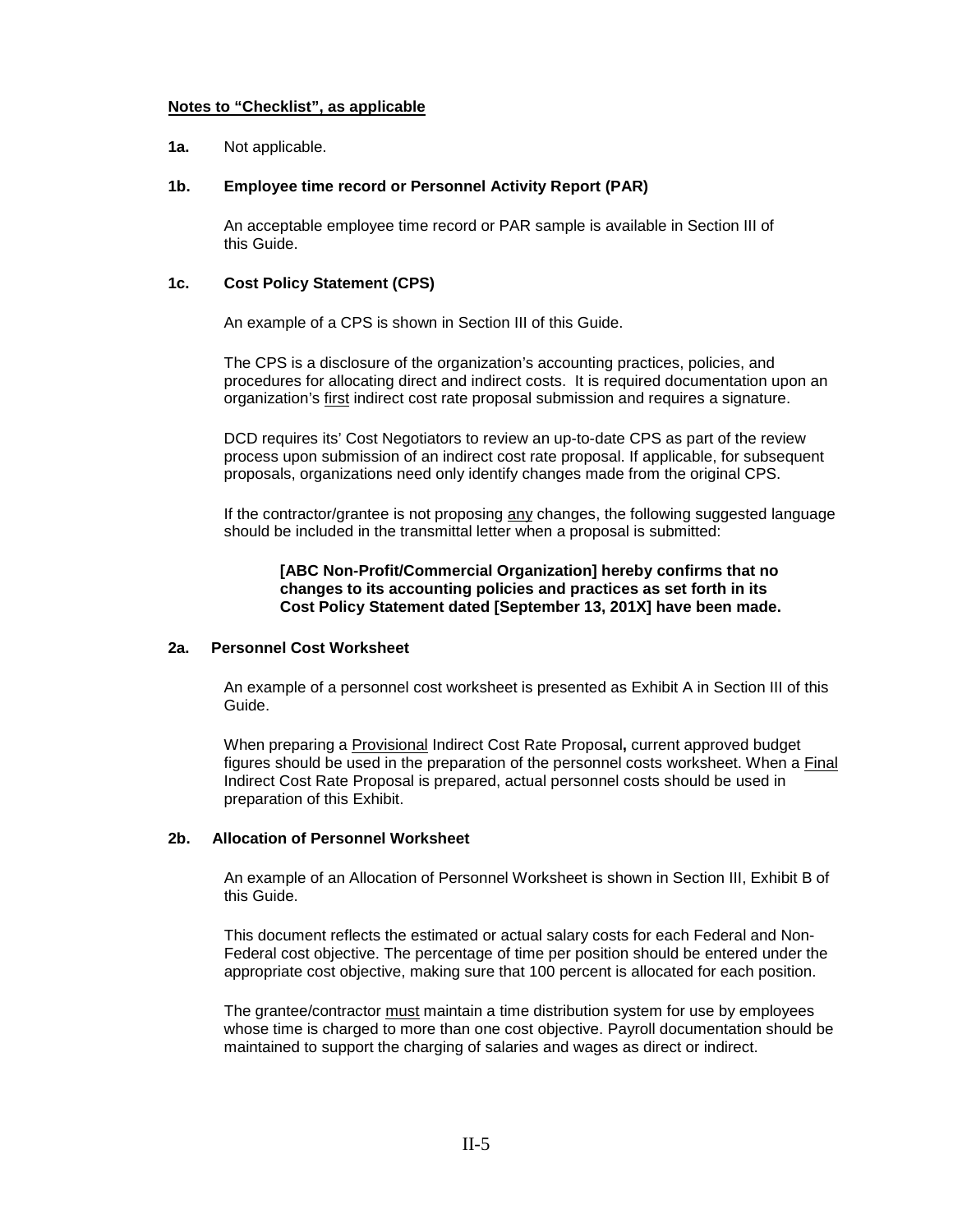#### **2c. Statement of Employee Benefits**

An example of a Statement of Employee Benefits is shown in Section III of this Guide.

This document should contain the estimated or actual costs of the items in the employee fringe benefit pool. Employee (fringe) benefits should follow the salary of the individual and are a consideration in the determination of the reasonableness of the compensation. Fringe benefits should be accrued in the period incurred, including accrued leave if employees have an irrevocable right to be compensated during employment or upon termination of employment.

Generally, the cost of annual leave is recognized when it is earned by the employee, and holiday and other types of leave are considered a cost to the extent of actual compensation to employees.

#### **2d. Statement of Total Costs**

Examples of the Statement of Total Costs (STC) are shown in Section III of this Guide; Exhibits D or E, for the simplified method or direct allocation method, respectively (see top portion in yellow).

This document should contain all line items of costs included in the entities' chart of accounts (and CPS) with applicable columns for direct costs (by cost center), indirect costs, (overhead, G&A, etc.) and unallowable costs (if applicable).

The total costs should reconcile to the entities' financial statements. If it does not reconcile, the entity should provide a separate schedule supporting all differences.

#### **2e. Statement of Indirect Costs**

Examples of the Statement of Indirect Costs (as part of the STC) are shown in Exhibits D or E, for the simplified method or direct allocation method, respectively (see bottom portion of spreadsheets shown in blue and green).

This document should contain all line items of costs included in the indirect cost "pool(s)", the applicable allocation base(s), and the resulting indirect cost rate(s).

The allocation base should be traceable to the statement of total costs. If it is not clearly traceable, an additional schedule should be provided to supporting the reconciliation.

#### **4. Certificate of Indirect Costs**

The required certificate is shown in Section III of this Guide.

A "Certificate of Indirect Costs" must be signed on behalf of the organization, by an individual at a level no lower than executive director or chief financial officer of the organization that submits the proposal.

#### **5. List of Grants and Contracts**

An example spreadsheet showing a list of grants and contracts is available in Section III of this Guide.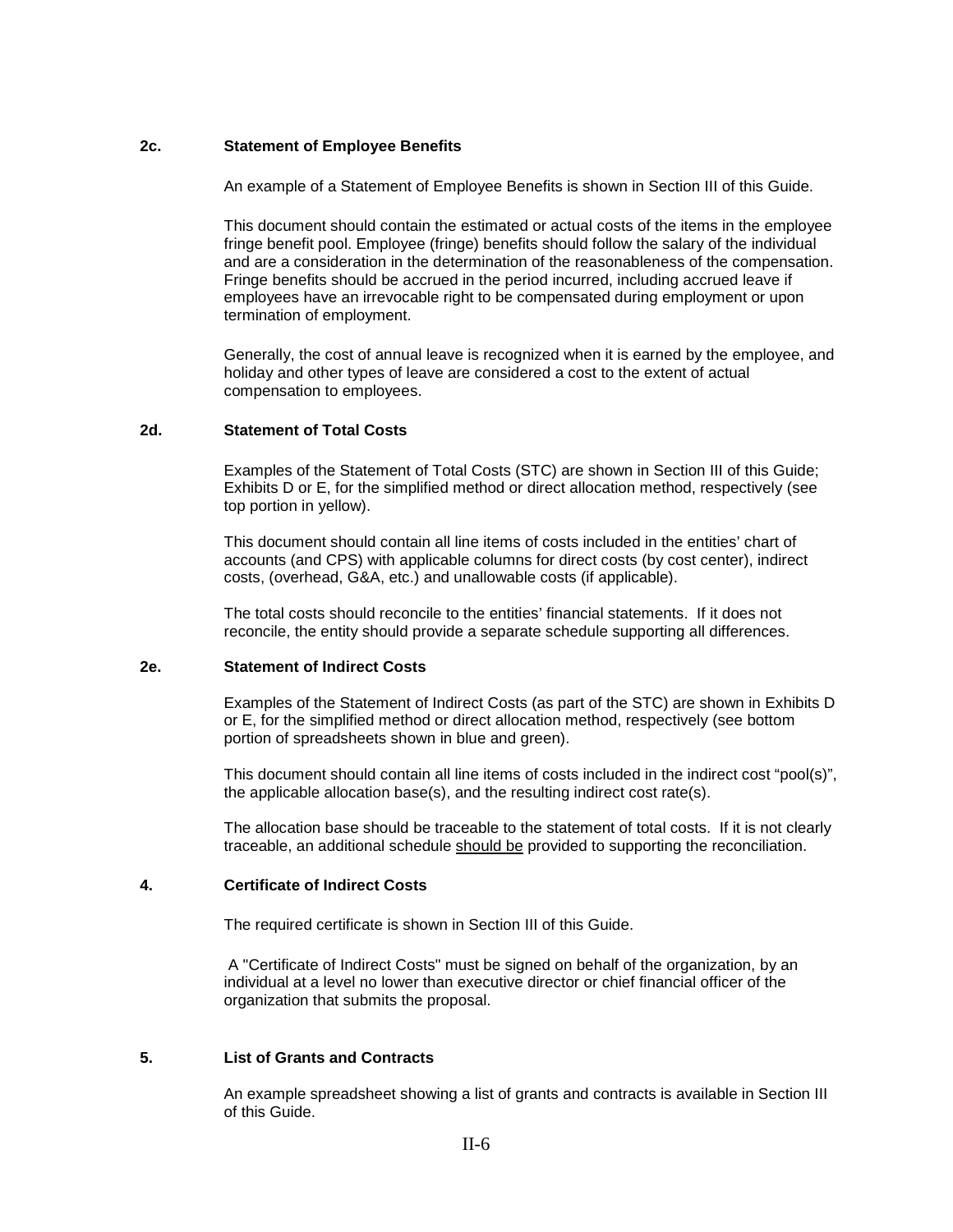#### **D. Indirect Cost Proposal – DCD's Review Procedures**

Some issues that may be raised by a DCD negotiator during, or after, the review of an indirect cost rate proposal, usually result from the following procedures. Knowing these procedures while preparing an indirect cost rate proposal, organizations may enable us to avoid such issues from occurring.

- Determine that the applicable cost principles (stated in the Circulars or the FAR) were followed.
- Review the organization chart for a visual picture of the flow of responsibility, identification of areas of common costs, and the location of those areas in which federally-funded activity exists
- Perform a mathematical verification of the proposal.
- Determine that the proposal reconciles with the supporting audit, official budget or financial statements.
- Review the financial statements and audit report for any indication of activities which may have been omitted from the indirect cost proposal, i.e., the omission of restricted fund costs or the existence of an affiliated organization receiving supportive service from the parent organization.
- Determine that the itemized costs in the indirect cost pool pertain to functions that are supportive of all direct activity.
- Determine that costs that are statutorily unallowable, or for reasons of non-allocability, have been eliminated from the indirect cost pool. Determine whether these unallowable or non-allocable items should be added to the distribution/allocation base.
- Determine that "pass-through" funds have been excluded from the base.
- Review and analyze direct costs for the determination of:
	- a. Consistency in charging specific items of cost.
	- b. The selection of an appropriate base for allocating indirect costs.
- Review the contract/grant budget and payments, or contractor/grantee records, for a determination of: (if deemed feasible under the circumstances)
	- a. The direct funding of indirect costs.
	- b. Any limitations placed upon the full recovery of indirect costs, i.e. ceiling rates or amounts.
	- c. Total Federal funds involved.
- Check with the appropriate Federal Program Manager for any problems he/she may be aware of relating to the charging of costs.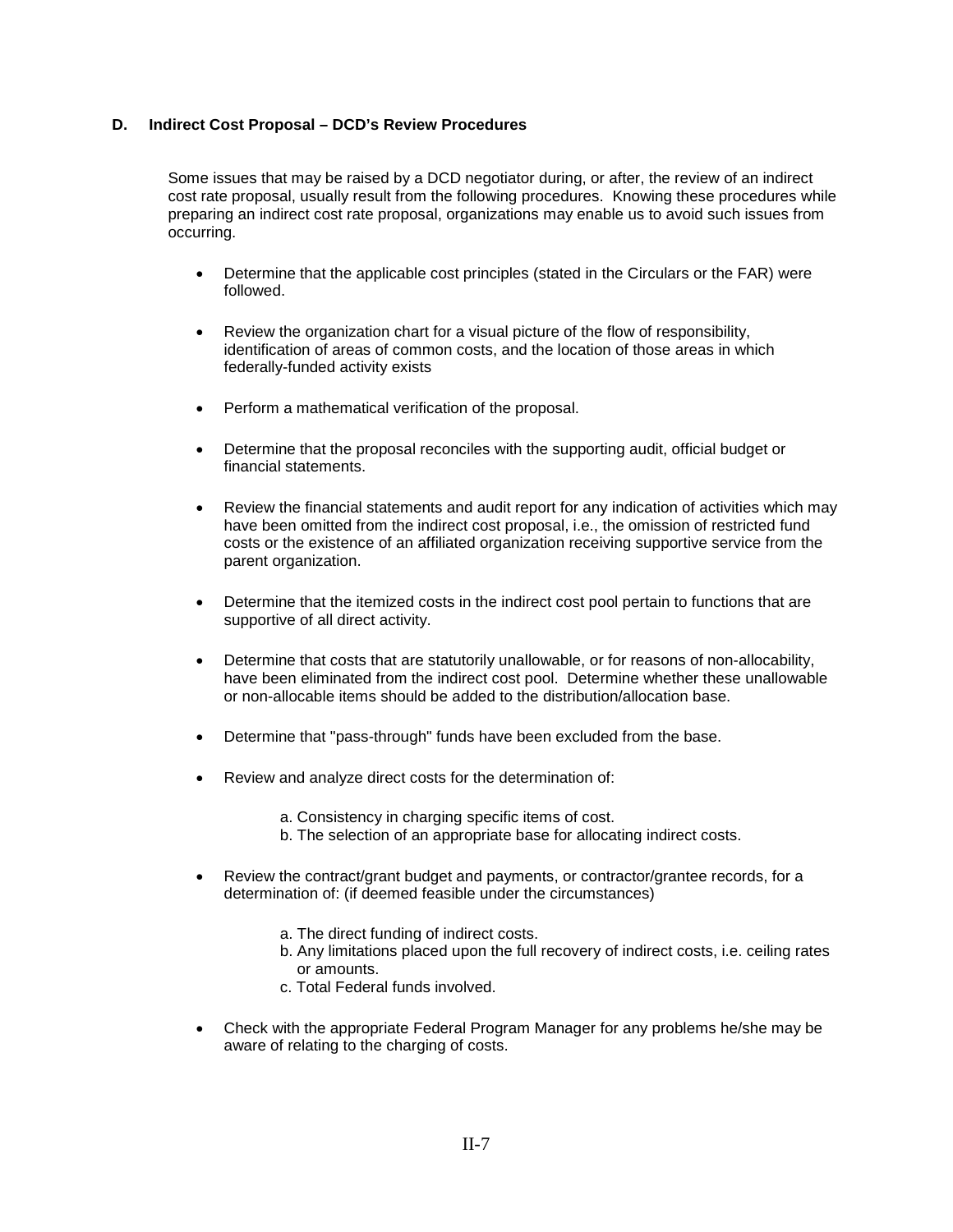#### **E. Administration Limits and Indirect Cost Claims**

Various DOL funding instruments have statutory or regulatory limitations on the costs of "administration". These costs can be both personnel and non-personnel and both direct and indirect. The costs of administration are those portions of reasonable, necessary and allowable costs associated with the overall program management and administration and which are not directly related to the provision of services to participants or otherwise allocable to the program cost objectives/categories

Based on the above information, the statutory or regulatory limitation affects the combined claims for indirect costs and direct administration costs. Generally, direct administration costs differ from indirect charges in that the latter are considered organization-wide costs.

Examples of functions that are classified as direct "administration" are as follows:

- Overall **program** management, program coordination, and office management functions, including the salaries and related costs of the executive director, project director, and project evaluator **when directly allocated**.
- Preparing **program** plans, budgets schedules, and related amendments.
- Monitoring of programs, projects, sub-recipients and related systems and processes.
- Developing systems and procedures, including management information systems, for assuring compliance with program requirements.
- Preparing reports and other documents related to the **program** requirements.
- Evaluating program results against stated objectives; and
- Performing administration services such as **program specific** payroll, accounting, auditing or legal activities.

Examples of non-labor costs for direct administration include:

- Costs for goods and services required for administration of the **program**, including such goods and services as the rental or purchase of equipment, utilities, office supplies, postage, and rental and maintenance of office space.
- Travel costs incurred for official business in carrying out **program** management and administrative activities.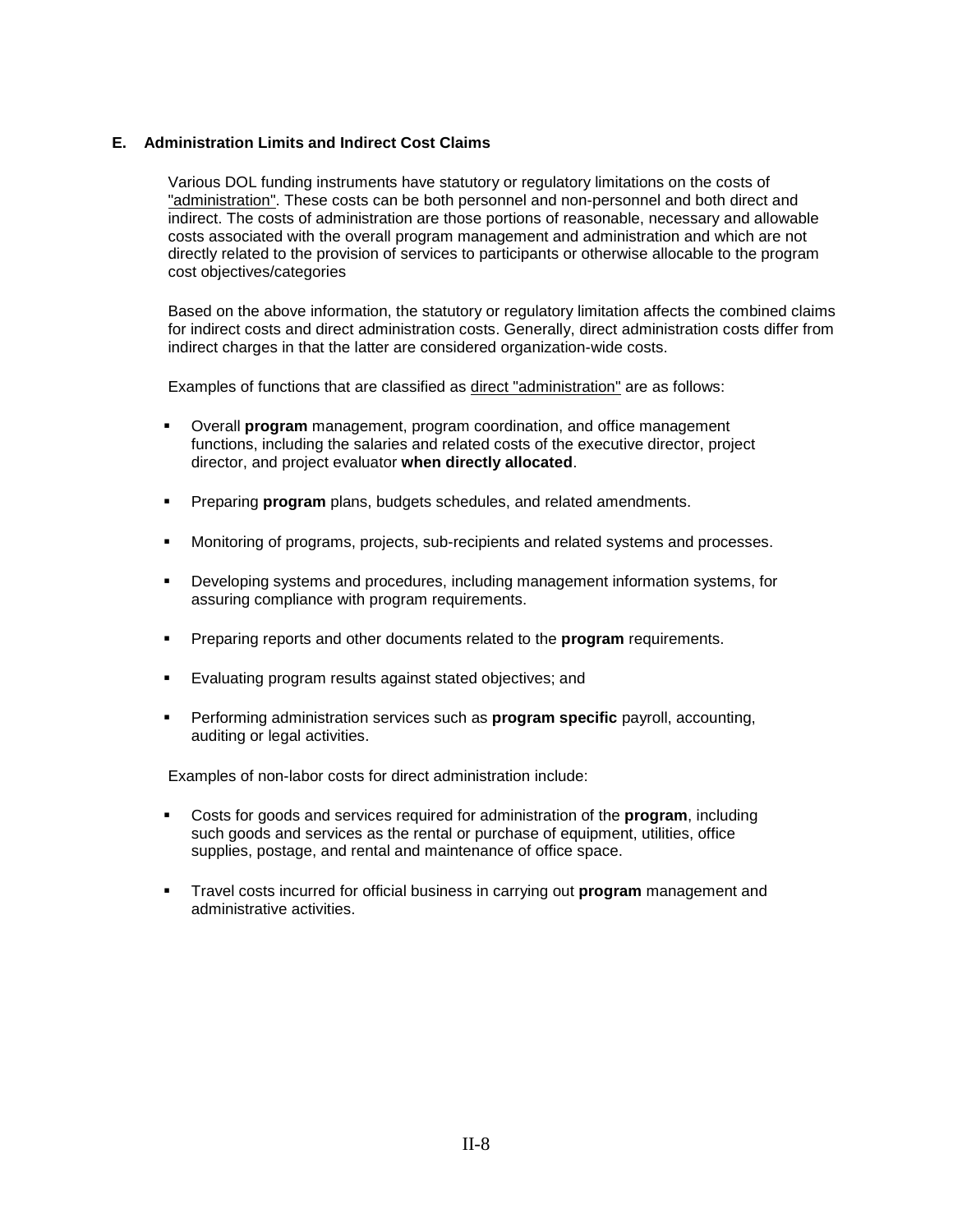### **SECTION III Examples of Exhibits to Support Indirect Cost Rate Proposals**

| <b>Index</b>                |                                                                                                                                                        |                     |  |  |  |  |  |
|-----------------------------|--------------------------------------------------------------------------------------------------------------------------------------------------------|---------------------|--|--|--|--|--|
| <b>Exhibits</b>             | <b>Description</b>                                                                                                                                     | <b>Page Numbers</b> |  |  |  |  |  |
| Exhibit A                   | <b>Personnel Cost Worksheet</b>                                                                                                                        | $III-2$             |  |  |  |  |  |
| Exhibit B                   | Allocation of Personnel Worksheet                                                                                                                      | $III - 4$           |  |  |  |  |  |
| Exhibit B-1                 | <b>Time Distribution Report</b>                                                                                                                        | $III-5$             |  |  |  |  |  |
| <b>Exhibit C</b>            | <b>Statement of Employee Benefits</b>                                                                                                                  | $III-6$             |  |  |  |  |  |
| Exhibit D or E <sup>*</sup> | Statement of Total Costs, Indirect<br>Rate Calculation and Distribution of<br><b>Indirect Costs</b>                                                    | III-7 or III-9      |  |  |  |  |  |
| <b>Exhibit E-1</b>          | Supplemental Statement of Total<br>Costs - Required for nonprofit<br>organizations receiving \$10 million or<br>more annually in direct federal awards | $III-11$            |  |  |  |  |  |
| <b>Exhibit F</b>            | <b>Cost Policy Statement</b>                                                                                                                           | $III-15$            |  |  |  |  |  |
| Exhibit G                   | Certificate of Indirect Costs -<br>Nonprofit Organizations                                                                                             | $III-20$            |  |  |  |  |  |
| Exhibit G-1                 | Certificate of Indirect Costs -<br><b>Commercial Organizations</b>                                                                                     | $III-21$            |  |  |  |  |  |
| <b>Exhibit H</b>            | Listing of Federal Grants and<br>Contracts                                                                                                             | $III-22$            |  |  |  |  |  |

\* Examples of the Statement of Total Costs (STC) are shown in this Section, as applicable, for the simplified method or direct allocation method. Organizations may select either method (Exhibit D or E) based on their cost allocation methodology.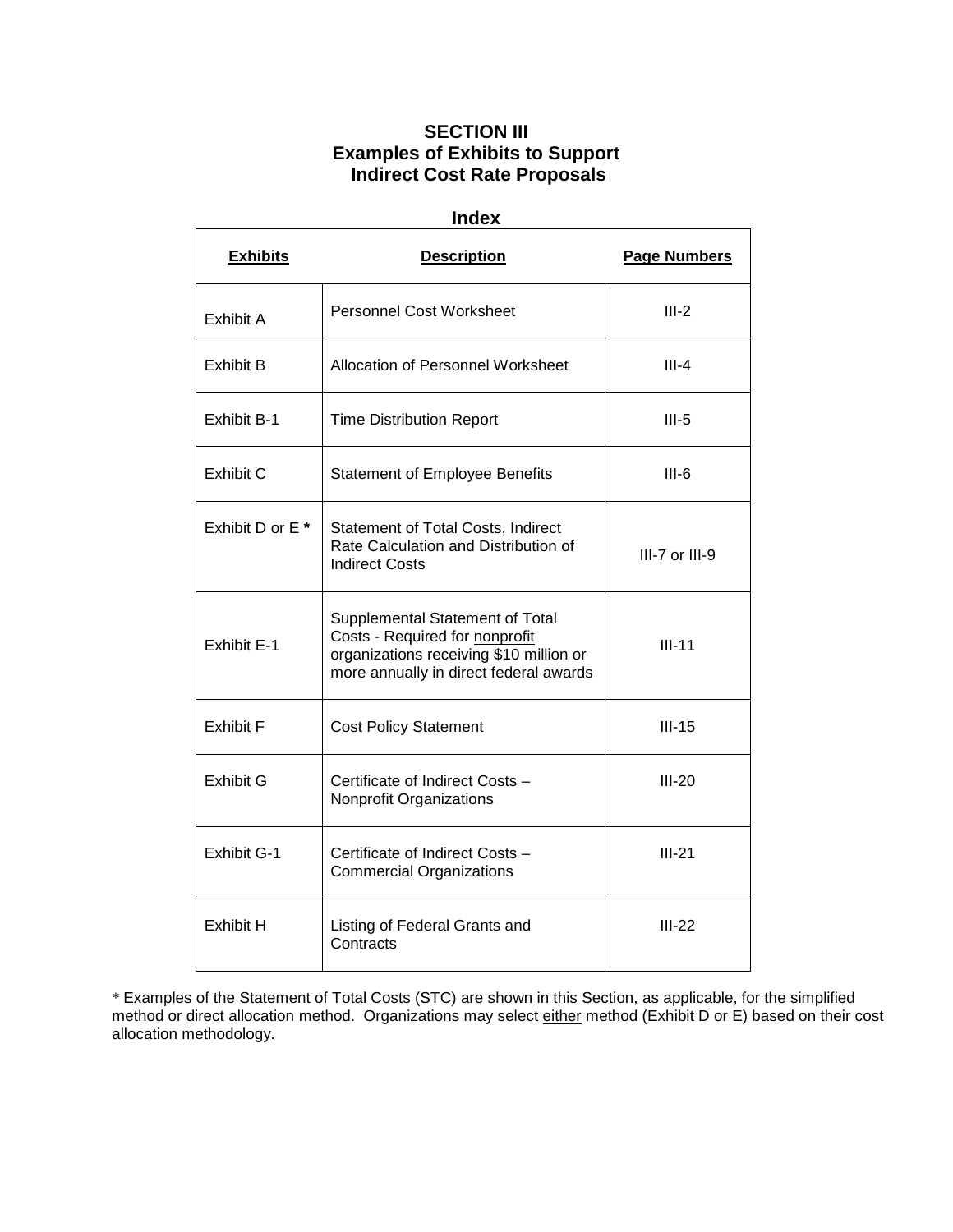### **Exhibit A Example - Personnel Cost Worksheet Fill in: Final or Provisional & Organization's Fiscal year**

| Position                         | <b>Annual Salary</b><br>(A) |           | <b>FICA</b><br>State UI<br>(C)<br>(B) |           |           | Worker's<br>Comp.<br>(D) |    | Health<br>Insurance<br>(E) |    | Retirement<br>(F) |    | Total<br><b>Benefits</b> |    | Total<br>Personnel<br>Costs |    |             |
|----------------------------------|-----------------------------|-----------|---------------------------------------|-----------|-----------|--------------------------|----|----------------------------|----|-------------------|----|--------------------------|----|-----------------------------|----|-------------|
|                                  |                             | a         |                                       |           |           |                          |    |                            |    |                   |    |                          |    | b                           |    | $(a+b)$     |
| <b>Executive Director</b>        | \$                          | 60,000    | \$                                    | 4,311     | \$<br>240 |                          | \$ | 600                        | \$ | 2,400             | \$ | 4,800                    | \$ | 12,351                      | \$ | 72,351      |
| Administrative Assistant         |                             | 22,000    |                                       | 1,683     |           | 240                      |    | 220                        |    | 2,400             |    | 1,760                    |    | 6,303                       |    | 28,303      |
| Controller                       |                             | 45,000    |                                       | 3,443     |           | 240                      |    | 450                        |    | 2,400             |    | 3,600                    |    | 10,133                      |    | 55,133      |
| Accountant (3)                   |                             | 90,000    |                                       | 6,885     |           | 720                      |    | 900                        |    | 7,200             |    | 7,200                    |    | 22,905                      |    | 112,905     |
| Program Planner (4)              |                             | 120,000   |                                       | 9,180     |           | 960                      |    | 1,200                      |    | 9,600             |    | 9,600                    |    | 30,540                      |    | 150,540     |
| <b>Field Operations Director</b> |                             | 35,000    |                                       | 2,678     |           | 240                      |    | 350                        |    | 2,400             |    | 2,800                    |    | 8,468                       |    | 43,468      |
| Area Coordinator *               |                             | 15,000    |                                       | 1,148     |           | 240                      |    | 150                        |    | 1,400             |    | 1,200                    |    | 4,138                       |    | 19,138      |
| Program Specialist (2)           |                             | 25,000    |                                       | 1,913     |           | 480                      |    | 250                        |    | 4,800             |    | 2,000                    |    | 9,443                       |    | 34,443      |
| <b>Personnel Director</b>        |                             | 40,000    |                                       | 3,060     |           | 240                      |    | 400                        |    | 2,400             |    | 3,200                    |    | 9,300                       |    | 49,300      |
| Personnel Clerk (3)              |                             | 60,000    |                                       | 4,590     |           | 720                      |    | 600                        |    | 7,200             |    | 4,800                    |    | 17,910                      |    | 77,910      |
| <b>MIS Director</b>              |                             | 45,000    |                                       | 3,443     |           | 240                      |    | 450                        |    | 2,400             |    | 3,600                    |    | 10,133                      |    | 55,133      |
| <b>Head Start Director</b>       |                             | 45,000    |                                       | 3,443     |           | 240                      |    | 450                        |    | 2,400             |    | 3,600                    |    | 10,133                      |    | 55,133      |
| Data Entry Clerk *               |                             | 12,000    |                                       | 918       |           | 240                      |    | 120                        |    | 1,200             |    | 960                      |    | 3,438                       |    | 15,438      |
| All Other Positions **           |                             | 700,000   |                                       | 53,550    | 12,000    |                          |    | 7,000                      |    | 120,000           |    | 56,000                   |    | 248,550                     |    | 948,550     |
| <b>TOTAL</b>                     | \$                          | 1,314,000 |                                       | \$100,245 | \$17,040  |                          |    | \$13,140                   |    | \$168,200         | S  | 105,120                  | \$ | 403,745                     |    | \$1,717,745 |

(A) In this example, vacation, holiday, sick leave, and other paid absences were included in salaries and claimed on other grants, contracts, or agreements, as part of salary costs. Separate claims for these absences are not made. Refer to Exhibit C.

- (B) FICA taxable wages were computed at 6.2% of \$55,500 per employee, and 1.45% based on \$130,200 per employee.
- (C) State unemployment compensation taxable wages were computed on the 1st \$8,000 for 71 employees at 3% (\$8,000 x 71 x 3% = \$17,040)
- (D) Worker's compensation was estimated at 1% of salaries  $(1\% \times $1,314,000 = $13,140)$ .
- (E) Health insurance was computed at \$200 per month per employee.
- (F) Retirement was computed at 8% of an employee's annual salary. Example: Executive Director's annual salary: \$60,000 x 8% = \$4,800.
- \* This represents employees who will work less than a twelve month period due to a grant/contract not being reviewed.
- \*\* These positions have been consolidated for illustrative purposes only; all personnel positions that require charging time to more than one cost objective must be identified separately on this exhibit.
- Note: Salaries and fringes included in this exhibit are for illustrative purposes only.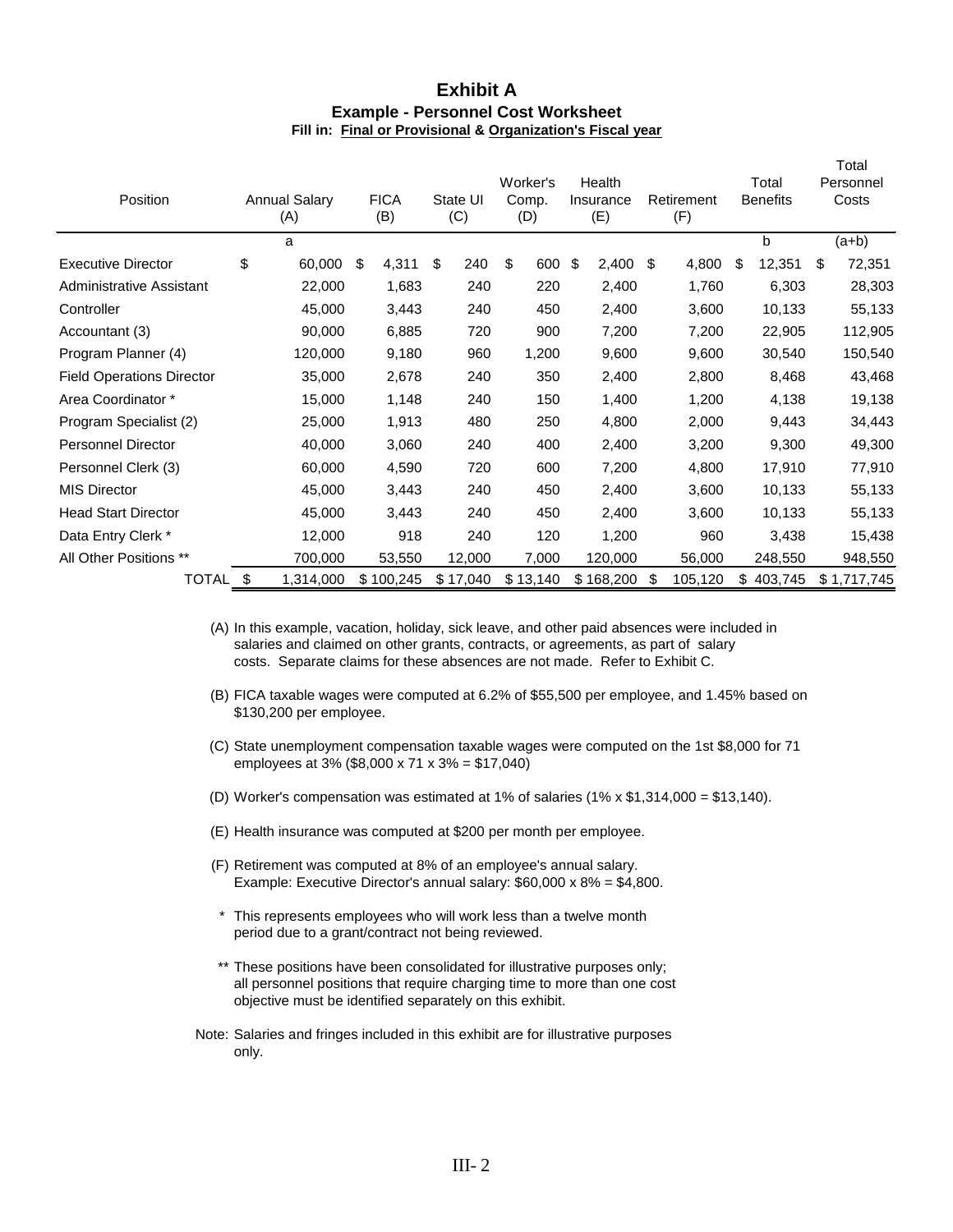# Exhibit A-1

| <b>Heading from Exhibit A</b>             | <b>Explanation</b>                                                                                                                                                                                |
|-------------------------------------------|---------------------------------------------------------------------------------------------------------------------------------------------------------------------------------------------------|
| Position                                  | All staff salaries.                                                                                                                                                                               |
|                                           |                                                                                                                                                                                                   |
| <b>Annual Salary</b>                      | Actual or estimated salary amount for the year depending on type of proposal<br>(final or provisional).                                                                                           |
|                                           |                                                                                                                                                                                                   |
| <b>FICA</b>                               | Actual or estimated amount for the year depending on type of proposal.<br>(final or provisional). Should be computed in accordance with the applicable rates<br>This is the organization's share. |
|                                           |                                                                                                                                                                                                   |
| <b>State Unemployment</b><br>Compensation | Actual or estimated amount for the year depending on type of proposal.<br>(final or provisional). Should be computed in accordance with the applicable rates<br>This is the organization's share. |
|                                           |                                                                                                                                                                                                   |
| Worker's<br>Compensation                  | Actual or estimated amount for the year depending on type of proposal.<br>(final or provisional). Cost should be obtainable from the insurance policy or agent.                                   |
|                                           |                                                                                                                                                                                                   |
| <b>Health Insurance</b>                   | Actual or estimated amount for the year depending on type of proposal.<br>(final or provisional). Cost should be obtainable from the insurance policy or agent.                                   |
| Retirement                                | Actual or estimated amount for the year depending on type of proposal.<br>(final or provisional). Cost should be based on the organization's retirement plan.                                     |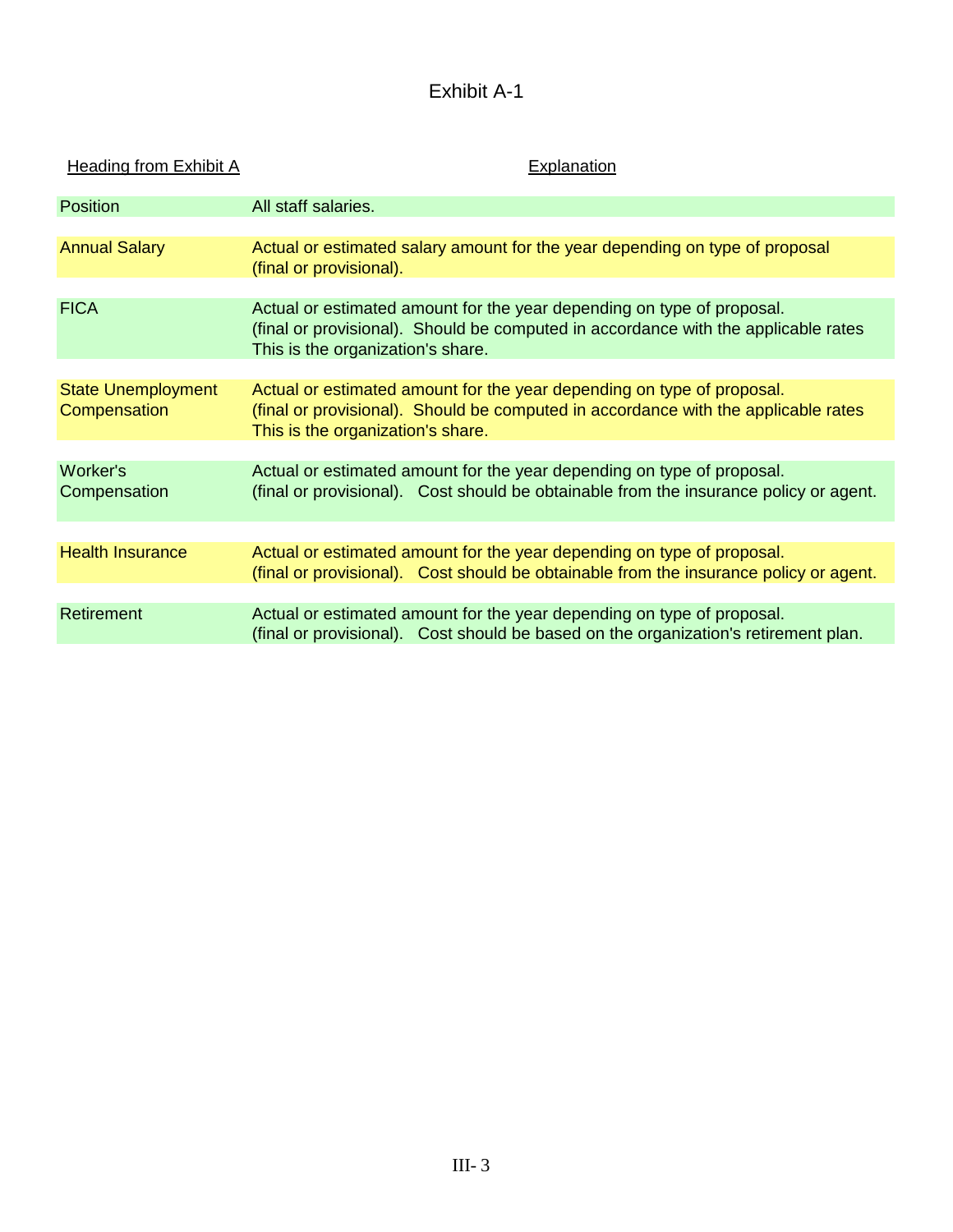### **Exhibit B Example - Allocation of Personnel Worksheet Fill in: Final or Provisional & Organization's Fiscal year**

|                                                       |                 |               |                |                 | <b>Federal Programs</b>                   |                 |                      | Non-Federal Programs |                           |
|-------------------------------------------------------|-----------------|---------------|----------------|-----------------|-------------------------------------------|-----------------|----------------------|----------------------|---------------------------|
|                                                       |                 |               |                |                 | a                                         |                 |                      | b                    |                           |
| Position                                              | Annual          | Indirect      | <b>Direct</b>  |                 | U.S. Dept. of U.S. Dept. of U.S. Dept. of |                 | <b>State Service</b> |                      | <b>Private Foundation</b> |
|                                                       | Salary          | Costs         | Costs $(a+b)$  | Labor           | <b>HHS</b>                                | Education       | Delivery Agency      | Fundraising          | Commercial                |
| <b>Executive Director</b>                             | \$60,000        | \$54,000      | \$6,000        |                 |                                           |                 |                      | \$6,000              |                           |
| <b>Administrative Assistant</b>                       | 22,000          | 22,000        |                |                 |                                           |                 |                      |                      |                           |
| Controller                                            | 45,000          | 45,000        |                |                 |                                           |                 |                      |                      |                           |
| Accountant                                            | 90,000          | 90,000        |                |                 |                                           |                 |                      |                      |                           |
| Program Planner (4)<br>% of Distribution              | 120,000<br>100% | 12,000<br>10% | 108,000<br>90% | \$72,000<br>60% | \$12,000<br>10%                           | \$18,000<br>15% | \$6,000<br>5%        |                      |                           |
| <b>Field Operations Director</b><br>% of Distribution | 35,000<br>100%  | 5,250<br>15%  | 29,750<br>85%  | 8,750<br>25%    | 5,250<br>15%                              | 8,750<br>25%    | 5,250<br>15%         |                      | \$1,750                   |
| Area Coordinator *                                    | 15,000          |               | 15,000         |                 |                                           |                 | 15,000               |                      |                           |
| Program Specialist<br>% of Distribution               | 25,000<br>100%  |               | 25,000<br>100% | 20,000<br>80%   | 5,000<br>20%                              |                 |                      |                      |                           |
| <b>Personnel Director</b>                             | 40,000          | 40,000        |                |                 |                                           |                 |                      |                      |                           |
| Personnel Clerk (3)                                   | 60,000          | 60,000        |                |                 |                                           |                 |                      |                      |                           |
| <b>MIS Director</b>                                   | 45,000          | 45,000        |                |                 |                                           |                 |                      |                      |                           |
| <b>Head Start Director</b><br>% of Distribution       | 45,000<br>100%  |               | 45,000<br>100% | 9,000<br>20%    | 36,000<br>80%                             |                 |                      |                      |                           |
| Data Entry Clerk *                                    | 12,000          |               | 12,000         | 9,000           |                                           | 3,000           |                      |                      |                           |
| All Other Positions **                                | 700,000         |               | 700,000        | 280,000         | 105,000                                   | 175,000         | 105,000              |                      | 35,000                    |
| <b>TOTAL</b>                                          | \$1,314,000     | \$373,250     | \$940,750      | \$398,750       | \$163,250                                 | \$204,750       | \$131,250            | \$6,000              | \$36,750                  |

\* This represents an employee who will work less than a twelve month period.

\*\* These positions have been consolidated for illustrative purposes only. All personnel positions that require time to be charged to more than one cost objective must be identified separately in this worksheet.

Note: The salaries included in this exhibit are for illustrative purposes only.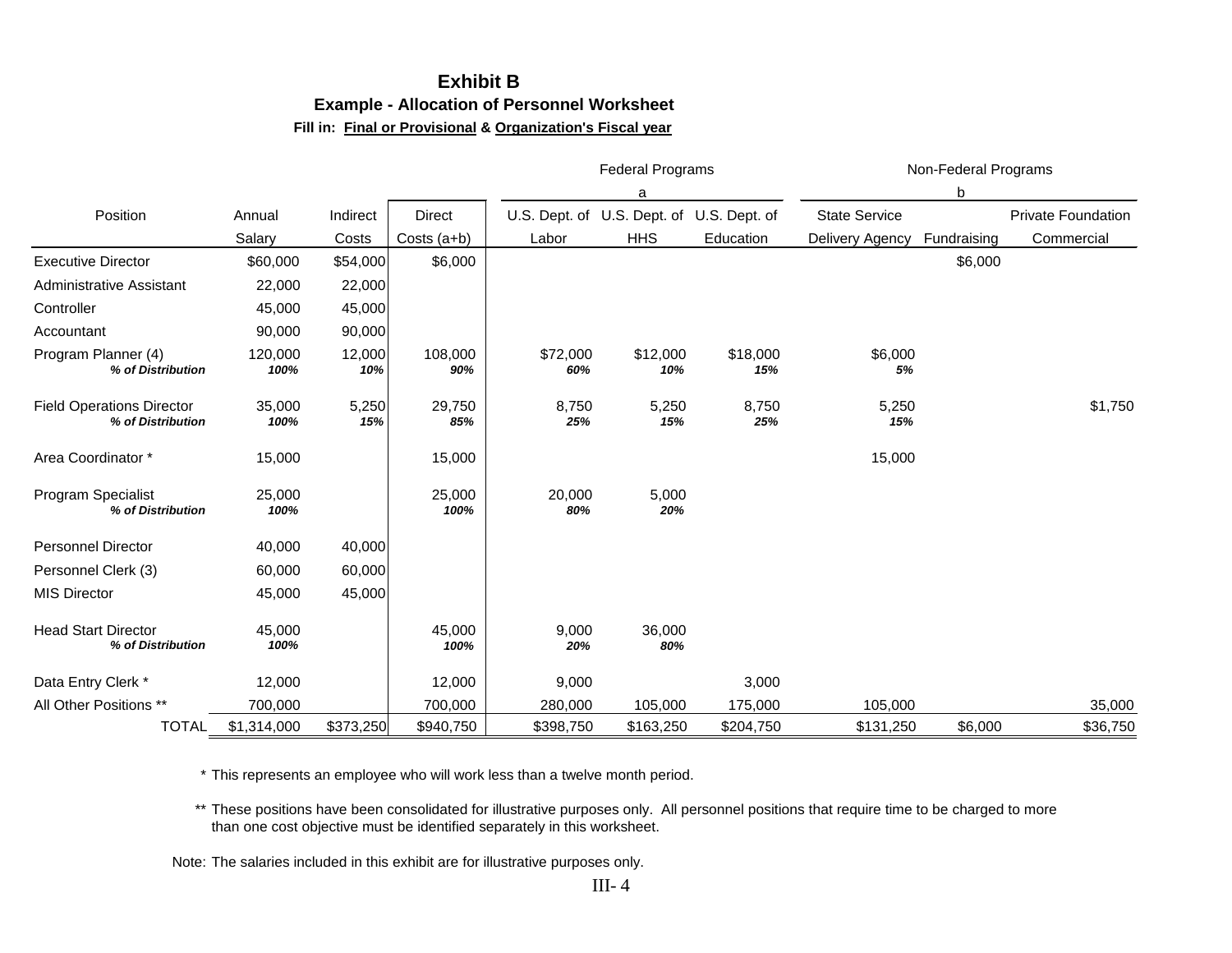|                                                                                                                                                                                                                                                                      |              |              |                |                                                                     | <b>Exhibit B-1</b> |          |                      |              |                |          |                                                             |          |                |          |              |
|----------------------------------------------------------------------------------------------------------------------------------------------------------------------------------------------------------------------------------------------------------------------|--------------|--------------|----------------|---------------------------------------------------------------------|--------------------|----------|----------------------|--------------|----------------|----------|-------------------------------------------------------------|----------|----------------|----------|--------------|
|                                                                                                                                                                                                                                                                      |              |              |                | Example - Employee Time Distribution Report for Work/Non-Work Hours |                    |          |                      |              |                |          |                                                             |          |                |          |              |
|                                                                                                                                                                                                                                                                      |              |              |                |                                                                     |                    |          |                      |              |                |          |                                                             |          |                |          |              |
|                                                                                                                                                                                                                                                                      |              |              |                | <b>USA Company</b>                                                  |                    |          |                      |              | Employee Name: |          |                                                             |          |                |          |              |
|                                                                                                                                                                                                                                                                      |              |              |                | 1776 Demoracy Boulevard                                             |                    |          |                      |              |                |          |                                                             |          |                |          |              |
|                                                                                                                                                                                                                                                                      |              |              |                | Washington, D.C. 20099                                              |                    |          |                      |              |                |          |                                                             |          |                |          |              |
|                                                                                                                                                                                                                                                                      |              |              |                |                                                                     |                    |          |                      |              |                |          |                                                             |          |                |          |              |
|                                                                                                                                                                                                                                                                      | 1st Week     |              |                |                                                                     |                    |          |                      | 2nd Week     |                |          |                                                             |          |                |          |              |
|                                                                                                                                                                                                                                                                      | Sunday       |              |                | Monday Tuesday Wednesday                                            | Thursday           | Friday   | Saturday             | Sunday       |                |          | Monday   Tuesday   Wednesday   Thursday   Friday   Saturday |          |                |          | Total        |
| <b>Summary of Work Hours</b>                                                                                                                                                                                                                                         |              |              |                |                                                                     |                    |          |                      |              |                |          |                                                             |          |                |          |              |
| Direct Program/Grant/Contract Activities*                                                                                                                                                                                                                            |              |              |                |                                                                     |                    |          |                      |              |                |          |                                                             |          |                |          |              |
| Project #1                                                                                                                                                                                                                                                           |              |              |                |                                                                     |                    |          |                      |              |                |          |                                                             |          |                |          |              |
| Project #2                                                                                                                                                                                                                                                           |              |              |                |                                                                     |                    |          |                      |              |                |          |                                                             |          |                |          | n            |
| Project #3                                                                                                                                                                                                                                                           |              |              |                |                                                                     |                    |          |                      |              |                |          |                                                             |          |                |          | $\Omega$     |
| Project #4                                                                                                                                                                                                                                                           |              |              |                |                                                                     |                    |          |                      |              |                |          |                                                             |          |                |          |              |
| <b>Indirect Activities**</b>                                                                                                                                                                                                                                         |              |              |                |                                                                     |                    |          |                      |              |                |          |                                                             |          |                |          |              |
| Subtotal                                                                                                                                                                                                                                                             | $\Omega$     | $\mathbf{0}$ | $\Omega$       | $\Omega$                                                            | $\Omega$           | $\Omega$ |                      | $\Omega$     | $\Omega$       | $\Omega$ | $\Omega$                                                    | $\Omega$ | $\Omega$       | n        |              |
| Summary of Non-Work Hours - Release Time                                                                                                                                                                                                                             |              |              |                |                                                                     |                    |          |                      |              |                |          |                                                             |          |                |          |              |
|                                                                                                                                                                                                                                                                      |              |              |                |                                                                     |                    |          |                      |              |                |          |                                                             |          |                |          |              |
| <b>Annual Leave</b>                                                                                                                                                                                                                                                  |              |              |                |                                                                     |                    |          |                      |              |                |          |                                                             |          |                |          | $\mathbf{0}$ |
| <b>Sick Leave</b><br>Holiday                                                                                                                                                                                                                                         |              |              |                |                                                                     |                    |          |                      |              |                |          |                                                             |          |                |          | $\Omega$     |
| Other***                                                                                                                                                                                                                                                             |              |              |                |                                                                     |                    |          |                      |              |                |          |                                                             |          |                |          | $\Omega$     |
| Subtotal                                                                                                                                                                                                                                                             | $\mathbf{0}$ | $\Omega$     | $\Omega$       | $\overline{0}$                                                      | $\Omega$           | $\Omega$ | $\Omega$             | $\mathbf{0}$ | $\Omega$       | $\Omega$ | $\Omega$                                                    | $\Omega$ | $\Omega$       | $\Omega$ | $\Omega$     |
|                                                                                                                                                                                                                                                                      |              |              |                |                                                                     |                    |          |                      |              |                |          |                                                             |          |                |          |              |
| Total                                                                                                                                                                                                                                                                | $\Omega$     | $\Omega$     | $\overline{0}$ | $\Omega$                                                            | $\Omega$           | $\Omega$ | $\Omega$             | $\Omega$     | $\Omega$       | $\Omega$ | $\Omega$                                                    | $\Omega$ | $\overline{0}$ | $\Omega$ | $\Omega$     |
| <b>Employee Signature</b>                                                                                                                                                                                                                                            |              |              |                | Date:                                                               |                    |          | Supervisor Signature |              |                |          |                                                             |          | Date:          |          |              |
|                                                                                                                                                                                                                                                                      |              |              |                |                                                                     |                    |          |                      |              |                |          |                                                             |          |                |          |              |
| General Note on this Exhibit: - This time distribution report example is intended to show the minimum requirements that organizations need to capture to comply with applicable regulations to support<br>the distribution and claims of salaries and wages.         |              |              |                |                                                                     |                    |          |                      |              |                |          |                                                             |          |                |          |              |
|                                                                                                                                                                                                                                                                      |              |              |                |                                                                     |                    |          |                      |              |                |          |                                                             |          |                |          |              |
| Notes:                                                                                                                                                                                                                                                               |              |              |                |                                                                     |                    |          |                      |              |                |          |                                                             |          |                |          |              |
| "Projects" must be specifically identified to the actual program worked with name/title/code, etc. Note that "fundraising" is considered a direct activity.<br>Indirect - can be changed, or a row can be added showing G&A, Overhead Onsite/Offsite, if applicable. |              |              |                |                                                                     |                    |          |                      |              |                |          |                                                             |          |                |          |              |
| *** "Other" could include other types of leave. If so, they must be identify here or detailed in the organizations' cost policy statement.                                                                                                                           |              |              |                |                                                                     |                    |          |                      |              |                |          |                                                             |          |                |          |              |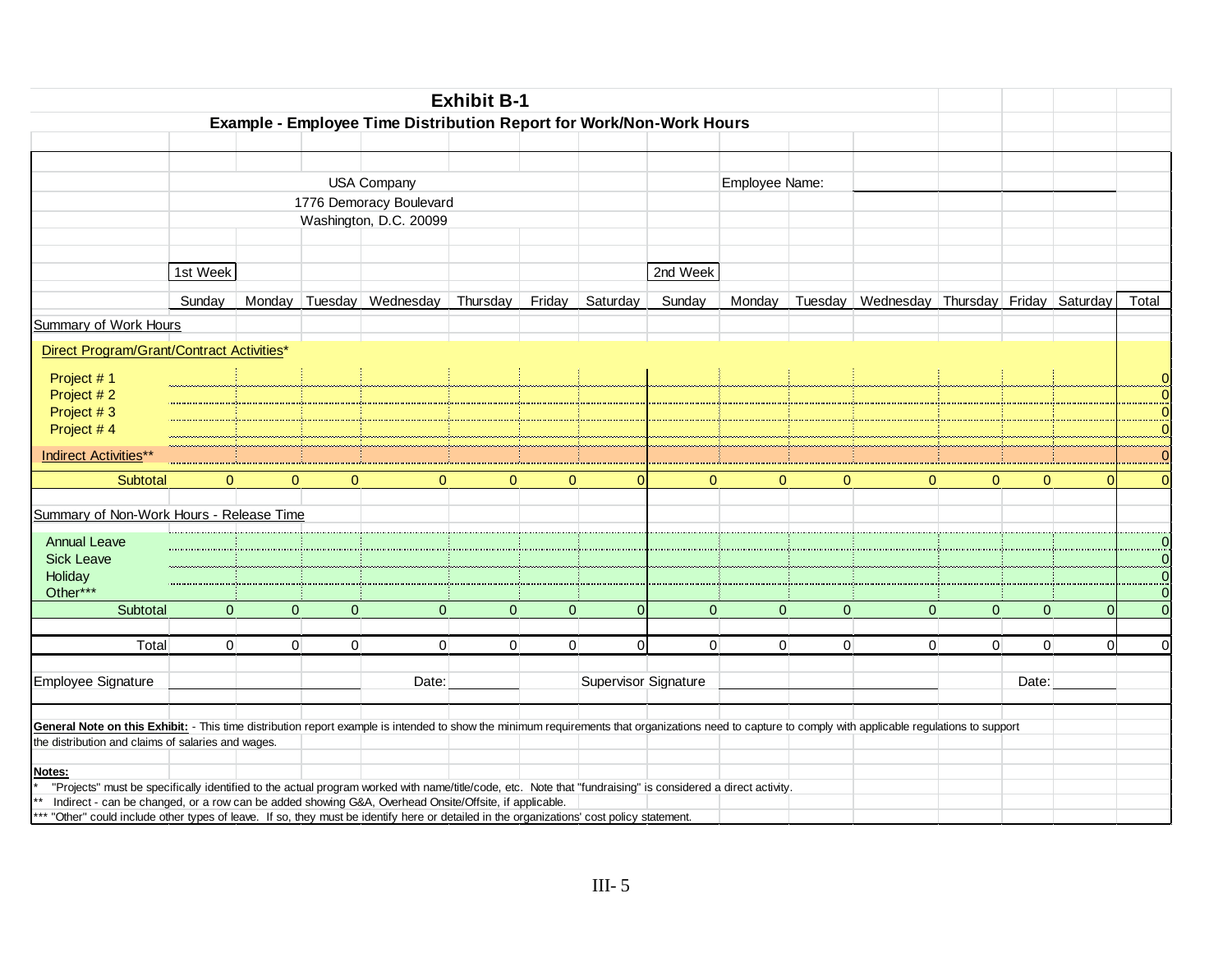## **Exhibit C Example - Statement of Employee Benefits Fill in: Final or Provisional & Organization's Fiscal year**

|                                        | <b>Method A</b> | <b>Method B</b>  |  |
|----------------------------------------|-----------------|------------------|--|
| <b>Annual Leave Earned</b>             |                 | \$50,384         |  |
| <b>Sick Leave Taken</b>                |                 | 25,269           |  |
| Holidays                               |                 | 50,384           |  |
| Subtotal - Release Time                |                 | \$126,037 a      |  |
| <b>FICA</b>                            | \$100,245       | \$100,245        |  |
| <b>State Unemployment Compensation</b> | 17,040          | 17,040           |  |
| <b>Worker's Compensation Insurance</b> | 13,140          | 13,140           |  |
| <b>Medical Insurance</b>               | 168,200         | 168,200          |  |
| Pension                                | 105, 120        | 105,120          |  |
| <b>SubTotal</b>                        | \$403,745       | \$403,745 b      |  |
| <b>Total Employee Fringe Benefits</b>  | \$403,745       | $$529,782$ (a+b) |  |
| <b>Allocation Base:</b>                |                 |                  |  |
| <b>Total Salaries</b>                  | \$1,314,000     | \$1,314,000      |  |
| Less: Release Time                     |                 | 126,037          |  |
| <b>Chargeable Salaries</b>             |                 | \$1,187,963      |  |
| <b>Employee Fringe Benefit Rate</b>    |                 |                  |  |
|                                        |                 |                  |  |
| <b>Fringe Benefits</b>                 | \$403,745       | \$529,782        |  |
| <b>Allocation Base</b>                 | \$1,314,000     | \$1,187,963      |  |
| <b>Fringe Rate</b>                     | 30.73%          | 44.60%           |  |

### **NOTE:**

Method A - For estimating purposes on budgets, grantees/contractors include release time as personnel salary costs; i.e. total salary.

Method B - The fringe benefit pool includes time for vacation, holiday, and sick leave and is distributed through a fringe benefit rate.

The decision to use either method will depend on the grantee/contractor's accounting system and time distribution system.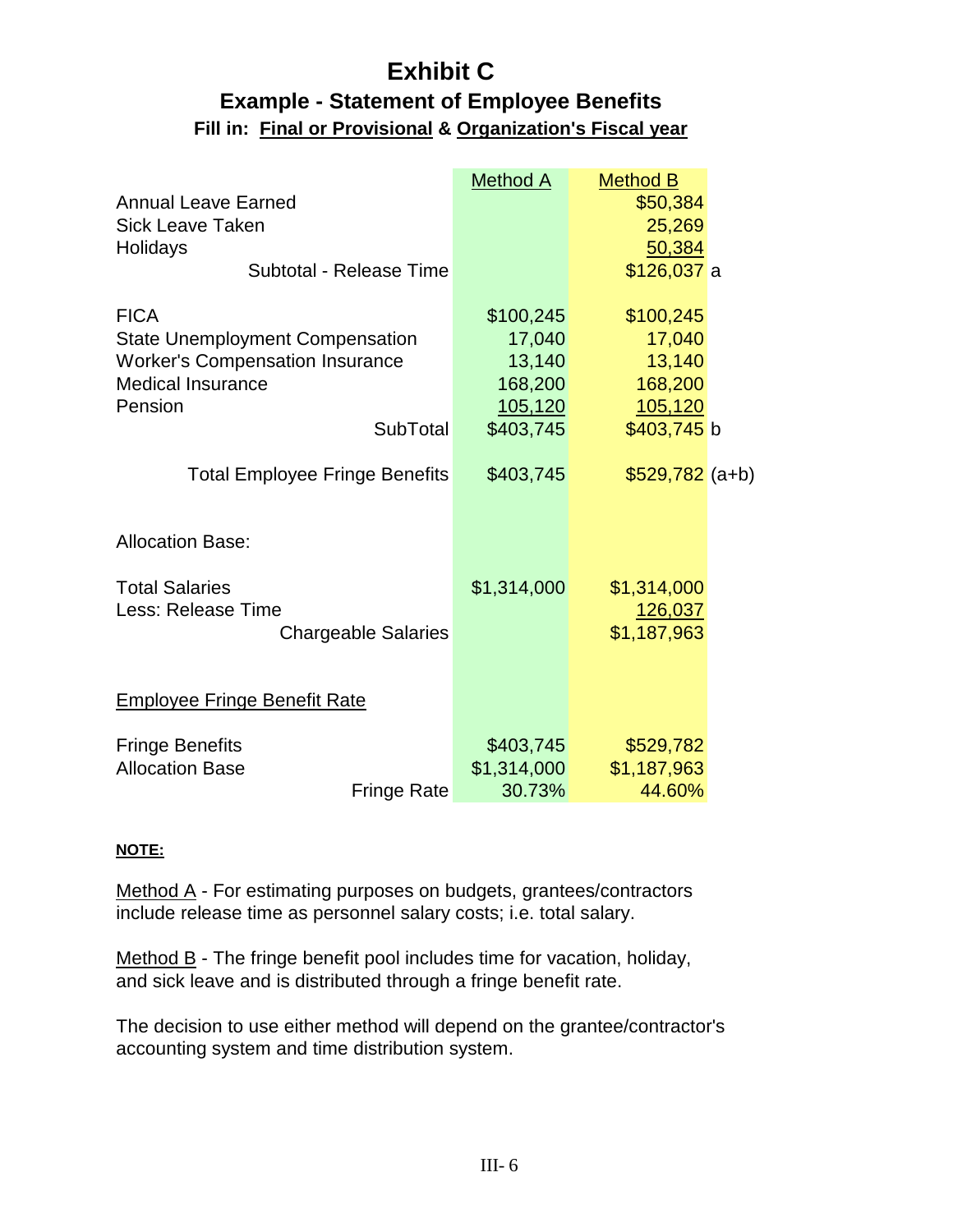### **Introduction to Example Exhibit D Simplified Allocation Method**

The **Simplified Method** is used whenever the major functions of an organization benefit from its indirect costs to approximately the same degree. The allocation of indirect costs may be accomplished by:

- (1) classifying the total cost for the base period (usually the organization's fiscal year) as either direct or indirect and
- (2) dividing the total allowable indirect costs (net of applicable credits) by an equitable distribution base.

The result of this process is an indirect cost rate which is used to distribute indirect costs to individual Federal financial assistance programs and contracts. The rate should be expressed as the percentage which the total amount of allowable indirect costs bears to the base selected. This method may also be used where:

- (1) the organization has only one major function encompassing a number of individual projects or activities, and/or
- (2) where the level of Federal awards to that organization is relatively small.

Both the direct costs and the indirect costs shall exclude capital expenditures and unallowable costs. However, unallowable costs must be included in the direct cost base (if they represent activities to which the indirect costs are properly allocable).

The distribution base may be:

- (1) total direct costs excluding capital expenditures and other distorting items, such as flowthrough funds, the portion of each subaward in excess of \$25,000, etc.,
- (2) direct salaries and wages,<br>(3) total costs less G&A exper
- total costs less G&A expenses (commercial contractors),
- (4) another base which results in an equitable distribution.

**Under the Simplified Method, for example, rent expense would be entirely classified as indirect costs and distributed to benefiting activities on one of the bases described above. A pictorial of this example is shown below:**



A sample format for the computation of an indirect cost rate under the **Simplified Method** follows.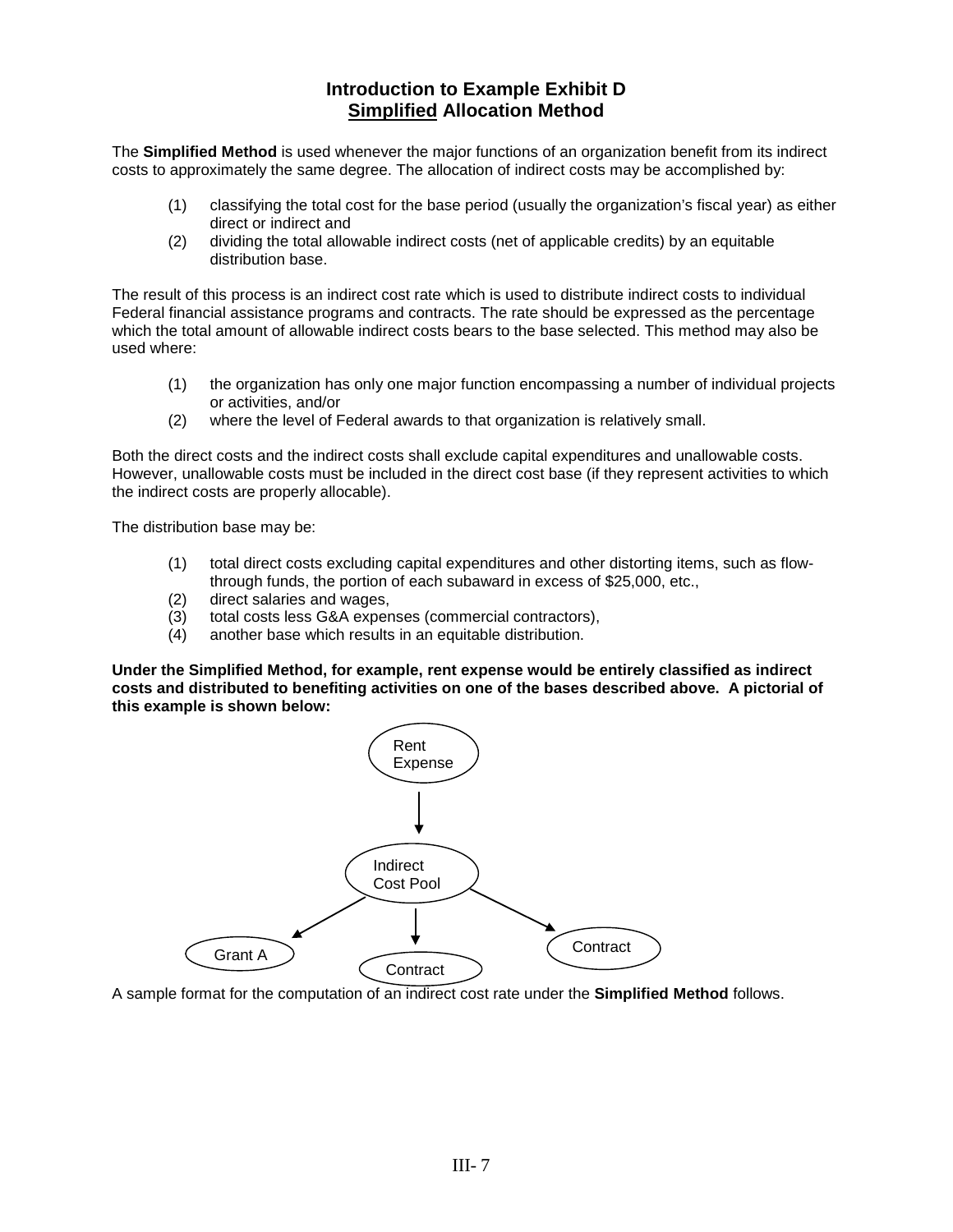|                                                                                                         |                    |                                             | <b>EXHIBIT D - Example - Statement of Total Costs - All Funds - and</b> |                                              |                                                                              |                         |                                     |                                                                                                    |              |
|---------------------------------------------------------------------------------------------------------|--------------------|---------------------------------------------|-------------------------------------------------------------------------|----------------------------------------------|------------------------------------------------------------------------------|-------------------------|-------------------------------------|----------------------------------------------------------------------------------------------------|--------------|
| Distribution of Indirect Costs to the Cost Centers using two Sample Methods of Allocation (6) (3 STEPS) |                    |                                             |                                                                         |                                              |                                                                              |                         |                                     |                                                                                                    |              |
|                                                                                                         |                    |                                             | <b>Simplified Allocation Method</b>                                     |                                              |                                                                              |                         |                                     |                                                                                                    |              |
|                                                                                                         |                    |                                             | Fill in: Final or Provisional & Organization's Fiscal year              |                                              |                                                                              |                         |                                     |                                                                                                    |              |
| <b>STEP 1 - Do Statement</b>                                                                            |                    |                                             |                                                                         |                                              |                                                                              | <b>Federal Programs</b> |                                     | <b>Non-Federal</b>                                                                                 |              |
|                                                                                                         |                    | <b>Less: Indirect</b>                       |                                                                         |                                              |                                                                              |                         |                                     |                                                                                                    |              |
| <b>Budget Category</b>                                                                                  | <b>Total Costs</b> | (F&A)<br><b>Unallowable</b><br><b>Costs</b> |                                                                         | <b>Indirect Costs (3) Total Direct Costs</b> | <b>Total Federal</b><br><b>Programs</b>                                      | Dept. of<br>Labor       | Other<br>Federal<br><b>Programs</b> | <b>Total Non-Federal</b><br><b>Programs</b>                                                        |              |
|                                                                                                         | $A = B + C + D$    | B                                           | $\mathbf{c}$                                                            | $D = E + F$                                  | E.                                                                           |                         |                                     | F.                                                                                                 |              |
| <b>Salaries</b>                                                                                         | \$1,314,000        |                                             | \$373,250                                                               | \$940,750                                    | \$766,750                                                                    | \$515,000               | \$251,750                           | \$174,000                                                                                          |              |
| Fringe Benefits (30.73%)                                                                                | 403,746            |                                             | 114,686                                                                 | 289,060                                      | 235,596                                                                      | 158,242                 | 77,354                              | 53,464                                                                                             |              |
| <b>Total Personnel Costs</b>                                                                            | 1,717,746          |                                             | 487,936                                                                 | 1,229,810                                    | 1,002,346                                                                    | 673,242                 | 329,104                             | 227,464                                                                                            |              |
|                                                                                                         |                    |                                             |                                                                         |                                              |                                                                              |                         |                                     |                                                                                                    |              |
| <b>Consultant Services</b><br><b>Staff Travel</b>                                                       | 26,000<br>94,000   |                                             | 14,000<br>20,000                                                        | 12,000<br>74,000                             | 10,300<br>67,300                                                             | 10,300<br>43,600        | 23,700                              | 1,700<br>6,700                                                                                     |              |
| <b>Bad Debts</b>                                                                                        | 10,000             | \$10,000                                    | (1)                                                                     |                                              |                                                                              |                         |                                     |                                                                                                    |              |
| <b>Office Rent</b>                                                                                      | 170,000            |                                             | 170,000                                                                 |                                              |                                                                              |                         |                                     |                                                                                                    |              |
| <b>Consumable Supplies</b>                                                                              | 161,000            |                                             | 11,000                                                                  | 150,000                                      | 22,500                                                                       | 15,000                  | 7,500                               | 127,500                                                                                            |              |
| <b>Subawards</b>                                                                                        | 165,800            |                                             |                                                                         | 165,800                                      | 108,000                                                                      | 53,000                  | 55,000                              | 57,800                                                                                             |              |
| <b>Purchase, Lease of Equipment</b>                                                                     | 82,000             |                                             | 59,900                                                                  | 22,100                                       |                                                                              |                         |                                     | 22,100                                                                                             |              |
| <b>Telephone</b>                                                                                        | 109,400            |                                             | 55,000                                                                  | 54,400                                       | 8,200                                                                        | 6,200                   | 2,000                               | 46,200                                                                                             |              |
| <b>Entertainment</b>                                                                                    | 1,800              | 1,800                                       | (1)                                                                     |                                              |                                                                              |                         |                                     |                                                                                                    |              |
| <b>Printing and Reproduction</b>                                                                        | 48,000             |                                             | 11,000                                                                  | 37,000                                       | 5,500                                                                        | 3,500                   | 2,000                               | 31,500                                                                                             |              |
| <b>Insurance and Bonding</b>                                                                            | 42,000             |                                             | 42,000                                                                  |                                              |                                                                              |                         |                                     |                                                                                                    |              |
| <b>Postage and Delivery</b>                                                                             | 34,000             |                                             | 5,100                                                                   | 28,900                                       | 4,300                                                                        | 2,300                   | 2,000                               | 24,600                                                                                             |              |
| <b>Depreciation</b>                                                                                     | 8,800              |                                             | 8,800                                                                   |                                              |                                                                              |                         |                                     |                                                                                                    |              |
| <b>Emergency Assistance</b><br><b>Training Materials</b>                                                | 54,000<br>82,000   |                                             |                                                                         | 54,000<br>82,000                             | 54,000<br>12,300                                                             | 54,000<br>10,000        | 2,300                               | 69,700                                                                                             |              |
| <b>Participant Support Costs</b>                                                                        | 184,000            |                                             |                                                                         | 184,000                                      | 184,000                                                                      |                         | 184,000                             |                                                                                                    |              |
| <b>Total Non-Personnel Costs</b>                                                                        | \$1,272,800        | \$11,800                                    | \$396,800                                                               | \$864,200                                    | \$476,400                                                                    | \$197,900               | \$278,500                           | \$387,800                                                                                          |              |
|                                                                                                         |                    |                                             |                                                                         |                                              |                                                                              |                         |                                     |                                                                                                    |              |
| <b>TOTAL</b>                                                                                            | $$2,990,546$ (4)   | \$11,800                                    | \$884,736                                                               | \$2,094,010                                  | \$1,478,746                                                                  | \$871,142               | \$607,604                           | \$615,264                                                                                          |              |
|                                                                                                         |                    |                                             |                                                                         |                                              |                                                                              |                         |                                     |                                                                                                    |              |
| <b>MTDC Allocation Base: Direct Cost Exclusions (2)</b>                                                 |                    |                                             |                                                                         |                                              |                                                                              |                         |                                     |                                                                                                    |              |
| Subawards in excess of \$25,000<br><b>Purchase, Lease of Equipment</b>                                  |                    |                                             |                                                                         | (90, 800)<br>(22, 100)                       | ( \$58,000)                                                                  | ( \$28,000)             | $($ \$30,000)                       | ( \$32, 800)<br>(\$22,100)                                                                         |              |
| <b>Emergency Assistance</b>                                                                             |                    |                                             |                                                                         | ( \$54,000)                                  | ( \$54,000)                                                                  | ( \$54,000)             |                                     |                                                                                                    |              |
| <b>Participant Support Costs</b>                                                                        |                    |                                             |                                                                         | (184,000)                                    | (\$184,000)                                                                  |                         | (\$184,000)                         |                                                                                                    |              |
| <b>Total Direct Exclusions</b>                                                                          |                    |                                             |                                                                         | $($ \$350,900)                               | (\$296,000)                                                                  | $($ \$82,000)           | ( \$214,000)                        | ( \$54, 900)                                                                                       |              |
| <b>Total - MTDC Allocation Base</b>                                                                     |                    |                                             |                                                                         | \$1,743,110                                  | \$1,182,746                                                                  | \$789,142               | \$393,604                           | \$560,364                                                                                          |              |
|                                                                                                         |                    |                                             |                                                                         |                                              |                                                                              |                         |                                     |                                                                                                    |              |
| <b>STEP 2 - Rate Calculation*</b>                                                                       |                    |                                             | <b>STEP 3 - Distribution to Cost Centers (5)</b>                        |                                              |                                                                              |                         |                                     |                                                                                                    |              |
|                                                                                                         |                    |                                             |                                                                         |                                              |                                                                              |                         |                                     |                                                                                                    | <b>Total</b> |
|                                                                                                         |                    |                                             |                                                                         |                                              | $\overline{a}$                                                               |                         |                                     | b                                                                                                  | $a+b$        |
| <b>Indirect Costs</b>                                                                                   | \$884,736          |                                             | Method A (6) Allocation Base                                            |                                              | 1,002,346                                                                    | 673,242                 | 329,104                             | 227,464                                                                                            | 1,229,810    |
| <b>Method A - Total Direct Salaries &amp; Benefits</b>                                                  | 1,229,810          |                                             | <b>Times Indirect Rate</b>                                              |                                              | 71.94%                                                                       | 71.94%                  | 71.94%                              | 71.94%                                                                                             |              |
| <b>Indirect Rate</b>                                                                                    | 71.94%             |                                             | <b>Equals Allocable Share of ICs</b>                                    |                                              | \$721,096                                                                    | \$484,336               | \$236,760                           | \$163,640                                                                                          | \$884,736    |
|                                                                                                         |                    |                                             |                                                                         |                                              |                                                                              |                         |                                     |                                                                                                    |              |
| <b>Indirect Costs</b>                                                                                   | \$884,736          | Method B (6)                                | <b>Allocation Base</b>                                                  |                                              | 1,182,746                                                                    | \$789,142               | \$393,604                           | 560,364                                                                                            | 1,743,110    |
| Method B - MTDCs                                                                                        | \$1,743,110        |                                             | <b>Times Indirect Rate</b>                                              |                                              | 50.76%                                                                       | 50.76%                  | 50.76%                              | 50.76%                                                                                             |              |
| <b>Indirect Rate</b>                                                                                    | 50.76%             |                                             | <b>Equals Allocable Share of ICs</b>                                    |                                              | \$600,317                                                                    | \$400,538               | \$199,778                           | \$284,419                                                                                          | \$884,736    |
| Present two methods only for 1st year of Negotiations.                                                  |                    |                                             |                                                                         |                                              |                                                                              |                         |                                     |                                                                                                    |              |
|                                                                                                         |                    |                                             | Difference between A & B (A-B)                                          |                                              | \$120,780                                                                    | \$83,798                | \$36,982                            | (\$120,780)                                                                                        |              |
| (1) and (2) - Refer to notes of Exhibit E for explanations.                                             |                    |                                             | $III-8$                                                                 |                                              |                                                                              |                         |                                     | (5) Is the result of multiplying the indirect rate times the allocation base for each cost center. |              |
| (3) This column must be split to show multiple rate structures (G&A, onsite,                            |                    |                                             |                                                                         |                                              |                                                                              |                         |                                     | (6) For example purposes only. Other allocation methods may be proposed as long as it provides     |              |
| offsite, if applicable).                                                                                |                    |                                             |                                                                         |                                              |                                                                              |                         |                                     | and equitable and rational distribution of indirect costs. Contact DCD for more details.           |              |
| (4) Must reconcile to the Financial Statements.                                                         |                    |                                             |                                                                         |                                              | Note: The costs included in this exhibit are for illustrative purposes only. |                         |                                     |                                                                                                    |              |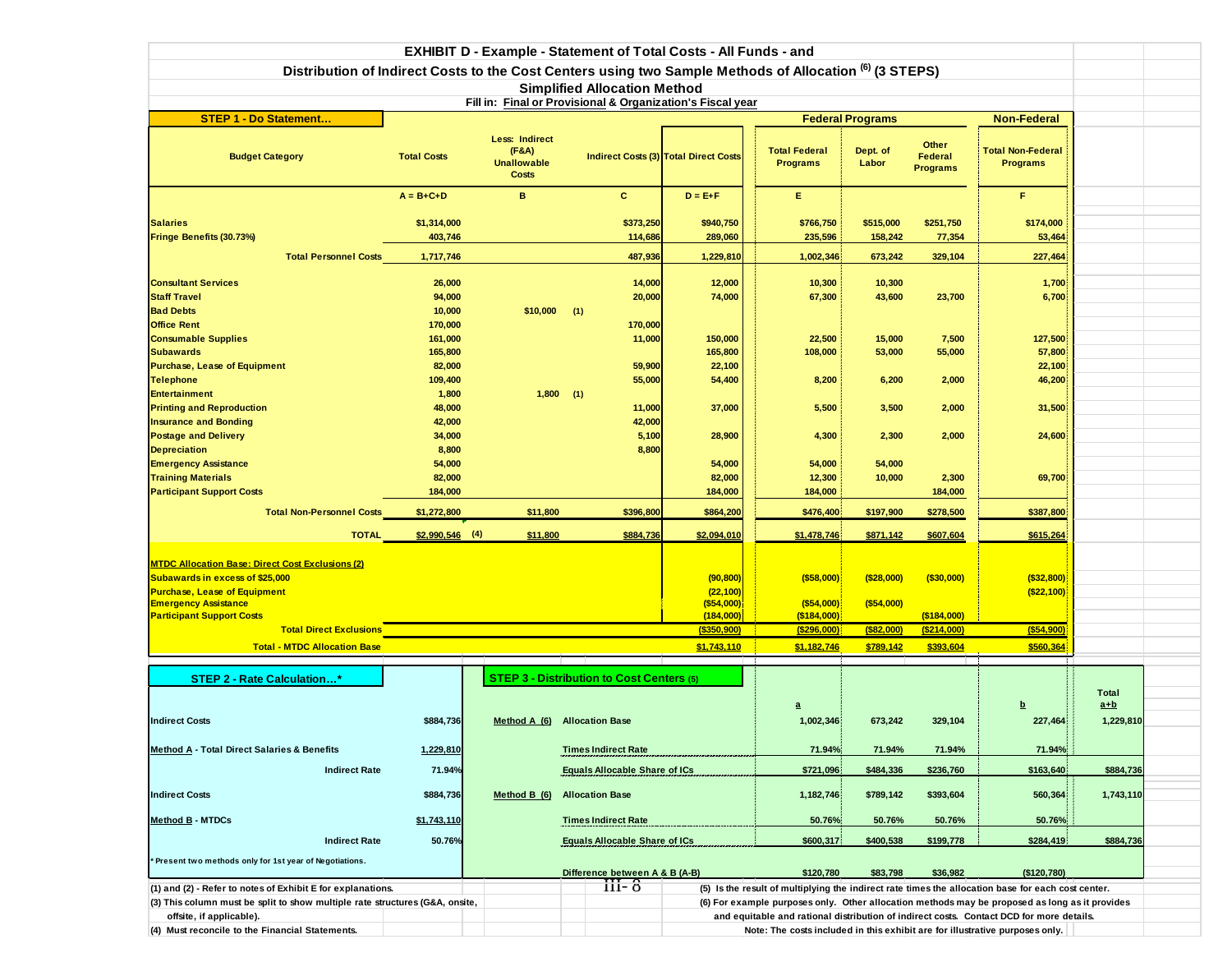### **Introduction to Example Exhibit E Direct Allocation Method**

The **Direct Allocation Method** is used by organizations that treat all costs as direct costs except general administration and expenses. These organizations generally separate their costs into three (3) basic categories:

- (1) general administration and expenses,
- (2) fund raising, and
- (3) other direct functions (including projects performed under Federal awards).

Joint costs, such as depreciation, rental expense, operation and maintenance facilities, telephone expenses, and the like are prorated individually as direct costs to each category and to each award or other activity using a base most appropriate to the particular cost being prorated. A pictorial example of the proration of rental expense is shown below:



#### **\* Note that the only rent expense allocated to the indirect pool is the indirect portion of rent expense as a whole.**

Under this method, indirect costs consist exclusively of general administration and general expenses. In all other respects, the organization's indirect cost rates shall be computed in the same manner as demonstrated in Exhibit D.

This method is acceptable provided each joint cost is prorated using a base which accurately measures the benefits provided to each award or other activity. A listing of suggested allocation bases is included in Exhibit E – Suggested Allocation Bases.

A sample format for the computation of an indirect cost rate under the **Direct Allocation Method** follows.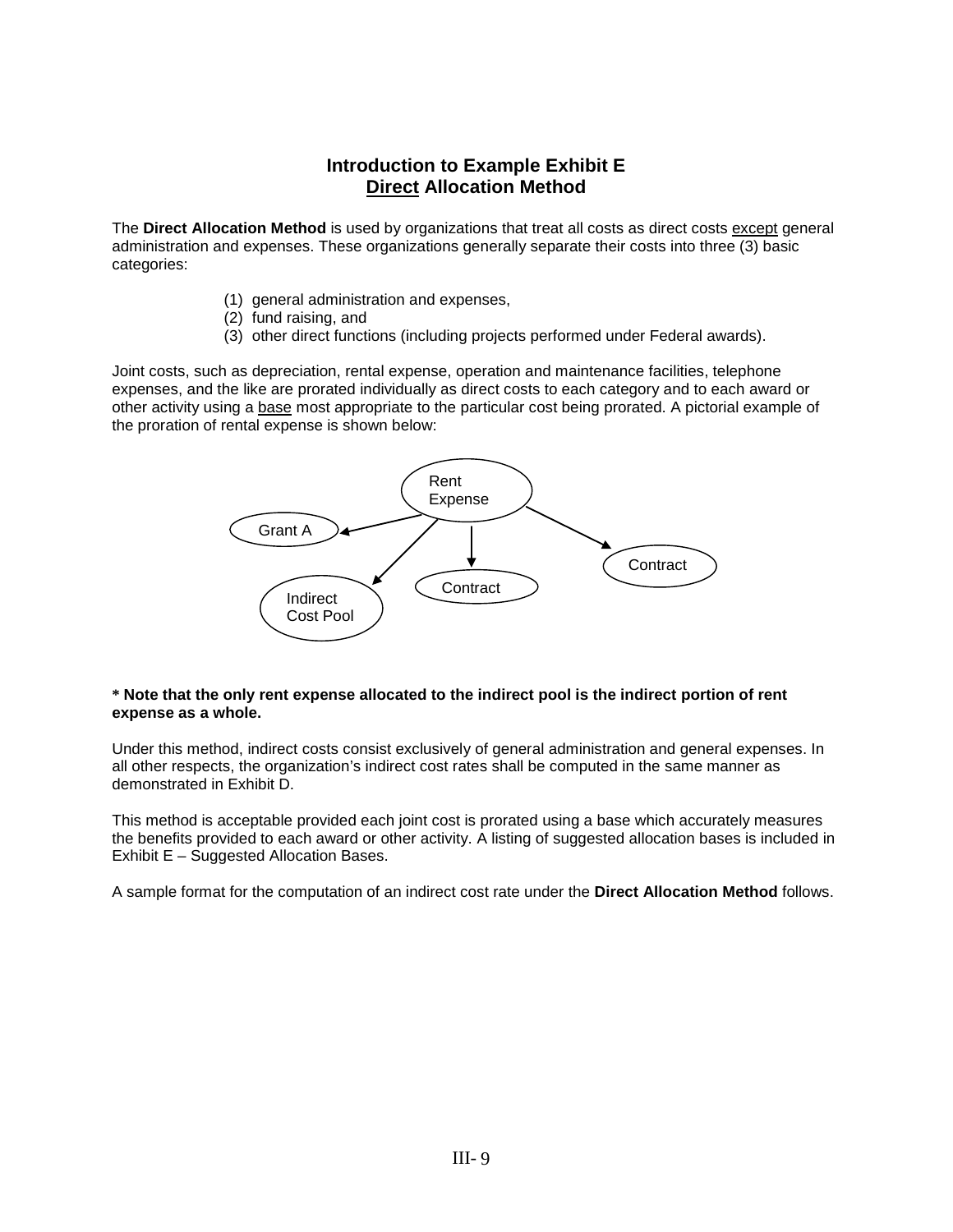| <b>EXIBIT E - Example - Statement of Total Costs - All Funds - and</b>                                                                                                                                              |                       |                                                       |                                                                      |                                                                                                                    |                                                 |                         |                     |                              |                                                                                                    |                                     |                     |                             |
|---------------------------------------------------------------------------------------------------------------------------------------------------------------------------------------------------------------------|-----------------------|-------------------------------------------------------|----------------------------------------------------------------------|--------------------------------------------------------------------------------------------------------------------|-------------------------------------------------|-------------------------|---------------------|------------------------------|----------------------------------------------------------------------------------------------------|-------------------------------------|---------------------|-----------------------------|
|                                                                                                                                                                                                                     |                       |                                                       |                                                                      | Distribution of Indirect Costs to the Cost Centers using two Sample Methods of Allocation <sup>(6)</sup> (3 STEPS) |                                                 |                         |                     |                              |                                                                                                    |                                     |                     |                             |
|                                                                                                                                                                                                                     |                       |                                                       |                                                                      | <b>Direct Allocation Method</b>                                                                                    |                                                 |                         |                     |                              |                                                                                                    |                                     |                     |                             |
|                                                                                                                                                                                                                     |                       |                                                       |                                                                      | Fill in: Final or Provisional & Organization's Fiscal year                                                         |                                                 |                         |                     |                              |                                                                                                    |                                     |                     |                             |
| <b>STEP 1 - Do Statement</b>                                                                                                                                                                                        |                       |                                                       |                                                                      |                                                                                                                    |                                                 | <b>Federal Programs</b> |                     |                              |                                                                                                    | <b>Non-Federal Programs</b>         |                     |                             |
| <b>Budget Category</b>                                                                                                                                                                                              | <b>Total Costs</b>    | <b>Less: Indirect</b><br><b>Unallowables</b><br>Costs | <b>Indirect Costs</b><br>(3)                                         | <b>Total Direct Costs</b>                                                                                          | <b>Total Federal</b><br><b>Programs</b>         | Dept. of<br>Labor       | Dept. of HHS        | Dept. of<br><b>Education</b> | <b>Total Non-</b><br>Federal<br><b>Programs</b>                                                    | <b>Private</b><br><b>Foundation</b> | <b>Fund-raising</b> |                             |
|                                                                                                                                                                                                                     | $A = B + C + D$       | $\mathbf{B}$                                          | $\mathbf{C}$                                                         | $D = E + F$                                                                                                        | E.                                              |                         |                     |                              | F                                                                                                  |                                     |                     |                             |
| <b>Salaries</b>                                                                                                                                                                                                     | \$1,314,000           |                                                       | \$373,250                                                            | \$940,750                                                                                                          | \$766,750                                       | \$398,750               | \$163,250           | \$204,750                    | \$174,000                                                                                          | \$168,000                           | \$6,000             |                             |
| Fringe Benefits (30.73%)                                                                                                                                                                                            | 403,746               |                                                       | 114,686                                                              | 289,060                                                                                                            | 235,596                                         | 122,522                 | 50,161              | 62,913                       | 53,464                                                                                             | 51,620                              | 1,844               |                             |
| <b>Total Personnel Costs</b>                                                                                                                                                                                        | 1,717,746             |                                                       | 487,936                                                              | 1,229,810                                                                                                          | 1,002,346                                       | 521,272                 | 213,411             | 267,663                      | 227,464                                                                                            | 219,620                             | 7,844               |                             |
| <b>Consultant Services</b>                                                                                                                                                                                          | 26,000                |                                                       | 14,000                                                               | 12,000                                                                                                             | 10,300                                          | 7,000                   |                     | 3,300                        | 1,700                                                                                              | 1,700                               |                     |                             |
| <b>Staff Travel</b>                                                                                                                                                                                                 | 94,000                |                                                       | 20,000                                                               | 74,000                                                                                                             | 67,300                                          | 28,100                  | 12,600              | 26,600                       | 6,700                                                                                              | 6,700                               |                     |                             |
| <b>Bad Debts</b>                                                                                                                                                                                                    | 10,000                |                                                       | $10,000$ (1)                                                         |                                                                                                                    |                                                 |                         |                     |                              |                                                                                                    |                                     |                     |                             |
| <b>Office Rent</b>                                                                                                                                                                                                  | 170,000               |                                                       | 32,000                                                               | 138,000                                                                                                            | 113,200                                         | 46,900                  | 27,600              | 38,700                       | 24,800                                                                                             | 22,000                              | 2,800               |                             |
| <b>Consumable Supplies</b>                                                                                                                                                                                          | 161,000               |                                                       | 11,000                                                               | 150,000                                                                                                            | 132,000                                         | 36,000                  | 43,500              | 52,500                       | 18,000                                                                                             | 18,000                              |                     |                             |
| <b>Subcontracts</b>                                                                                                                                                                                                 | 175,000               |                                                       |                                                                      | 175,000                                                                                                            | 157,000                                         |                         |                     | 157,000                      | 18,000                                                                                             | 18,000                              |                     |                             |
| <b>Purchase, Lease of Equipment</b><br><b>Telephone</b>                                                                                                                                                             | 82,000<br>109,400     |                                                       | 10,700<br>18,600                                                     | 71,300<br>90,800                                                                                                   | 62,000<br>73,600                                | 38,800<br>30,900        | 8,400<br>15,400     | 14,800<br>27,300             | 9,300<br>17,200                                                                                    | 9,300<br>13,600                     | 3,600               |                             |
| <b>Entertainment</b>                                                                                                                                                                                                | 1,800                 |                                                       | $1,800$ (1)                                                          |                                                                                                                    |                                                 |                         |                     |                              |                                                                                                    |                                     |                     |                             |
| <b>Printing and Reproduction</b>                                                                                                                                                                                    | 45,800                |                                                       | 11,000                                                               | 34,800                                                                                                             | 32,100                                          | 11,800                  | 4,800               | 15,500                       | 2,700                                                                                              | 1,900                               | 800                 |                             |
| <b>Insurance and Bonding</b>                                                                                                                                                                                        | 41,800                |                                                       | 8,400                                                                | 33,400                                                                                                             | 29,200                                          | 9,100                   | 8,700               | 11,400                       | 4,200                                                                                              | 4,200                               |                     |                             |
| <b>Postage and Delivery</b>                                                                                                                                                                                         | 35,500                |                                                       | 5,100                                                                | 30,400                                                                                                             | 24,500                                          | 12,100                  | 4,900               | 7,500                        | 5,900                                                                                              | 2,400                               | 3,500               |                             |
| <b>Depreciation</b>                                                                                                                                                                                                 | 8,800                 |                                                       | 8,800                                                                |                                                                                                                    |                                                 |                         |                     |                              |                                                                                                    |                                     |                     |                             |
| <b>Emergency Assistance</b>                                                                                                                                                                                         | 54,000                |                                                       |                                                                      | 54,000                                                                                                             | 54,000                                          |                         | 54,000              |                              |                                                                                                    |                                     |                     |                             |
| <b>Training Materials</b>                                                                                                                                                                                           | 82,000                |                                                       |                                                                      | 82,000                                                                                                             | 76,300                                          | 36,100                  |                     | 40,200                       | 5,700                                                                                              | 5,700                               |                     |                             |
| <b>Participant Support Costs</b>                                                                                                                                                                                    | 184,000               |                                                       |                                                                      | 184,000                                                                                                            | 184,000                                         | 184,000                 |                     |                              |                                                                                                    |                                     |                     |                             |
| <b>Total Non-Personnel Costs</b>                                                                                                                                                                                    | 1,281,100             | 11,800                                                | 139,600                                                              | 1,129,700                                                                                                          | 1,015,500                                       | 440,800                 | 179,900             | 394,800                      | 114,200                                                                                            | 103,500                             | 10,700              |                             |
| <b>TOTAL</b>                                                                                                                                                                                                        | \$2,998,846           | (4)<br>\$11,800                                       | \$627,536                                                            | \$2,359,510                                                                                                        | \$2,017,846                                     | \$962,072               | \$393,311           | \$662,463                    | \$341,664                                                                                          | \$323,120                           | \$18,544            |                             |
| <b>MTDC Allocation Base: Direct</b><br><b>Exclusions (2)</b><br><b>Subcontracts in excess of \$25,000</b><br><b>Purchase, Lease of Equipment</b><br><b>Emergency Assistance</b><br><b>Participant Support Costs</b> |                       |                                                       |                                                                      | (107,000)<br>(22, 100)<br>(54,000)<br>(184,000)                                                                    | (107,000)<br>(22, 100)<br>(54,000)<br>(184,000) | (22, 100)<br>(184,000)  | (54,000)            | (107,000)                    |                                                                                                    |                                     |                     |                             |
| <b>Total Direct Exclusions</b>                                                                                                                                                                                      |                       |                                                       |                                                                      | (367.100)                                                                                                          | (367.100)                                       | (206.100)               | (54.000)            | (107.000)                    |                                                                                                    |                                     |                     |                             |
| <b>Total - MTDC Allocation Base</b>                                                                                                                                                                                 |                       |                                                       |                                                                      | \$1,992,410                                                                                                        | \$1.650.746                                     | \$755,972               | \$339,311           | \$555.463                    | \$341.664                                                                                          | \$323.120                           | \$18.544            |                             |
| <b>STEP 2 - Rate Calculation</b>                                                                                                                                                                                    |                       |                                                       | <b>STEP 3 - Distribution to the Cost Centers</b>                     |                                                                                                                    |                                                 |                         |                     |                              |                                                                                                    |                                     |                     |                             |
| <b>Indirect Cost Rate Calculation</b><br><b>Indirect Costs</b>                                                                                                                                                      | \$627,536             | Method $A(6)$                                         | Distribution of Indirect Costs (ICs) - (5)<br><b>Allocation Base</b> |                                                                                                                    | a<br>1,002,346                                  | 521,272                 | 213,411             | 267,663                      | 227,464                                                                                            | 219,620                             | 7,844               | Total<br>$a+b$<br>1,229,810 |
| <b>Method A - Total Direct Salaries &amp;</b>                                                                                                                                                                       |                       |                                                       |                                                                      |                                                                                                                    |                                                 |                         |                     |                              |                                                                                                    |                                     |                     |                             |
| Benefits<br><b>Indirect Rate</b>                                                                                                                                                                                    | 1,229,810<br>51.03%   |                                                       | <b>Times Indirect Rate</b><br><b>Equals Allocable Share of ICs</b>   |                                                                                                                    | 51.03%<br>\$511,468                             | 51.03%<br>\$265,990     | 51.03%<br>\$108,897 | 51.03%<br>\$136,581          | 51.03%<br>\$116,068                                                                                | 51.03%<br>\$112,066                 | 51.03%<br>\$4,003   | 627,536                     |
|                                                                                                                                                                                                                     |                       |                                                       |                                                                      |                                                                                                                    |                                                 |                         |                     |                              |                                                                                                    |                                     |                     |                             |
|                                                                                                                                                                                                                     |                       |                                                       |                                                                      |                                                                                                                    |                                                 |                         |                     |                              |                                                                                                    |                                     |                     |                             |
| <b>Indirect Costs</b>                                                                                                                                                                                               | \$627,536             | Method B (6)                                          | <b>Allocation Base</b><br><b>Times Indirect Rate</b>                 |                                                                                                                    | 1,650,746<br>31.50%                             | \$755,972               | \$339,311           | \$555,463                    | 341,664                                                                                            | \$323,120                           | \$18,544            | 1,992,410                   |
| <b>Method B - MTDCs</b><br><b>Indirect Rate</b>                                                                                                                                                                     | \$1,992,410<br>31.50% |                                                       | <b>Equals Allocable Share of ICs</b>                                 |                                                                                                                    | \$519,924                                       | 31.50%<br>\$238,103     | 31.50%<br>\$106,871 | 31.50%<br>\$174,950          | 31.50%<br>\$107,612                                                                                | 31.50%<br>\$101,771                 | 31.50%<br>\$5,841   | 627,536                     |
|                                                                                                                                                                                                                     |                       |                                                       | Difference between A & B (A-B)**                                     |                                                                                                                    | (\$8,457)                                       | \$27,886                | \$2,027             | (\$38,370)                   | \$8,457                                                                                            | \$10,295                            | ( \$1,838)          |                             |
| (1) and (2) - Refer to notes of Exhibit E for explanations.                                                                                                                                                         |                       |                                                       |                                                                      |                                                                                                                    |                                                 |                         |                     |                              | (5) Is the result of multiplying the indirect rate times the allocation base for each cost center. |                                     |                     |                             |
| (3) This column must be split to show multiple rate structures (G&A, onsite,                                                                                                                                        |                       |                                                       |                                                                      |                                                                                                                    |                                                 |                         |                     |                              | (6) For example purposes only. Other allocation methods may be proposed as long as it provides     |                                     |                     |                             |
| offsite, if applicable.                                                                                                                                                                                             |                       |                                                       |                                                                      |                                                                                                                    |                                                 |                         |                     |                              | and equitable and rational distribution of indirect costs. Contact DCD for more details.           |                                     |                     |                             |
| (4) Must reconcile to the Financial Statements.                                                                                                                                                                     |                       |                                                       |                                                                      |                                                                                                                    | $III-10$                                        |                         |                     |                              | Note: The costs included in this exhibit are for illustrative purposes only.                       |                                     |                     |                             |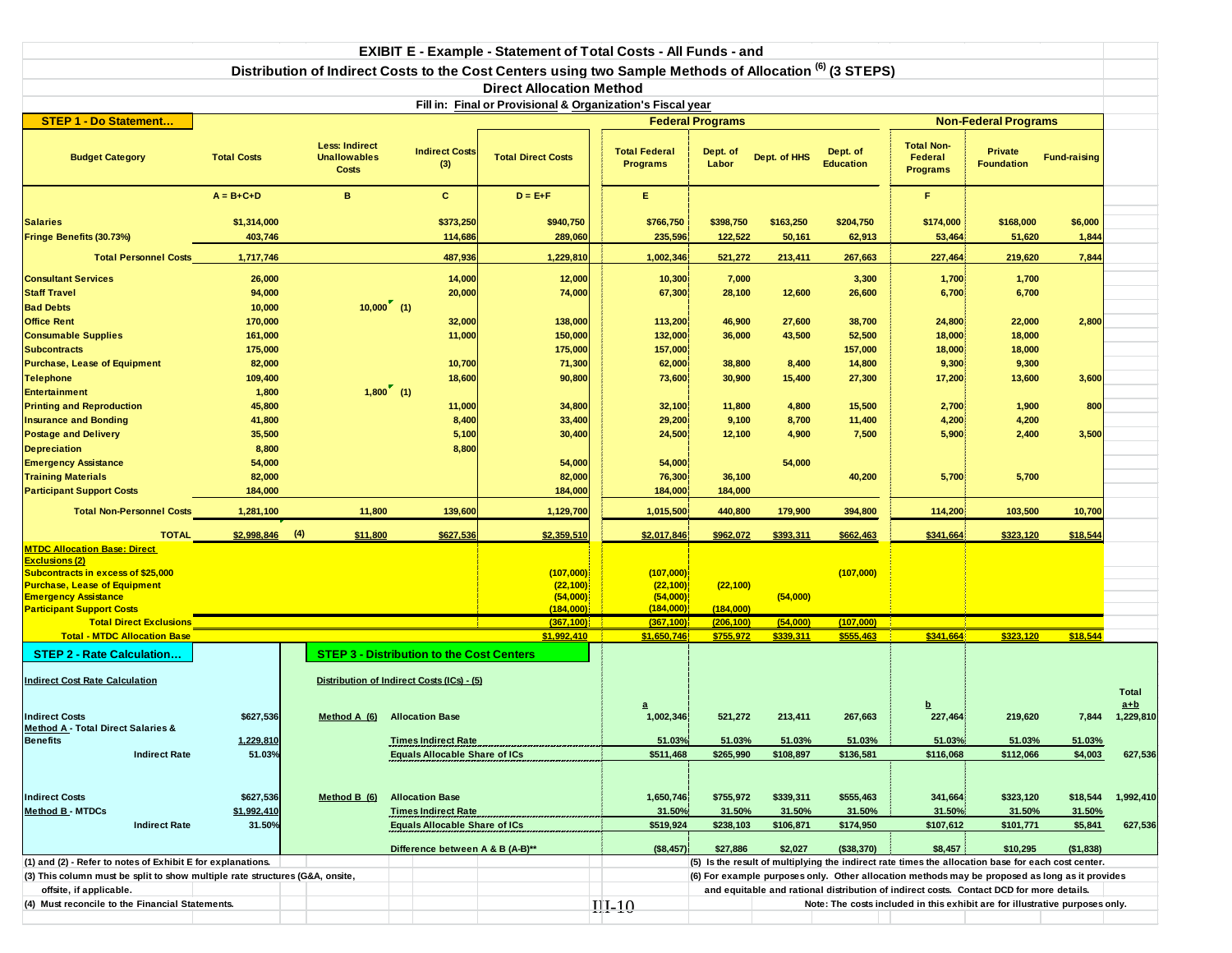### **EXHIBIT E-1 - Supplemental Statement of Total Costs - Required for nonprofit organizations receiving \$10 million or more annually in direct federal awards\***

**Direct Allocation Method**

**Fill in: Final or Provisional & Organization's Fiscal year**

| STEP 1 - Do Statement                                                                                                                                                    |                         |                                                                      |                                  |                                       |                                          |                                    |
|--------------------------------------------------------------------------------------------------------------------------------------------------------------------------|-------------------------|----------------------------------------------------------------------|----------------------------------|---------------------------------------|------------------------------------------|------------------------------------|
| <b>Budget Category</b>                                                                                                                                                   | <b>Total Costs</b>      | <b>Less: Indirect</b><br>(F&A)<br><b>Unallowable</b><br><b>Costs</b> | <b>Indirect (Admin)</b><br>Costs | <b>Indirect</b><br>(Facilities) Costs | <b>Total Indirect</b><br>(F&A) Costs (3) | <b>Total Direct Costs</b>          |
|                                                                                                                                                                          | $A = B + C + D$         | в                                                                    |                                  |                                       | с                                        | D                                  |
|                                                                                                                                                                          |                         |                                                                      |                                  |                                       |                                          |                                    |
| <b>Salaries</b>                                                                                                                                                          | \$14,451,640            |                                                                      | \$1,050,000                      |                                       | \$1,050,000                              | \$13,401,640                       |
| Fringe Benefits (30.73%)                                                                                                                                                 | 4,440,989               |                                                                      | 569,000                          |                                       | 569,000                                  | 3,871,989                          |
|                                                                                                                                                                          |                         |                                                                      |                                  |                                       |                                          |                                    |
| <b>Total Personnel Costs</b>                                                                                                                                             | 18.892.629              |                                                                      | 1.619.000                        |                                       | 1,619,000                                | 17,273,629                         |
|                                                                                                                                                                          |                         |                                                                      |                                  |                                       |                                          |                                    |
| <b>Consultant Services</b>                                                                                                                                               | 899,300                 |                                                                      | 820,000                          |                                       | 820,000                                  | 79,300                             |
| <b>Staff Travel</b>                                                                                                                                                      | 277,052                 |                                                                      | 105,962                          |                                       | 105,962                                  | 171,090                            |
| <b>Bad Debts</b>                                                                                                                                                         | 500,000                 | $$500,000$ (1)                                                       |                                  |                                       |                                          |                                    |
| <b>Office Rent/Building Mortgage</b>                                                                                                                                     | 450,000                 |                                                                      |                                  | 450,000                               | 450,000                                  |                                    |
| <b>Consumable Supplies</b>                                                                                                                                               | 425,869                 |                                                                      | 75,869                           |                                       | 75,869                                   | 350,000                            |
| <b>Subcontracts</b>                                                                                                                                                      | 465,000                 |                                                                      |                                  |                                       |                                          | 465,000                            |
| <b>Purchase, Lease of Equipment</b>                                                                                                                                      | 528,800                 |                                                                      |                                  | 459,000                               | 459,000                                  | 69,800                             |
| <b>Telephone</b>                                                                                                                                                         | 609,000                 |                                                                      | 355,000                          |                                       | 355,000                                  | 254,000                            |
| <b>Entertainment</b>                                                                                                                                                     | 189,000                 | 189,000 (1)                                                          |                                  |                                       |                                          |                                    |
| <b>Printing and Reproduction</b>                                                                                                                                         | 242,000                 |                                                                      | 102,000                          |                                       | 102,000                                  | 140,000                            |
| <b>Insurance and Bonding</b>                                                                                                                                             | 205,000                 |                                                                      | 205,000                          |                                       | 205,000                                  |                                    |
| <b>Postage and Delivery</b>                                                                                                                                              | 474,568                 |                                                                      | 324,568                          |                                       | 324,568                                  | 150,000                            |
| <b>Depreciation (Building &amp; Equipment)</b>                                                                                                                           | 189,000                 |                                                                      |                                  | 189,000                               | 189,000                                  |                                    |
| <b>Building Security</b>                                                                                                                                                 | 27,800                  |                                                                      |                                  | 27,800                                | 27,800                                   |                                    |
| <b>Emergency Assistance</b>                                                                                                                                              | 260,000                 |                                                                      |                                  |                                       |                                          | 260,000                            |
| <b>Training Materials</b>                                                                                                                                                | 96,000                  |                                                                      |                                  |                                       |                                          | 96,000                             |
| <b>Participant Support Costs</b>                                                                                                                                         | 390,000                 |                                                                      |                                  |                                       |                                          | 390,000                            |
| <b>Total Non-Personnel Costs</b>                                                                                                                                         | \$6,228,389             | \$689,000                                                            | \$1,988,399                      | \$1,125,800                           | \$3,114,199                              | \$2,425,190                        |
|                                                                                                                                                                          |                         |                                                                      |                                  |                                       |                                          |                                    |
| <b>TOTAL</b>                                                                                                                                                             | <u>\$25,121,018</u> (4) | \$689,000                                                            | \$3,607,399                      | \$1,125,800                           | \$4,733,199                              | \$19,698,819                       |
| Purchase, Lease of Equipment+B75<br><b>Emergency Assistance</b><br><b>Participant Support Costs</b>                                                                      |                         |                                                                      |                                  |                                       |                                          | (22, 100)<br>(54,000)<br>(184,000) |
| <b>Total Direct Exclusions</b>                                                                                                                                           |                         |                                                                      |                                  |                                       |                                          | (643, 670)                         |
|                                                                                                                                                                          |                         |                                                                      |                                  |                                       |                                          |                                    |
| <b>Total - MTDC Allocation Base</b>                                                                                                                                      |                         |                                                                      |                                  |                                       |                                          | \$19,055,149                       |
| <b>STEP 2 - Rates Calculation</b>                                                                                                                                        |                         |                                                                      |                                  |                                       |                                          |                                    |
|                                                                                                                                                                          |                         |                                                                      |                                  |                                       |                                          |                                    |
|                                                                                                                                                                          |                         | Breakdown of Indirect (F&A) Costs                                    |                                  |                                       |                                          |                                    |
|                                                                                                                                                                          | <b>Facilities Costs</b> | <b>Administration</b>                                                | <b>Total Indirect</b>            |                                       |                                          |                                    |
|                                                                                                                                                                          |                         | Costs                                                                | (F&A) Costs                      |                                       |                                          |                                    |
|                                                                                                                                                                          | x                       | у                                                                    | $(x+y)$                          |                                       |                                          |                                    |
|                                                                                                                                                                          | \$1,125,800             | \$3,607,399                                                          | \$4,733,199                      |                                       |                                          |                                    |
|                                                                                                                                                                          |                         |                                                                      |                                  |                                       |                                          |                                    |
| <b>Allocation Bases</b>                                                                                                                                                  |                         |                                                                      |                                  |                                       |                                          |                                    |
|                                                                                                                                                                          |                         |                                                                      |                                  |                                       |                                          |                                    |
| <b>Method A - Total Direct Salaries &amp; Benefits</b>                                                                                                                   | \$17,273,629            | \$17,273,629                                                         | \$17,273,629                     |                                       |                                          |                                    |
| Rates                                                                                                                                                                    | 6.52%                   | 20.88%                                                               | 27.40%                           |                                       |                                          |                                    |
|                                                                                                                                                                          |                         |                                                                      |                                  |                                       |                                          |                                    |
|                                                                                                                                                                          |                         |                                                                      |                                  |                                       |                                          |                                    |
| <b>Method B - Modified Total Direct Costs (MTDCs)</b>                                                                                                                    | 19,055,149              | 19,055,149                                                           | 19,055,149                       |                                       |                                          |                                    |
| Rates                                                                                                                                                                    | 5.91%                   | 18.93%                                                               | 24.84%                           |                                       |                                          |                                    |
|                                                                                                                                                                          |                         |                                                                      |                                  |                                       |                                          |                                    |
|                                                                                                                                                                          |                         |                                                                      |                                  |                                       |                                          |                                    |
| ) and (2) - Refer to notes of Exhibit E for explanations.                                                                                                                |                         |                                                                      |                                  |                                       |                                          |                                    |
| .) This column must be splited to show multiple rate structures (G&A, onsite, offsite, if applicable.                                                                    |                         |                                                                      |                                  |                                       |                                          |                                    |
| ) Must reconcile to the Financial Statements.                                                                                                                            |                         |                                                                      |                                  |                                       |                                          |                                    |
|                                                                                                                                                                          |                         |                                                                      |                                  |                                       |                                          |                                    |
| Note: The costs included in this exhibit are for illustrative purposes only.                                                                                             |                         |                                                                      |                                  |                                       |                                          |                                    |
| Per §2 CFR 200.414: Indirect (F&A) costs                                                                                                                                 |                         |                                                                      |                                  |                                       |                                          |                                    |
| (a) Facilities and Administration Classification. For major IHEs and major nonprofit organizations, indirect (F&A) costs must be classified within two broad categories: |                         |                                                                      |                                  |                                       |                                          |                                    |
| "Facilities" and "Administration."                                                                                                                                       |                         |                                                                      |                                  |                                       |                                          |                                    |
| "Facilities" is defined as depreciation on buildings, equipment and capital improvement, interest on debt associated with certain buildings, equipment and capital       |                         |                                                                      |                                  |                                       |                                          |                                    |
| improvements, and operations and maintenance expenses.                                                                                                                   |                         |                                                                      |                                  |                                       |                                          |                                    |
| "Administration" is defined as general administration and general expenses such as the director's office, accounting, personnel and all other types of expeditures       |                         |                                                                      |                                  |                                       |                                          |                                    |
| not listed specifically under one of the subcategories of "Facilities" (including cross allocations from other pools, where applicable)                                  |                         |                                                                      |                                  |                                       |                                          |                                    |

 **Major nonprofit organizations are those which receive more than \$10 million dollars in direct Federal funding.**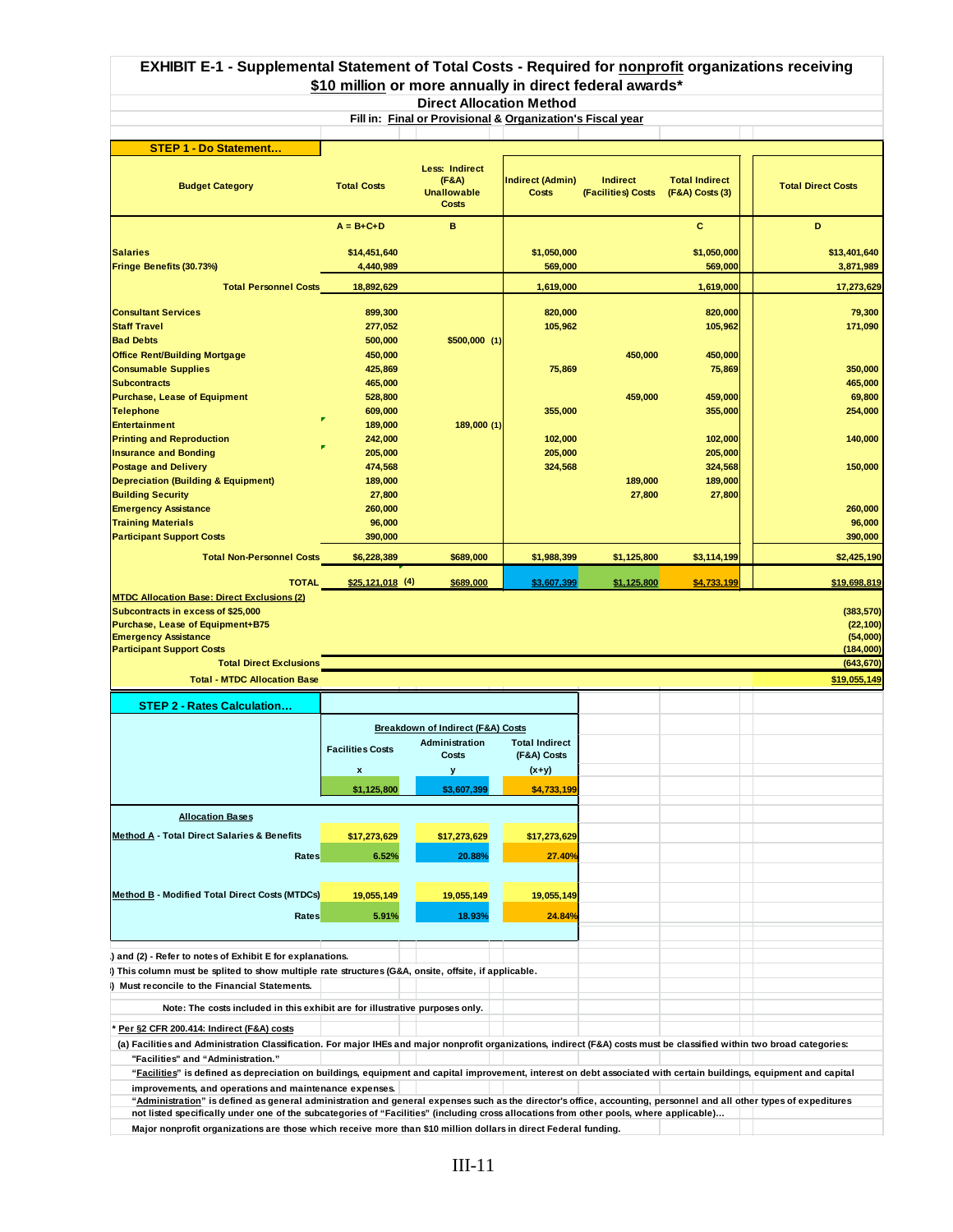### **Notes to Exhibit D & E**

(1) Examples of expressly unallowable costs in this exhibit include entertainment expense and bad debts. Other indirect unallowable costs include lobbying costs, bad debts or allowances for doubtful accounts, fines and penalties, losses on Federal or non-Federal projects, provisions for contingencies, and charitable contributions.

Note: the costs included in the indirect cost pool (as well as direct costs) shall be net of applicable credits (2 CFR, Part 200, Subpart E, §200.402).

- (2) Examples of direct costs exclusions using the Modified Total Direct Cost (MTDC) allocation base MTDCs in this exhibit include amounts over the first \$25,000 of each subcontract, purchase and lease of equipment, emergency assistance and participant support costs. See MTDC definition in 2 CFR, Part 200, Subpart A, §200.68. Details of the direct costs exclusions are as follows:
	- a. The portion of subcontract costs in excess of \$25,000 each. As a general rule, the organization and DCD agree that only the first \$25,000 of each subcontract, subgrant and professional service agreement should be included in the distribution base. This recognizes that grantees/contractors expend a minimal amount of indirect costs overseeing these subawards or subcontracts.
	- b. Equipment and other capital expenditures, such as major renovations, alterations and improvements.
	- c. Participant support costs. This represents payments for stipends, travel allowances and registration fees paid to participants (but not employees) in connection with training projects.
	- d. Payments to participating agencies, e.g. OJT contractors, (flow-through- funds). If the organization is significantly involved in the administration or oversight of the participating agencies, a special rate might be necessary for that activity.

#### **Other information**

Exclusions of direct costs for the MTDC base are only presented in this exhibit for allocation purposes; it is not related to direct costs reimbursement.

Note that if the organization's unallowable activities (lobbying, fundraising, membership) include salaries, occupy space, and benefit from the organization's indirect cost, they should be included in the direct cost allocation base for the purpose of determining the indirect cost rate and be allocated their share of the organization's indirect costs. See 2 CFR, Part 200, Subpart E, §200.413(f). This sample exhibit includes these types of costs in the base.

From the examples provided on Exhibit D or E, the data can be used to compute either an indirect cost rate based on direct salaries and wages including applicable fringe benefits, or an indirect cost rate based on modified total direct costs (MTDCs). As stated in 2 CFR, Part 200, B.2.c., the distribution base may be direct salaries and wages, or another base which results in an equitable distribution to all activities that receive benefit from the indirect cost pool.

Since most organizations receiving grants are labor intensive, using a distribution base of direct salaries and wages including applicable fringe benefits is most often recommended by DCD.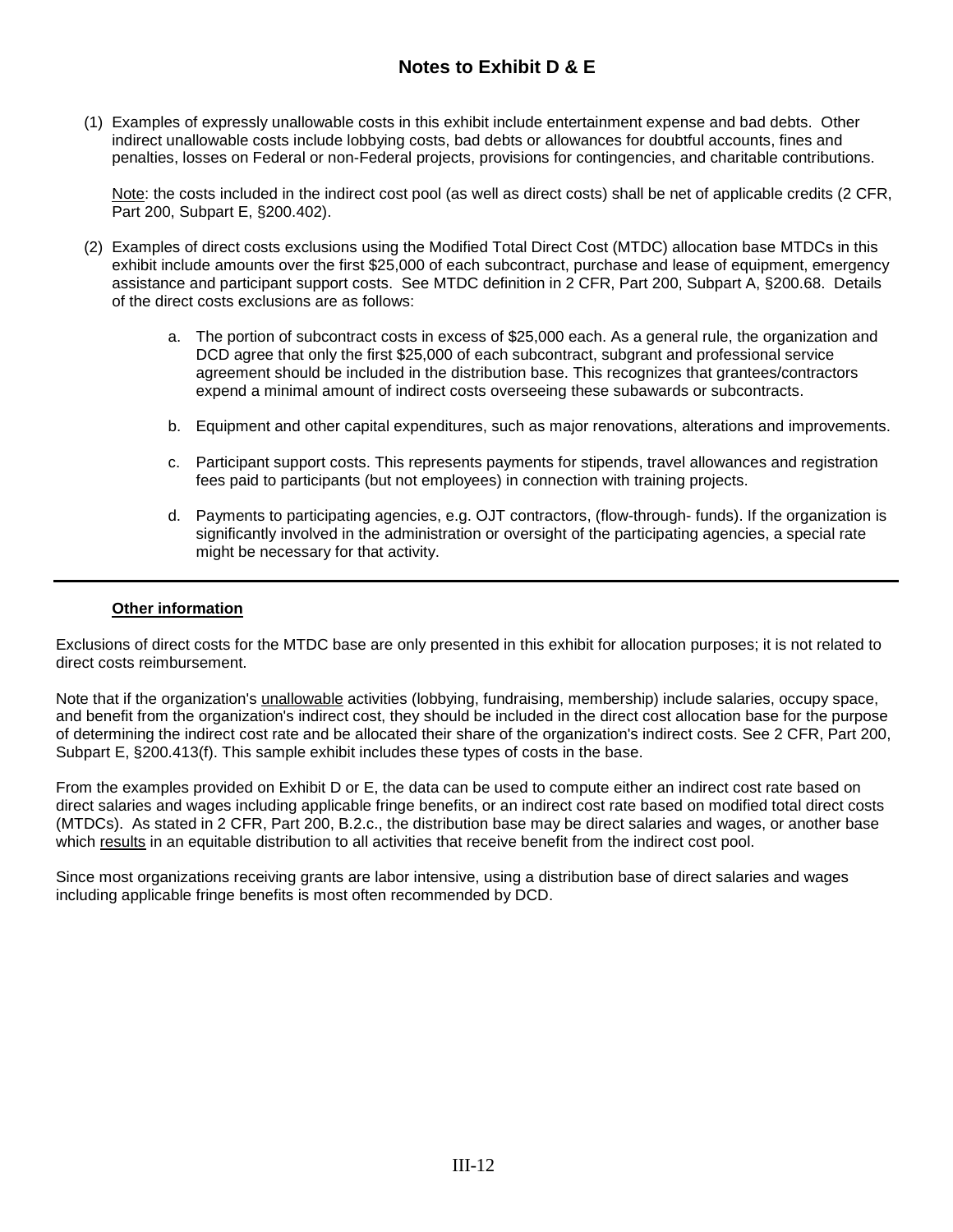### **Exhibit E Suggested Allocation Bases**

The allocation base selected by the non-profit organization or commercial organization must be:

- (1) reasonable and consistently applied to direct costs,
- (2) supported by accurate and current data,
- (3) appropriate to the particular cost being distributed, and
- (4) one which results in an accurate measure of the benefits provided to each activity of the organization.

The following are suggested allocation bases:

| <b>TYPE OF SERVICE</b>                                                       | SUGGESTED BASIS FOR ALLOCATION                                           |
|------------------------------------------------------------------------------|--------------------------------------------------------------------------|
| Accounting                                                                   | Number of transactions processed.                                        |
| Auditing                                                                     | Direct audit hours.                                                      |
| <b>Budgeting</b>                                                             | Direct hours of identifiable services of employees of central<br>budget. |
| Building lease management                                                    | Number of leases.                                                        |
| Data processing                                                              | System usage.                                                            |
| Disbursing service                                                           | Number of checks or warrants issued.                                     |
| Employees retirement system<br>administration                                | Number of employees contributing.                                        |
| Insurance management service                                                 | Dollar value of insurance premiums.                                      |
| Legal services                                                               | Direct hours.                                                            |
| Mail and messenger                                                           | Number of documents handled or service employees<br>served.              |
| Motor pool costs including<br>automotive management                          | Miles driven and/or days used.                                           |
| Office machines and<br>equipment maintenance repairs                         | Direct hours.                                                            |
| Office space use and related<br>costs(heat, light, janitor<br>service, etc.) | Sq. ft. of space occupied.                                               |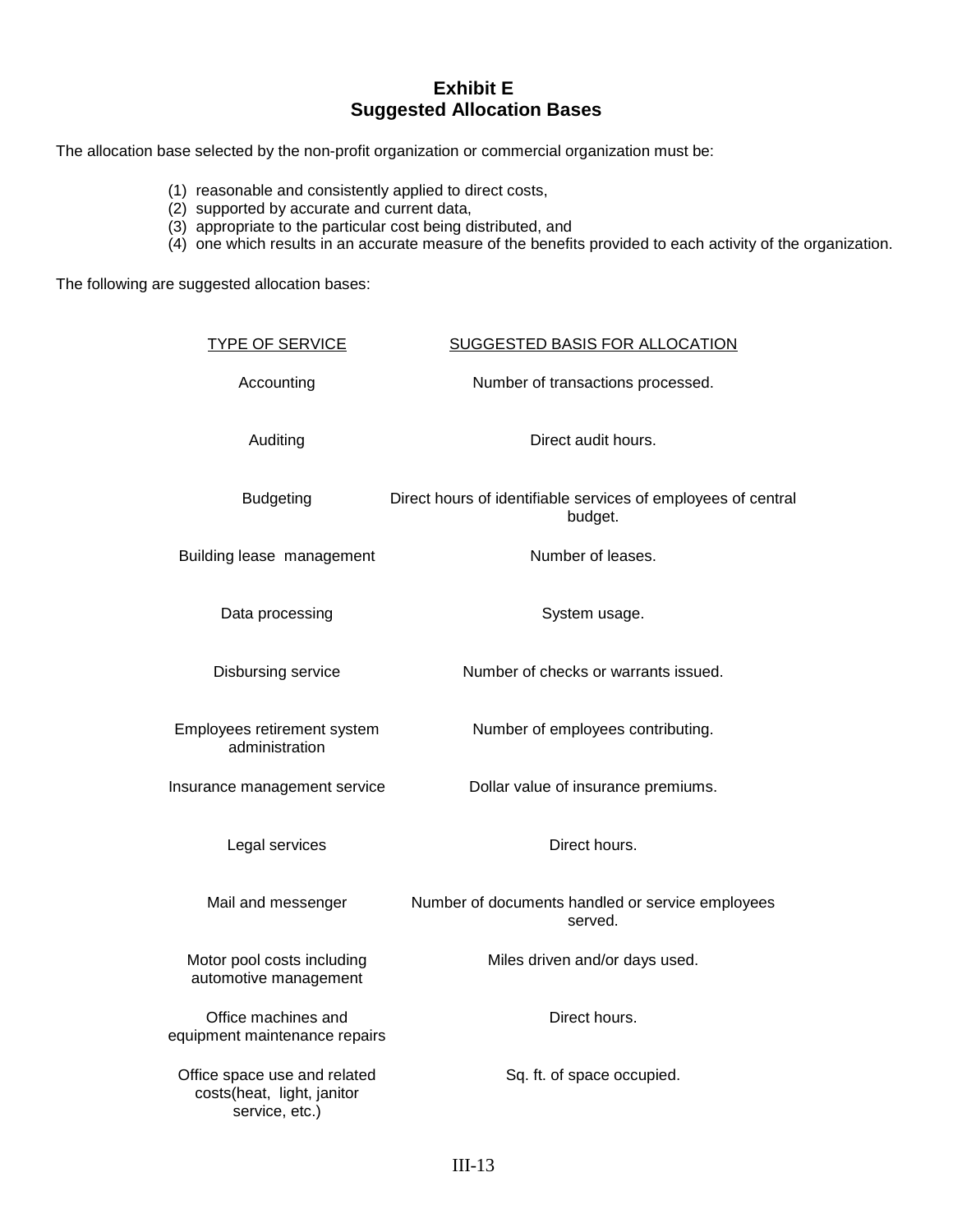| Organization and management<br>services | Number of employees.                          |
|-----------------------------------------|-----------------------------------------------|
| Payroll services                        | Number of employees.                          |
| Personnel administration                | Number of employees.                          |
| Printing and reproduction               | Direct hours, job basis, pages printed, etc.  |
| Procurement service                     | Number of transactions processed.             |
| Local telephone                         | Number of telephone instruments.              |
| <b>Health services</b>                  | Number of employees.                          |
| Fidelity bonding program                | Employees subject to bond or penalty amounts. |

NOTE: Any method of allocation can be used which will produce and equitable and rational distribution of costs.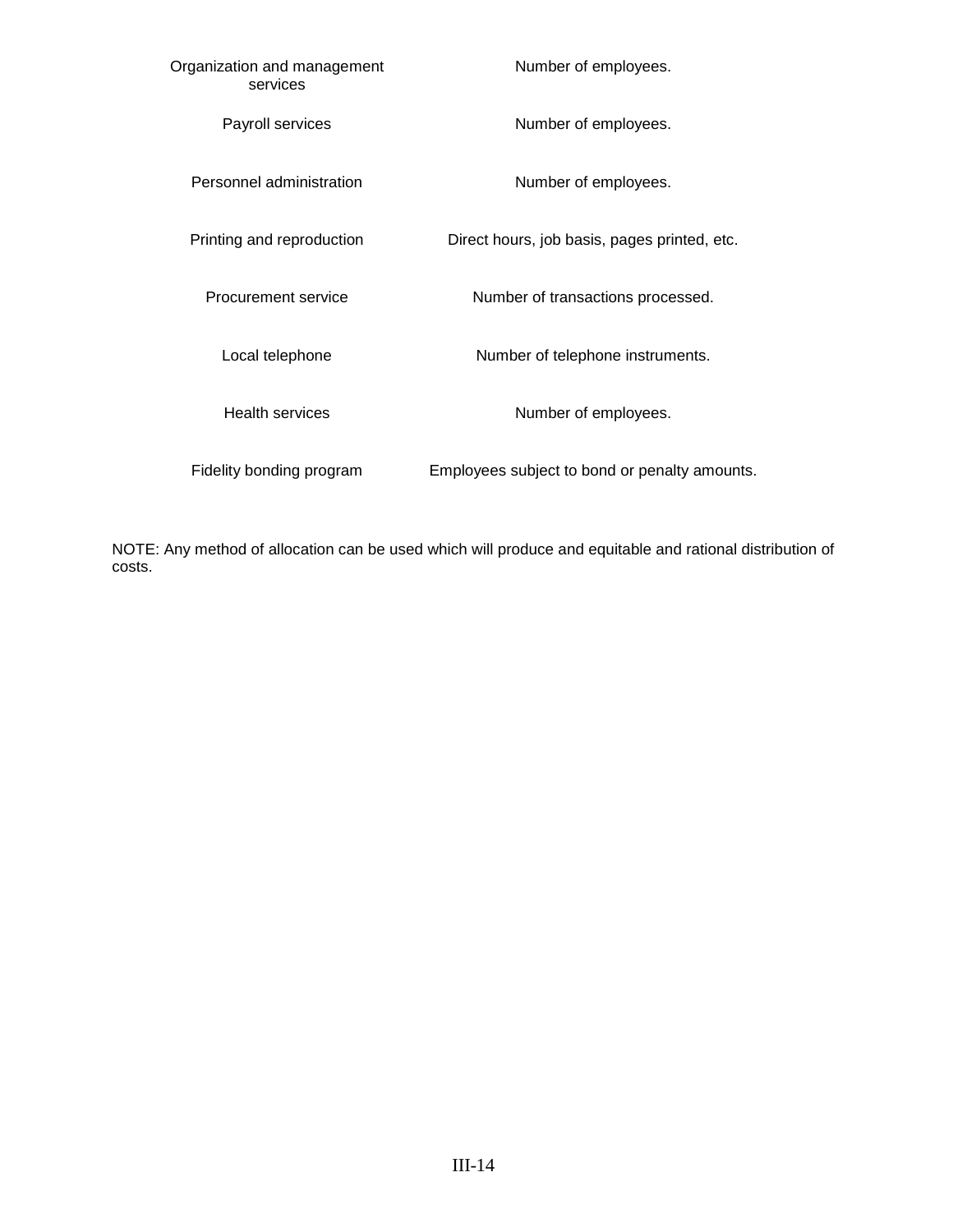### **Exhibit F**

### **EXAMPLE: Cost Policy Statement (CPS) for Indirect Cost Rate Proposal**

The following CPS is intended to be used as guidance for organizations that seek reimbursement for indirect costs under Federal awards. This model assumes that ABC Organization uses:

- A. the direct allocation basis to charge individual elements of costs. That is, in addition to direct costs, ABC has in place accounting procedures which enable it to direct charge some costs that would otherwise be considered indirect costs (see, for example, the description below on how the photocopy costs are charged).
- B. the direct salaries and wages including applicable fringe benefits, to allocate the indirect cost "pool".

**IMPORTANT NOTE: The CPS should have a detailed description of all the cost elements in the indirect cost proposal. It should also include the cost element allocation methodology.** 

\* \* \* \* \* \* \* \* \* \* \* \* \* \* \* \* \* \* \* \* \* \* \* \* \* \* \* \* \* \* \* \* \* \* \* \* \* \* \* \* \* \* \* \* \* \* \* \* \* \* \* \* \* \* \* \* \*

#### **COST POLICY STATEMENT ABC ORGANIZATION/ADDRESS/PHONE**

#### **I. General Accounting Policies**

- A. Basis of Accounting Accrual Basis
- B. Fiscal Period July 1 through June 30
- C. Allocation Basis for Individual Cost Elements Direct Allocation Basis
- D. Indirect Cost Rate Allocation Base Direct Salaries and Wages including applicable Fringe Benefits.
- E. If ABC Organization needed a fringe benefit rate, it would describe its fringe benefit allocation base at this point.
- F. ABC maintains adequate internal controls to insure that no cost is charged both directly and indirectly to Federal contracts or grants. A description of the accounting system software would be described at this point.
- G. ABC accumulates all indirect costs and revenues in accounts titled, "Indirect Cost-Expense" and "Indirect Cost-Revenue" respectively.

#### **II. Description of Cost Allocation Methodology -**

#### **A. Salaries and Wages**

- 1. Direct Costs The majority of ABC's employees direct charge their salary costs since their work is specifically identifiable to specific grants, contracts, or other activities of the organization such as lobbying, fund raising or providing services to members. The charges are supported by auditable labor distribution reports which reflect the actual activities of employees.
- 2. Indirect Costs The following staff charge 100% of their salary costs indirectly:
	- Office Business Manager
	- Secretary/Receptionist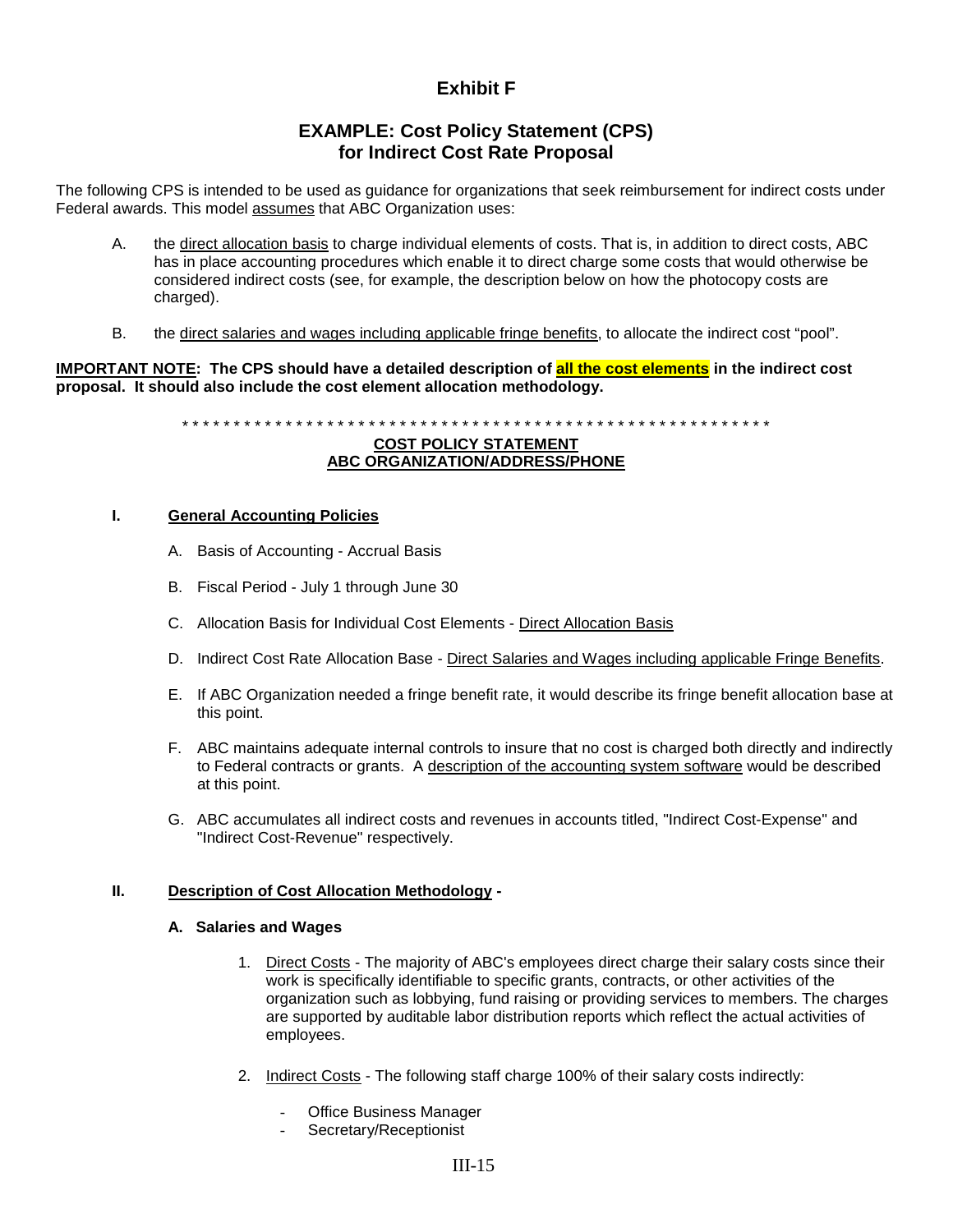- 3. Mixed Charges The following employees may charge their salary costs to both direct and indirect activities:
	- Executive Director
	- Administrative Assistant

The distinction between direct and indirect is primarily based on functions performed. For example, when the positions shown are performing functions that are necessary and beneficial to all programs they are indirect. When functions are specific to one or more programs they are direct because they do not benefit all programs.

Auditable labor distribution records which reflect the actual activities of employees are maintained to support the mix of direct/indirect charges. The time records are certified by the Executive Director or designee.

#### **B. Fringe Benefits**

ABC contributes to the following fringe benefits for its employees:

- 1. unemployment insurance,
- 2. worker's compensation,
- 3. F.I.C.A., health insurance and
- 4. matching contributions to a defined benefit pension plan.

Treatment of Fringe Benefits: ABC's accounting system tracks fringe benefit costs by individual employee and charges those costs directly or indirectly in the same manner as salary and wage costs are recorded. ABC does not need to have a fringe benefit rate established.

Treatment of Paid Absences - Release time costs (vacation leave earned, sick leave used, and holiday pay) are considered part of salary costs. Consequently, separate claims for release time costs are not made. ABC's accounting system records release time as a direct or indirect cost in the same manner that salary costs are recorded. Vacation leave earned but not used during each fiscal period is recorded as a cost in the period earned.

#### **C. Travel**

Travel costs may be charged as either direct or indirect costs depending on the purpose of the trip.

#### For example:

The Executive Director of Company ABC travels to a regional office to give employees a quarterly update. This trip is indirect in nature and should be charged as an indirect cost. However, if the Executive Director of Company ABC travels to a regional office to perform a specific task for a contract, the trip would be considered a direct cost.

#### **D. Board Expenses**

Board expenses charged on an indirect basis are for travel to/from Board meetings (limited to expenses allowed under the Federal Travel Regulations) and an annual fee of \$250 paid to each Board member.

Other Board expenses are absorbed by ABC and are not charged either directly or indirectly to Federal contracts or grants.

#### **E. Supplies and Material**

To the maximum extent possible, office supplies and materials are direct charged to the contract/grant which uses the supplies or materials.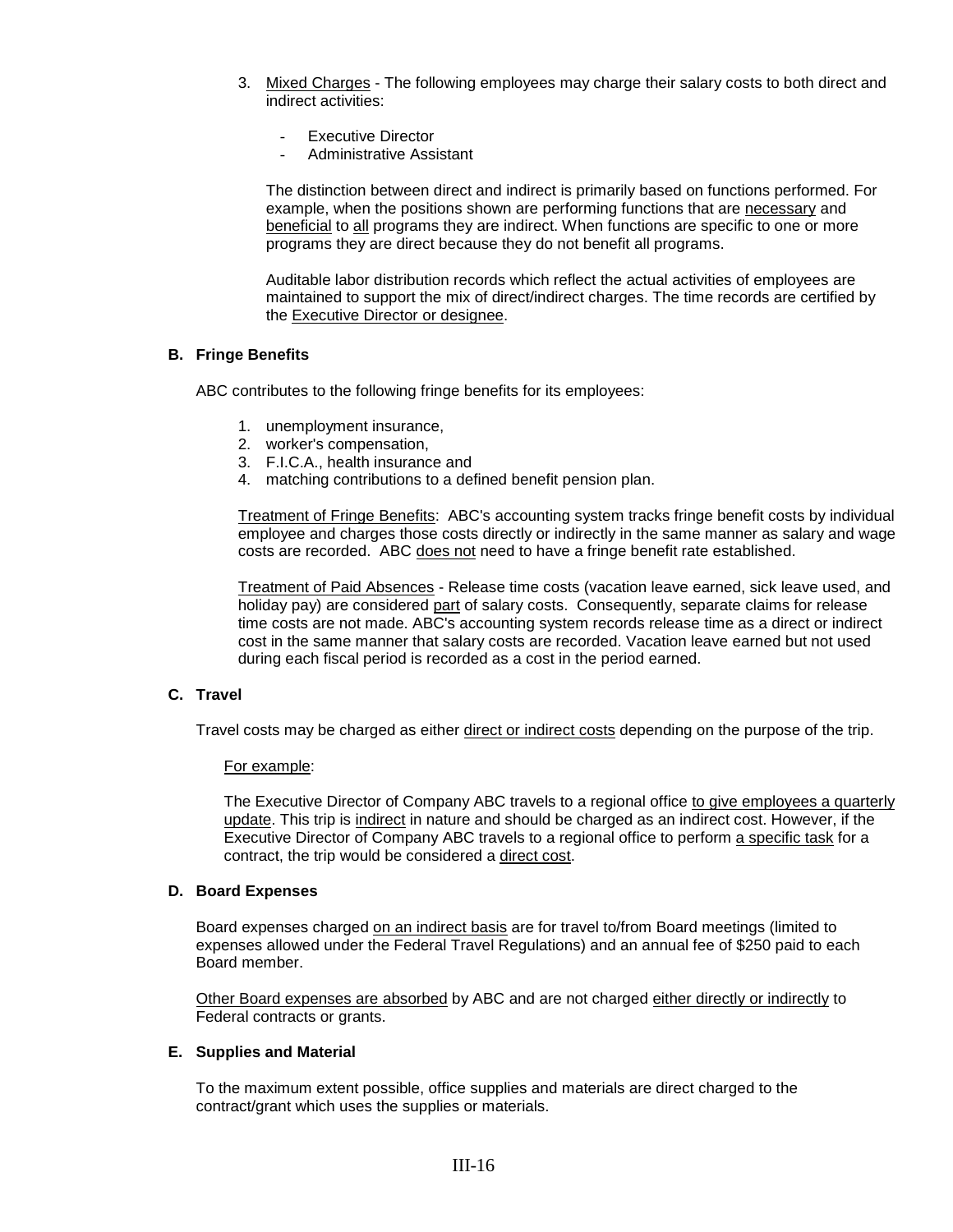Supplies and materials used by staff who are engaged in indirect activities will be charged on an indirect basis.

#### **F. Occupancy Expenses**

Rent - ABC occupies space it leases from Lessor Corporation. The lease provides for equal monthly payments during the term of the lease. Monthly lease costs are allocated, based on: square footage, directly and indirectly as follows:

- 1. Direct Costs The cost of space occupied by staff whose salaries are directly charged is charged directly.
- 2. Indirect Costs The cost of space occupied by staff whose salaries are indirectly charged is charged indirectly. The cost of space for staff whose salaries are charged on a mixed basis will be allocated on a mixed basis in the same ratio as their salaries are allocated.

The cost of space required for common areas (hallways, restrooms, and ABC's conference room) will be accounted for as an indirect cost.

ABC has developed a floor plan which identifies what areas are designated as direct and indirect charge space (based on square footage).

#### **G. Utilities**

ABC's lease includes the cost of all utilities except electricity. The cost of electricity is charged directly and indirectly in the same ratio as its space costs are charged.

#### **H. Communications**

- 1. A log is maintained of all fax transmissions. The cost of fax services is charged either directly or indirectly based upon whether a direct or indirect activity benefits from the transmission.
- 2. Long distance telephone calls are charged either directly or indirectly based upon whether a direct or indirect activity benefits from the transmission.
- 3. Local telephone service costs are prorated to direct and indirect charges based upon the number of telephone instruments assigned to ABC. Each telephone instrument is identified to either an indirect or a direct activity. For example:

ABC has 50 telephone instruments assigned to it:

- (1) Nine (9) of the 50 instruments are assigned to the program funded by HHS. Therefore, 9/50ths of the monthly local service telephone charges are direct charged to the HHS grant.
- (2) Five (5) of the instruments are assigned to indirect staff. Therefore, 5/50ths of the monthly local service charges are charged indirectly.

No telephone instruments are charged on a mixed basis since the costs incurred on that basis are immaterial in amount.

4. ABC uses a meter system for postage charges. The postage meter has been programmed to identify the specific program or activity to charge costs against. Express mail costs are also specifically identified to the program or activity incurring the cost.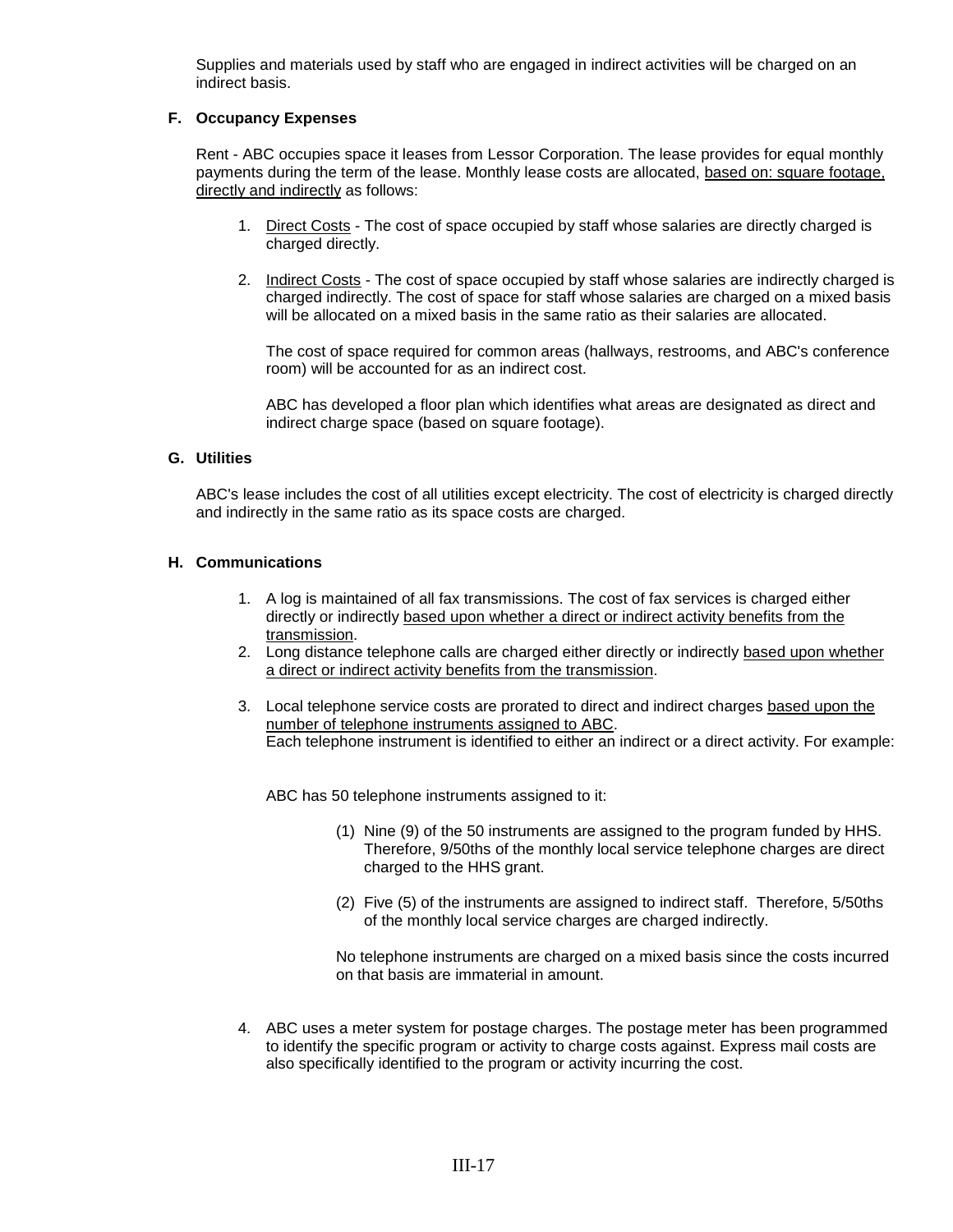#### **I. Photocopying and Printing**

ABC maintains a photocopy activity log. From this log, ABC is able to prorate its photocopy expenses to each program based on the specific volume of copies made for each program.

Administrative personnel will record copies made to the benefiting program to the maximum extent practical. In situations where the photocopies being made by administrative personnel cannot be identified to a specific program and the matter being copied relates to the activities of ABC in general, the cost of such copies will be charged to the "Indirect Cost-Expense" account.

Printing expenses are charged to the benefiting activity.

#### **J. Outside Services**

ABC incurs outside services costs for its annual audit, legal fees, and for staff development specialists.

- 1. The cost of the annual audit is charged indirectly.
- 2. In general, legal fees are charged directly to the benefiting program or activity.
- 3. Legal fees that are not identifiable to specific direct programs are charged indirectly.

#### **K. Capital Items**

Capital expenditures are charged directly to programs only in cases where a contract or grant specifically authorizes such charges. No capital item is charged indirectly. The cost of capital items is purchased with non-Federal funds are recovered through depreciation charges. ABC's capitalization threshold is \$5,000.

#### **L. Depreciation**

The cost of capital items purchased with non-Federal funds which are used in a manner which benefits Federal programs is recovered through depreciation charged.

The cost of capital items purchased with direct Federal funds cannot be depreciated for indirect cost recovery purposes.

ABC recovers the cost of capital items using straight line depreciation methods in accordance with generally accepted accounting principles. Depreciation is charged indirectly.

#### **M. Service to Members**

The cost of activities performed primarily as a service to members, clients, or the general public are classified as direct costs and bear their fair share of indirect costs. These activities include:

- 1. maintenance of membership rolls,
- 2. subscriptions,
- 3. publications, and related functions, providing services and information to members, legislative or administrative bodies, or the public;
- 4. promotion, lobbying, and other forms of public relations;
- 5. meetings and conferences except those held to conduct the general administration of ABC Organization;
- 6. maintenance, protection, and investment of special funds not used in operation of ABC; and administration of group benefits on behalf of members or clients including life and hospital insurance, annuity or retirement plans, financial aid, etc.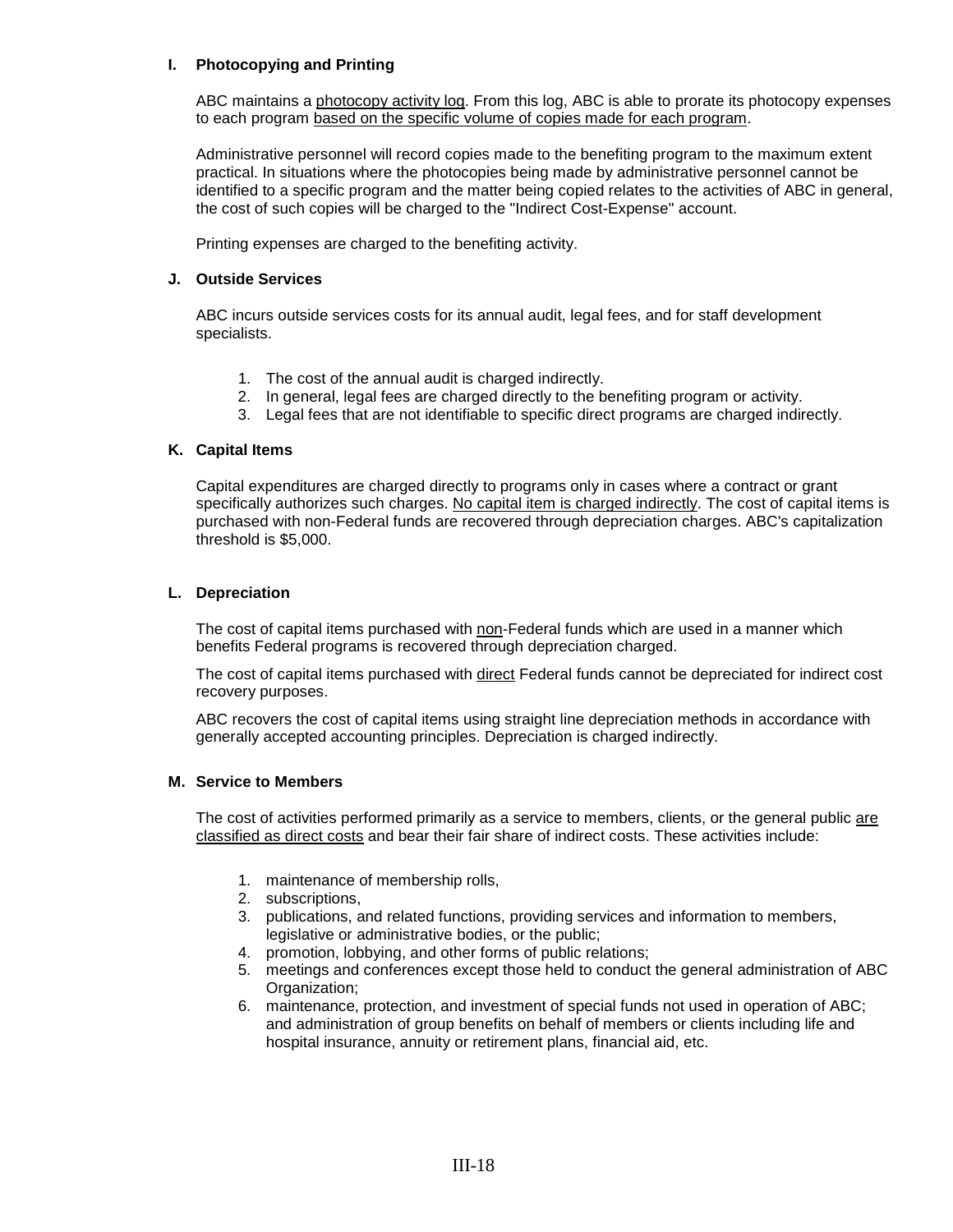#### **N. Unallowable Costs**

ABC recognizes that unallowable costs, as defined in 2 CFR Part 200, Subpart E, or the FAR (Subpart 31.205), cannot be charged to Federal awards and has internal controls in place to insure that this is followed. Examples of unallowable costs are:

- 1. advertising and public relations,
- 2. entertainment/alcoholic beverages,
- 3. capital expenditures,
- 4. defense claims by or against the Federal Government,
- 5. interest,
- 6. lobbying and fund raising.

Signature Date

\_\_\_\_\_\_\_\_\_\_\_\_\_\_\_\_\_\_\_\_\_\_\_\_\_\_\_\_ \_\_\_\_\_\_\_\_\_\_\_\_\_\_\_\_\_\_\_

**Title** 

ABC Organization 1111 Main Street City, USA 12345

\_\_\_\_\_\_\_\_\_\_\_\_\_\_\_\_\_\_\_\_\_\_\_\_\_\_\_\_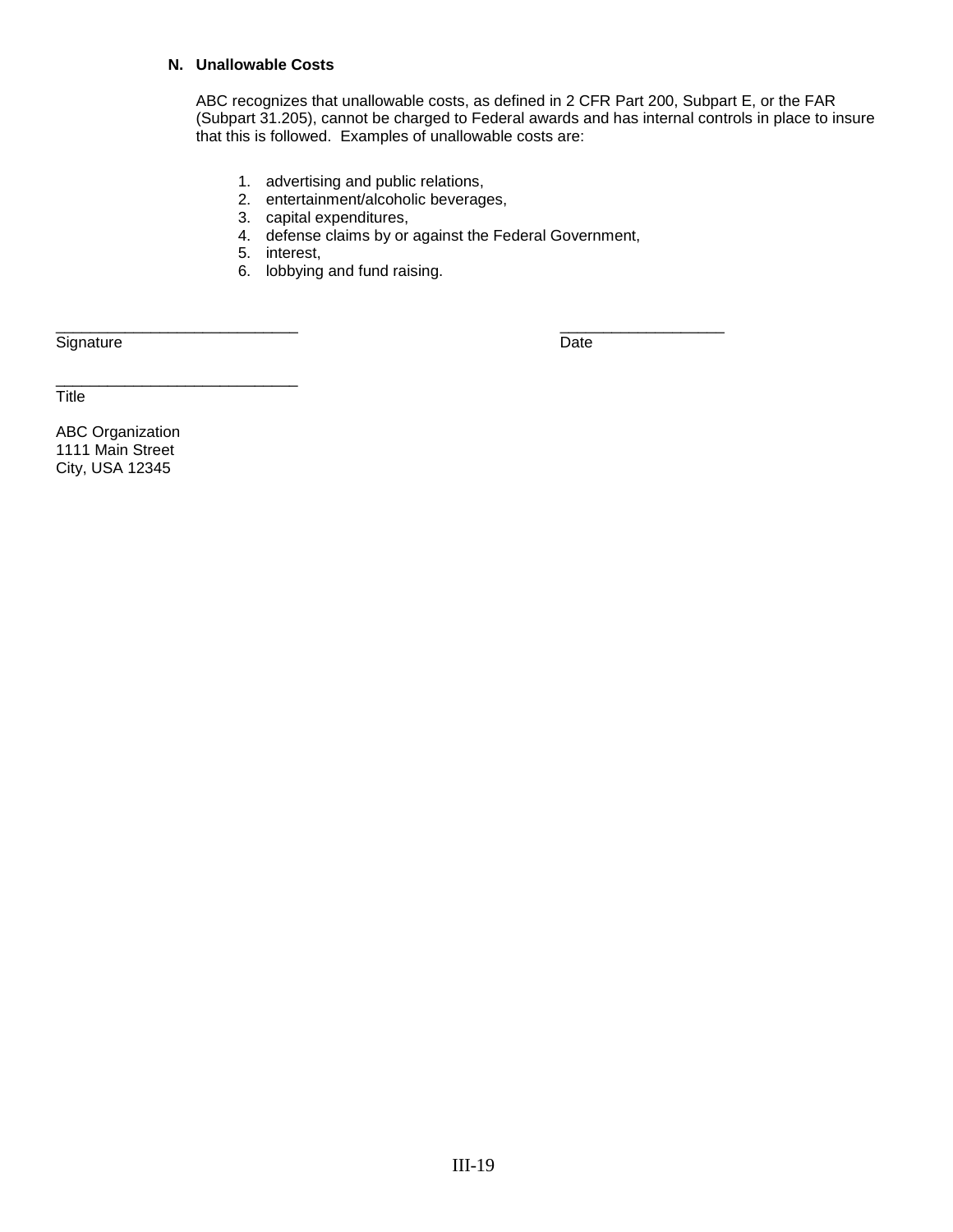### **Exhibit G**

### **CERTIFICATE OF INDIRECT (F&A) COSTS – NONPROFIT ORGANIZATIONS §2 CFR 200, Appendix IV, D**

This is to certify that to the best of my knowledge and belief:

(1) I have reviewed the indirect (F&A) cost proposal submitted herewith;

(2) All costs included in this proposal [identify date] to establish billing or final indirect (F&A) costs rate for [identify period covered by rate] are allowable in accordance with the requirements of the Federal awards to which they apply and with Subpart E—Cost Principles of Part 200.

(3) This proposal does not include any costs which are unallowable under Subpart E—Cost Principles of Part 200 such as (without limitation): public relations costs, contributions and donations, entertainment costs, fines and penalties, lobbying costs, and defense of fraud proceedings; and

(4) All costs included in this proposal are properly allocable to Federal awards on the basis of a beneficial or causal relationship between the expenses incurred and the Federal awards to which they are allocated in accordance with applicable requirements.

(5) The requirements and standards on lobbying costs (stated in §2 CFR Part 200.450) have been complied with for the fiscal year ending

I declare that the foregoing is true and correct.

| Signature:         |  |
|--------------------|--|
| Name of Official:  |  |
| Title:             |  |
| Date of Execution: |  |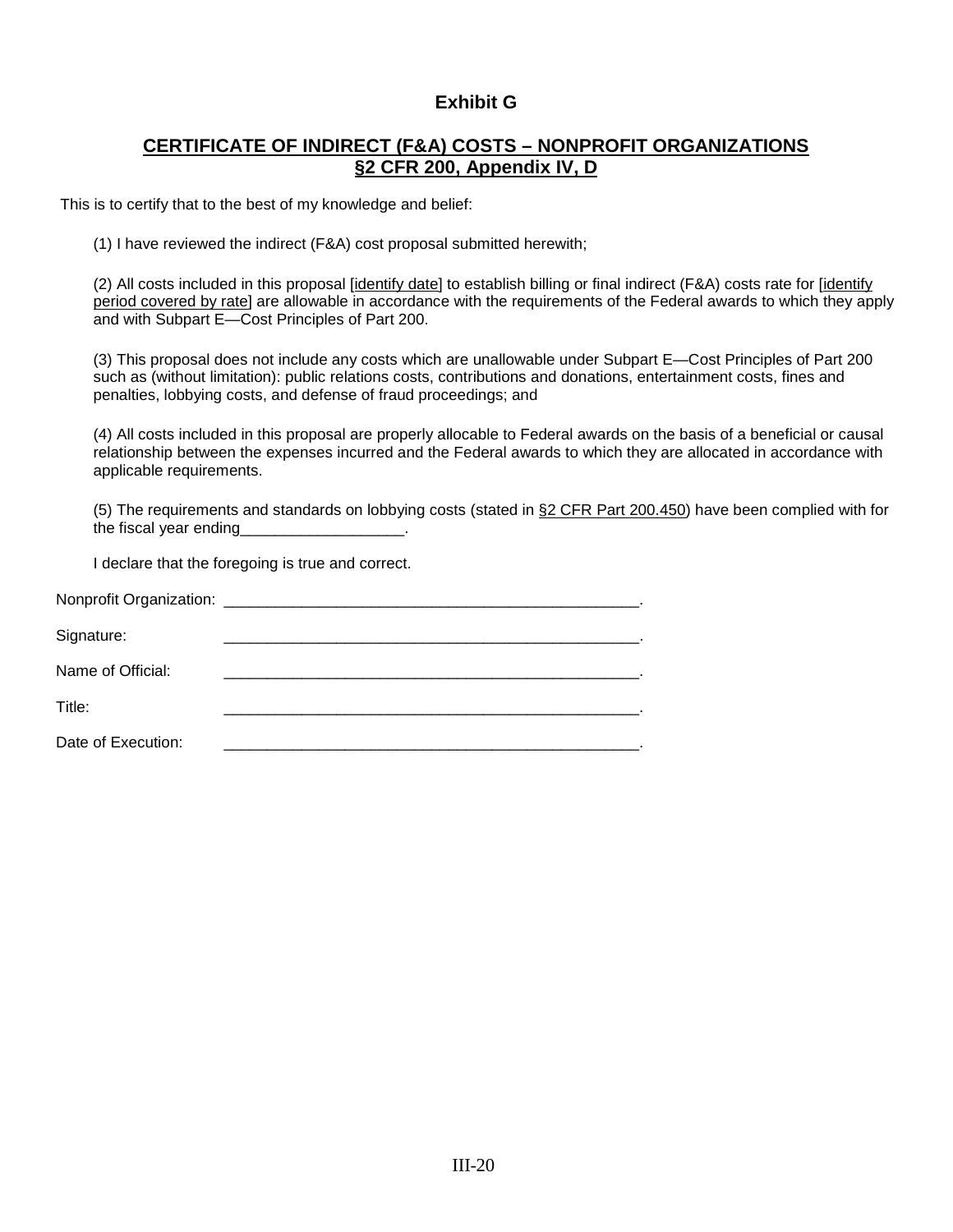### **Exhibit G-1**

### **CERTIFICATE OF FINAL INDIRECT COSTS – COMMERCIAL ORGANIZATIONS Federal Acquisition Regulation, Subpart 52.242-4**

This is to certify that I have reviewed this proposal to establish final indirect cost rates and to the best of my knowledge and belief:

1. All costs included in this proposal (identify proposal and date) to establish final indirect cost rates for (identify period covered by rate) are allowable in accordance with the cost principles of the Federal Acquisition Regulation (FAR) and its supplements applicable to the contracts to which the final indirect cost rates will apply; and

2. This proposal does not include any costs which are expressly unallowable under applicable cost principles of the FAR or its supplements.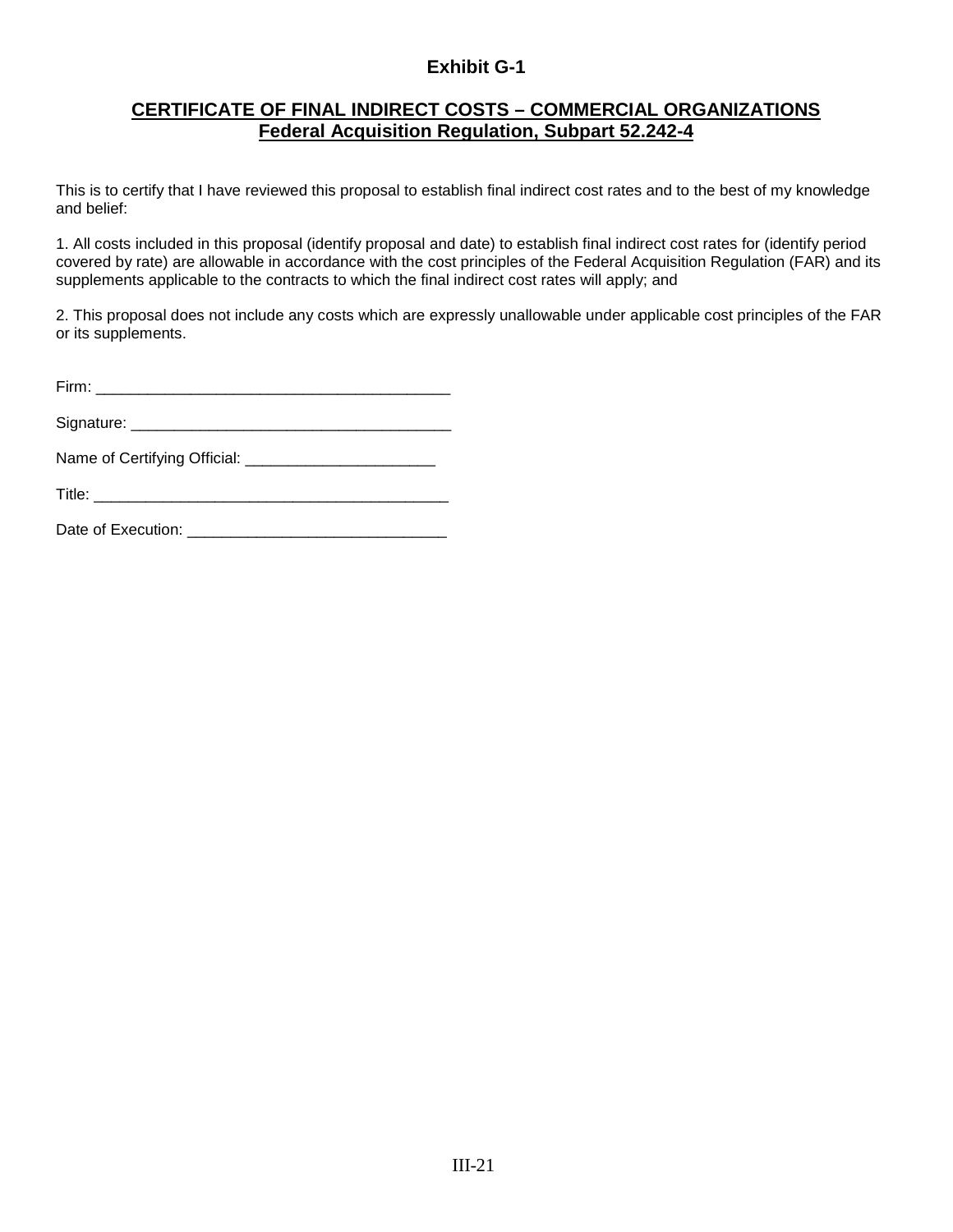### **Exhibit H**

#### **Organization ABC Federal Listing of Grants and Contracts Provisional (or Final) Indirect Cost Proposal for 12/31/XX**

| <b>Grantor</b>      | <b>DOL</b><br><b>SubAgency</b> | <b>Funding</b><br><b>Source</b> | <b>Grant/Contract</b><br>Amount | Period of<br><b>Performance</b> | <b>Indirect Cost Limitations</b><br>or CAP Limitations* | <b>Grant/Contract</b><br><b>Award Notice</b><br><b>Provided as part of</b><br>proposal | <b>For Federal</b><br><b>Contracts Only -</b><br><b>Identify Type of</b><br><b>Contracts</b><br>Awarded ** |
|---------------------|--------------------------------|---------------------------------|---------------------------------|---------------------------------|---------------------------------------------------------|----------------------------------------------------------------------------------------|------------------------------------------------------------------------------------------------------------|
|                     |                                |                                 |                                 |                                 |                                                         |                                                                                        |                                                                                                            |
| U.S. Dept. of Labor | <b>ETA</b>                     | Youth Build                     | \$5,000,000                     | 1/1/2010-12/31/2013             | None                                                    | <b>Yes</b>                                                                             |                                                                                                            |
| U.S. Dept. of Labor | ILAB                           | Child Labor                     | \$300,000                       | 1/1/2011-6/30/2012              | None                                                    | <b>Yes</b>                                                                             |                                                                                                            |
| U.S. Dept of HHS    |                                | <b>Head Start</b>               | \$3,500,000                     | 7/1/11-6/30/2014                | 5% of Total Award                                       | <b>Yes</b>                                                                             |                                                                                                            |
| U.S. Dept of Labor  | <b>ETA</b>                     | Job Corps                       | \$1,000,000                     | 1/1/2011-12/31/2012             | None                                                    | Yes                                                                                    | Cost Reimbursable                                                                                          |

\* If applicable.

 Subpart 16, for additional details. \*\* For example: Cost Reimbursable, Time & Materials, Labor Hours, Fixed Price, etc. See Federal Acquisition Regulation,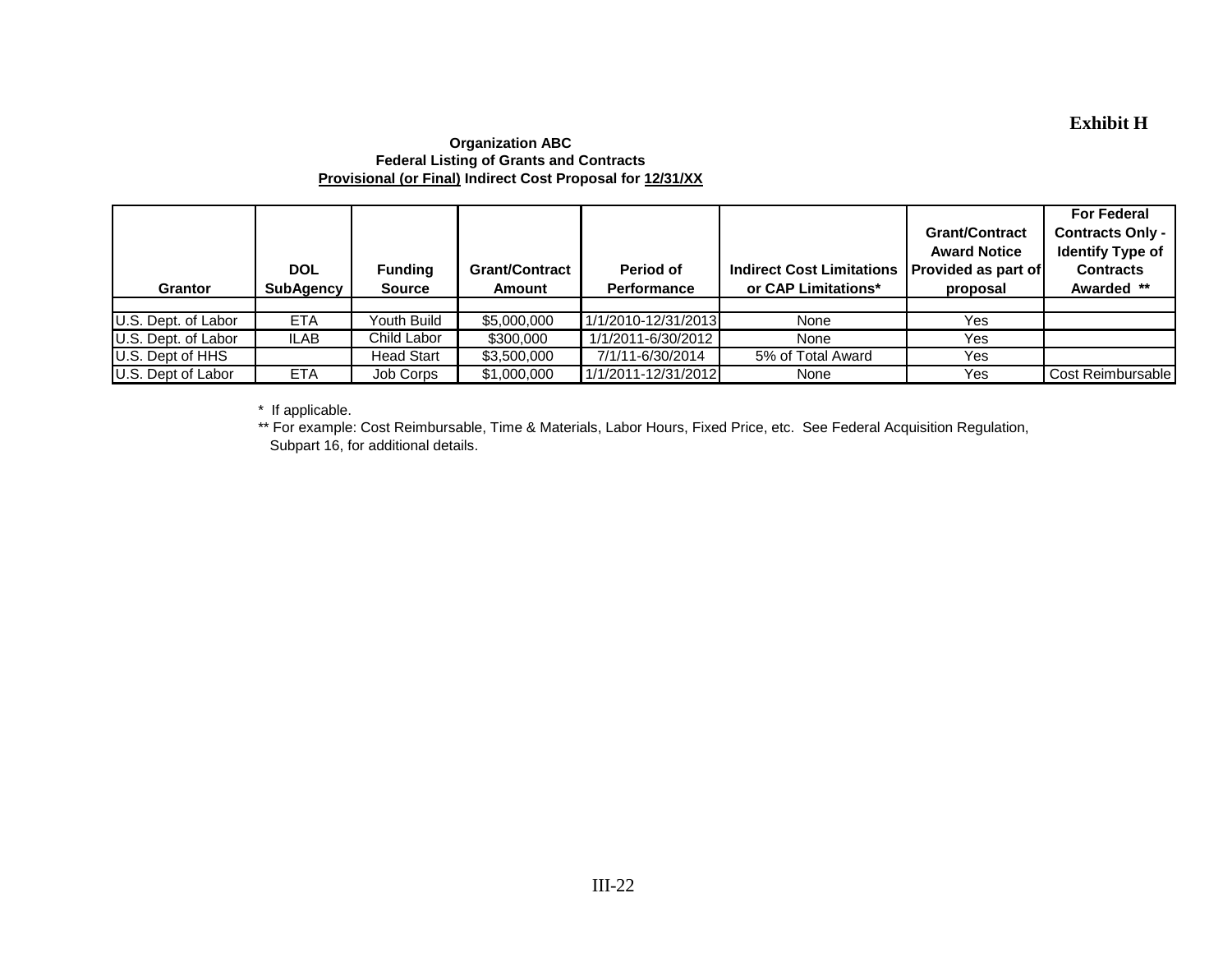### **SECTION IV**

### **Common Indirect Cost Proposal Problems**

#### A. **lntroduction**

This section presents examples of some common problems with organizations. Many of these items have been disclosed in OIG audits. The problems are summarized below under the following categories:

- 1. Incomplete indirect cost proposals.
- 2. Problems with timekeeping practices
- 3. Consistent Treatment and Specific Identification of Costs
- 4. Costs of "Unallowable Activities"
- 5. Credits
- 6. Indirect Cost Allocation Base
- 7. Expressly Unallowable Costs
- 8. Inter-organizational Transfers and Related-party Transactions
- 9. Budget Limitations
- 10. Unsupported costs

#### B. **Examples of Problems**

1. Incomplete indirect cost proposals – Processing delays could be attributable to receiving incomplete proposals. We recommend using the checklist available in page II-4 of this guide to obtain the required documentation.

#### 2. Timekeeping Practices

To be allowable, labor costs, whether charged directly or indirectly to DOL grants/contracts, must be based on accurate time records reflecting the actual activities of all employees. These records must account for the "total activity" for which employees are compensated and which are required in fulfillment of their obligations to the organization. In many cases, a timekeeping system was either not used at all or was used for payroll purposes only (time and attendance and not for labor distribution purposes). For more information, see §200.430 Compensation—personal services (a)(i), Standards for Documentation of Personnel Expenses.

3. Consistent Treatment and Specific Identification of Costs

To be allowable under DOL grants/contracts, costs must be treated consistently on all programs of the organization. OIG audits have disclosed numerous instances in which non-profit organizations have charged DOL grants and/or contracts, either directly or indirectly, for

- (1) costs specifically identifiable with programs and activities other than its DOL awards,
- (2) costs which were not treated consistently with other costs incurred for the same purpose in like circumstances.

#### 4. Costs of "Unallowable Activities"

Problems disclosed by OIG audits which related to so-called "unallowable activities" can usually be categorized in two areas.

- (1) First, not all costs associated with "unallowable activities" were properly charged as costs to the final cost objectives for such activities.
- (2) Second, because not all such costs were direct charged to "unallowable activities" cost objectives, an appropriate share of indirect costs was not allocated to these "unallowable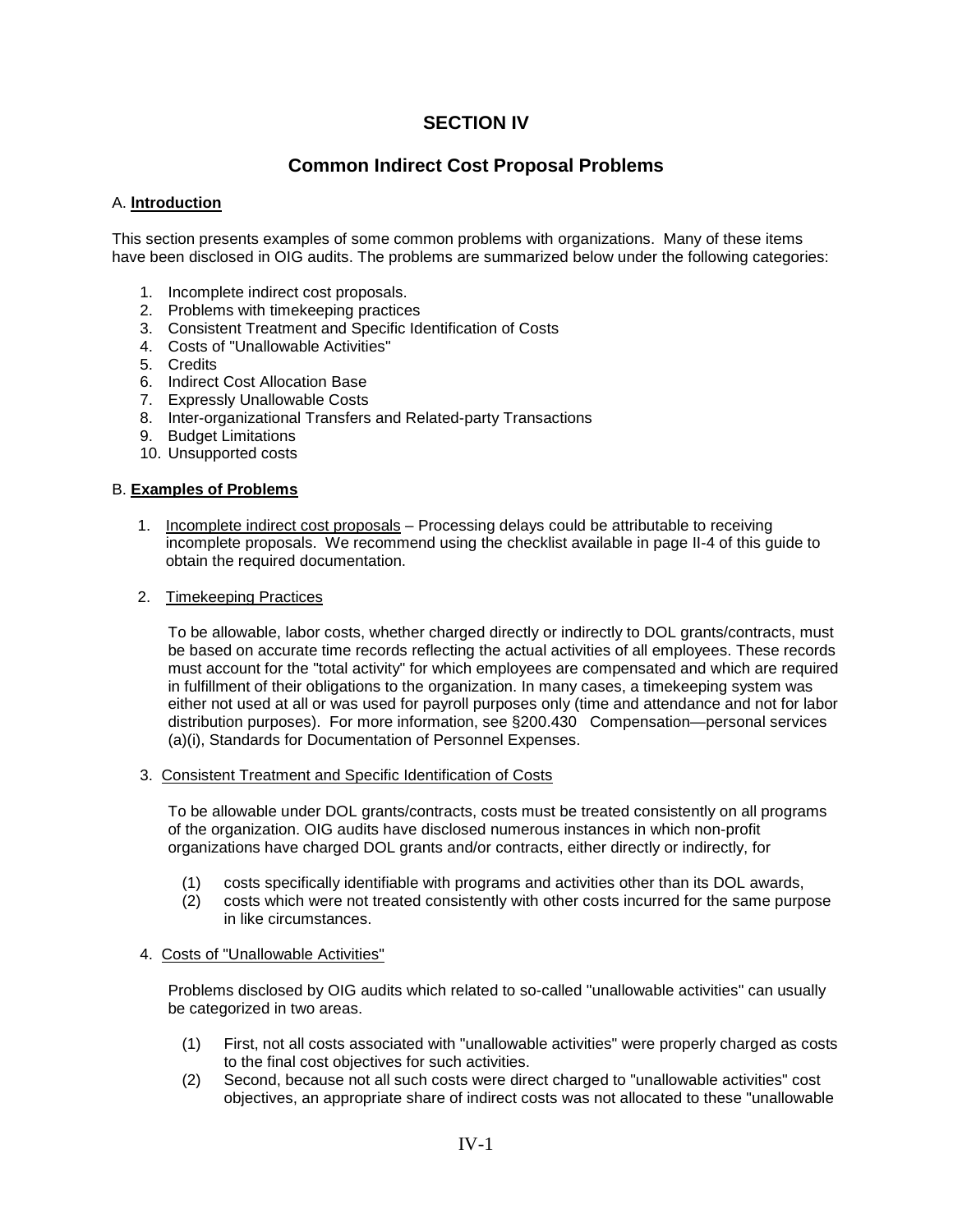activities." As a result, DOL and other Federal grants and contracts were allocated a disproportionate share of the organization's indirect costs.

See 2 CFR, Part 200, Subpart E, §200.413(f) provides that the costs of certain "unallowable activities" must be treated as direct costs (e.g., charged to separate final cost objectives) and allocated an equitable share of the organization's indirect costs.

Examples of unallowable activities include: services to members, maintenance of membership rolls, public relations, lobbying, and fund raising.

Even if an organization's own activities, non-DOL/non-government grants and/or contracts provide for little or no reimbursement of indirect costs, the full share of indirect costs must be allocated to such grants/contracts in accordance with 2 CFR, Part 200, Subpart E, §200.405 Allocable costs (c), which states:

(c) Any cost allocable to a particular Federal award under the principles provided for in this part may not be charged to other Federal awards to overcome fund deficiencies, to avoid restrictions imposed by Federal statutes, regulations, or terms and conditions of the Federal awards, or for other reasons. However, this prohibition would not preclude the non-Federal entity from shifting costs that are allowable under two or more Federal awards in accordance with existing Federal statutes, regulations, or the terms and conditions of the Federal awards

5. Credits

OIG audits have disclosed that a number of non-profit organizations failed to reduce the total costs claimed under DOL grants/contracts by the amount of credits applicable to costs charged either directly or indirectly to the DOL grants/contracts. These credits were generated through various transactions, including fees for conferences held for the benefit of DOL programs, building rental operations, insurance credits or adjustments, data processing and office services performed for others, etc.

All receipts, refunds and adjustments applicable to direct costs charged to DOL grants/contracts must be credited to the DOL grants/contracts and those applicable to indirect costs must be credited to the appropriate indirect cost pools.

#### 6. Indirect Cost Allocation Base

To meet the benefits received test, the allocation base must allocate indirect costs to all programs equitably. To ensure that this test is met, organizations must continuously evaluate whether the allocation base elements among all of its programs is proportionate to the benefits to be received from the indirect costs.

Many organizations use total direct personnel costs (salaries/wages, plus fringe benefit costs) as the allocation base to allocate indirect costs to their grants/contracts and other programs. Another cost allocation base commonly used is modified total direct costs (see definition at 2 CFR, Part 200, Subpart A, §200.68.

In most instances, one of the above bases may allocate indirect costs in reasonable proportion to relative benefits received by the various cost objectives. In some cases, they may result in allocating a disproportionate share of the organizations' indirect costs to DOL grants. Use of an inappropriate base which does not allocate indirect costs on the basis of relative benefits received could result in substantial questioned costs.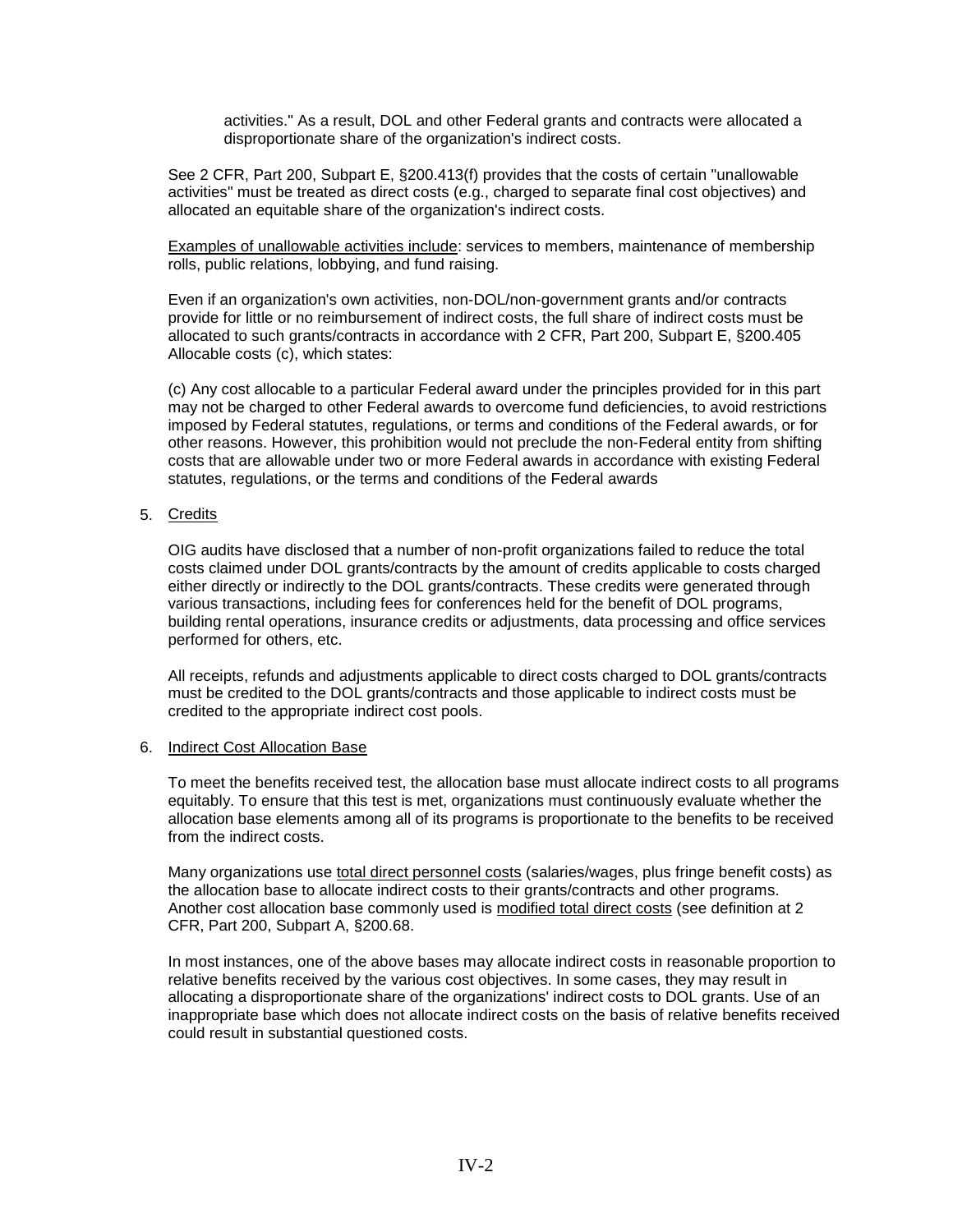#### 7. Expressly Unallowable Costs

Indirect costs that are unallowable are found in 2 CFR, Part 200, Subpart E, §200.420 General Provisions for Selected Items of Cost. Common examples of expressly unallowable indirect costs include: Alcoholic beverage, Bad debts, Contributions, Entertainment costs, Fund raising, and Lobbying.

#### 8. Inter-Organizational Transfers and Related-Party Transactions

Supplies and services acquired from affiliates, related parties, and organizations under common control, must be based on the actual costs of the organizations providing the supplies and services. No profit should be included.

OIG audits disclosed that some organizations charged directly or indirectly to DOL grants/contracts, the "costs" of supplies and services which included "profits" and/or other markups added by the affiliates, related parties and/or organizations under common control.

#### 9. Budget Limitations

Non-profit organizations must adhere to any budget limitations incorporated into their grants/contracts. DOL grants/contracts limit reimbursements to grantees/contractors by incorporating a special clause titled "Budget Line Item Flexibility." This clause provides that no single line item of direct cost shall be increased or decreased in excess of 20 percent of the budget provided the total estimated cost of the grant/contract is not exceeded. The clause further provides that no increase in wages, salaries, and fringe benefits line items (including the mixture, number of hours or wages of personnel paid under the grant/contract) is permitted without the prior review and approval of the DOL Grant/Contracting Officer.

If a contract/grant specifically includes a ceiling rate(s), the indirect cost rate(s) or amount(s) which are indicated in the organization's indirect rate cost agreement, will be subject to the ceilings stipulated in the contract/grant agreement. The ceiling rate or the rate(s) cited in the organization's indirect rate cost agreement whichever is lower, will be used to determine the maximum allowable indirect cost on the contract or grant agreement.

The grantee/contractor must submit a proposal to establish a final rate within six months after their fiscal year end. Billings and charges to Federal awards must be adjusted if the final rate varies from the provisional rate. If the final rate is greater than the provisional rate and there are no funds available to cover the additional indirect costs, the organization may not recover all indirect costs. Conversely, if the final rate is less than the provisional rate, the organization will be required to pay back the difference to the funding agency.

#### 10. Unsupported Costs

To be allowable, all direct costs and indirect costs must be adequately supported by source documentation which clearly shows the purposes and circumstance of the cost incurred. For example, canceled checks, credit card invoices and travel agents' invoices alone are not sufficient to determine whether the costs are chargeable as direct costs or indirect costs, and whether DOL grants/contracts received the benefit of the cost incurred.

In order to determine whether a cost is allowable under or allocable to a DOL grant/contract, the purpose and circumstance of the cost incurrence must be established. OIG audits disclosed that a large number of non-profit organizations did not have adequate documentation to support the allowability/allocability of the costs claimed or proposed.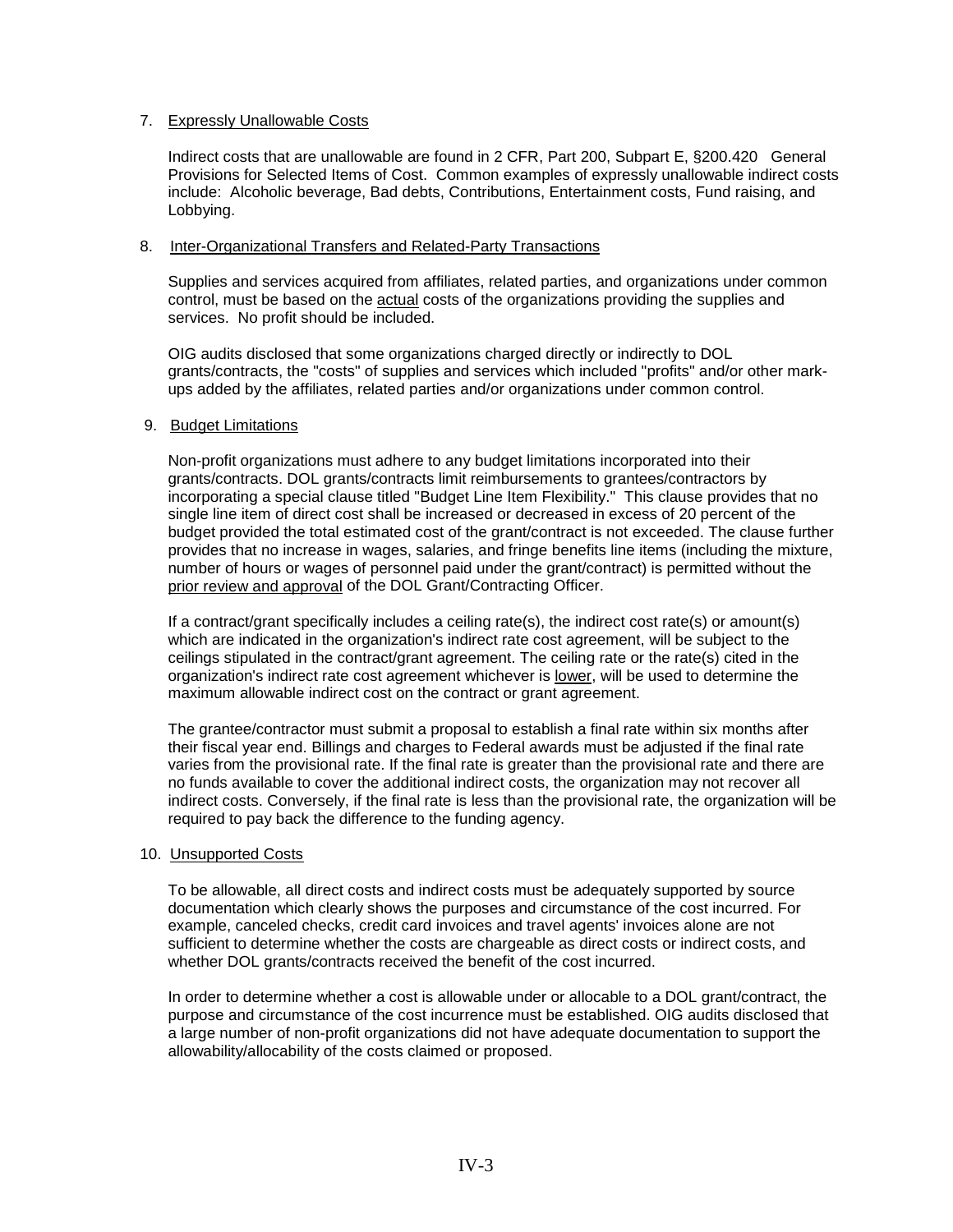Also, verbal approval from a Contracting/Grant Officer is insufficient documentation for supporting costs under a contract/grant. Any modifications to a contract/grant must be in writing and signed by both the Contracting/Grant Officer and the contractor/grantee.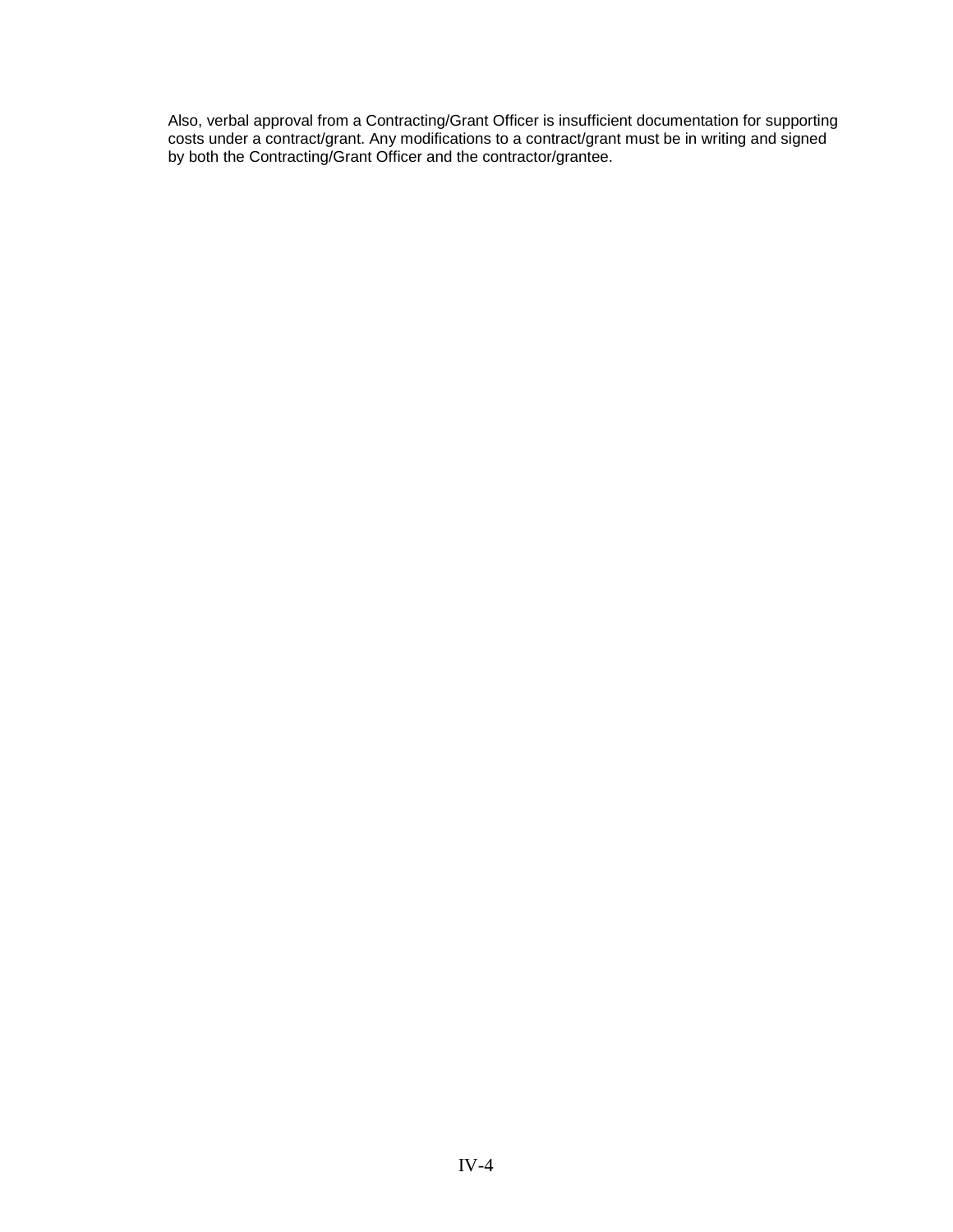### **SECTION V**

### **Typical Questions and Answers (Q&As)**

#### **1. How do we get a copy of the Indirect Cost Guide?**

"A Guide to Indirect Cost Rate Determination" is available in the DOL website: <http://www.dol.gov/oasam/boc/dcd/>

#### **2. Who needs an indirect cost rate?**

Any organization being awarded cost reimbursable grants and contracts, also having more than one source of funding (including direct Federal funding), needs an indirect cost rate.

#### **3. Why do I need an indirect cost rate?**

Your organization needs an indirect cost rate for: management information, to be in compliance with Federal regulations, 2 CFR Part 200, Subpart E & Appendix IV, or the FAR (whichever applies), close-out purposes, and for audit documentation.

#### **4. Where can I find information on the applicable cost principles?**

Available website links for the cost principles are available in the DCD's website: <http://www.dol.gov/oasam/boc/dcd/extrelatedlinks.htm>

#### **5. What is an indirect cost rate?**

An indirect cost rate is a percentage (indirect cost pool/direct cost base) used to distribute indirect costs to all cost centers benefiting from those costs.

#### **6. Which agency should approve my indirect cost rate(s) and issue a Negotiation Agreement?**

Your cognizant agency is responsible for negotiating your indirect cost rate and issuing the appropriate Negotiation Agreement. Unless specifically assigned by OMB, the Federal agency with the preponderance of direct funding is normally your cognizant agency.

#### **7. What documentation is required as part of the provisional (based on budgetary costs) or final (based on incurred costs) indirect cost rate proposal?**

Please refer to our website's "checklist". Also available in Section II (Page II-4) of our indirect cost guide.

#### **8. How many days do we have to submit a provisional (based on budgetary information) indirect cost rate proposal - 1st time?**

All organizations must submit their initial indirect cost rate proposal to their cognizant agency within 90 days of receiving a cost reimbursable grant/contract award. For example, 2 CFR, Part 200, Appendix IV, C.2.b., states:

"b. Except as otherwise provided in §200.414 Indirect (F&A) costs paragraph (e) of this Part, a nonprofit organization which has not previously established an indirect cost rate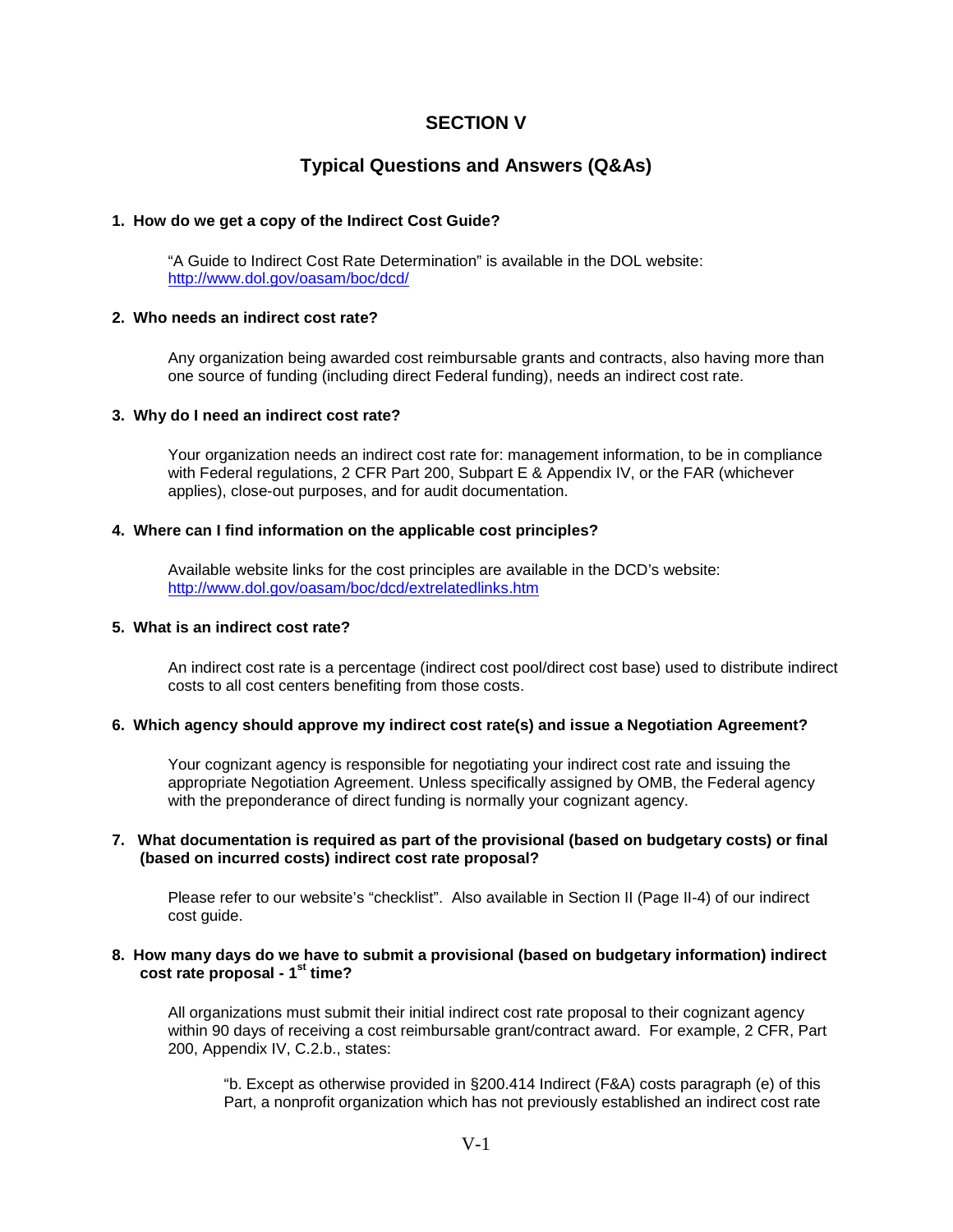with a Federal agency must submit its initial indirect cost proposal immediately after the organization is advised that a Federal award will be made and, in no event, later than three months after the effective date of the Federal award."

#### **9. How many days do we have to submit a final (based on incurred costs) indirect cost rate proposal?**

All organizations must submit their final indirect cost rate proposals within 180 days of the end of your organization's fiscal year. For example: For example, 2 CFR, Part 200, Appendix IV, C.2.c., states:

"c. Unless approved by the cognizant agency for indirect costs in accordance with §200.414 Indirect (F&A) costs paragraph (f) of this Part, organizations that have previously established indirect cost rates must submit a new indirect cost proposal to the cognizant agency for indirect costs within six months after the close of each fiscal year."

#### **10. For how long do we need to submit annual indirect cost rate proposals based on incurred costs?**

For the life of the cost reimbursable contract/grant period. For example: You receive a threeyear grant award (July 1, 2012 through July 1, 2015). Your fiscal year ends on December 31st.

Based on the above example, your organization would need to submit final incurred cost proposals for the organizations' fiscal year ending (FYE):

12/31/2012, 12/31/2013, 12/31/2014, and 12/31/2015.

#### **11. How many days does it takes my Federal cognizant agency to process my indirect cost rate proposal?**

The DOL's Division of Cost Determination (DCD) typically issues indirect cost rate agreements within 120 days of proposal receipt pending no unforeseen negotiation issues.

#### **12. What is the correct DOL address for submission of an indirect cost proposal?**

Most of the proposals received are handled out of Division of Cost Determination's National Office in Washington D.C.. Refer to our directory listing of this guide for more information.

#### **13. What can the submitting organizations do to help the Federal Cognizant Agency facilitate their review of an indirect cost rate proposal?**

To avoid delays, organizations should submit complete proposals. If proposals are based on actual costs, they must reconcile to financial statements. If there are any questions concerning any aspect of the proposal, contact DCD to resolve the issue prior to formal submission. Also, if during a prior negotiation you agreed to take corrective action(s) on any issues, you must disclose the status of your action(s). Finally, you must inform DCD about all significant organizational or accounting changes and their impact. If these actions are taken, it could save time in getting the proposal negotiated.

#### **14. When a grantee/contractor is required by DOL to submit a closeout package prior to negotiating a final indirect cost rate, what is the procedure?**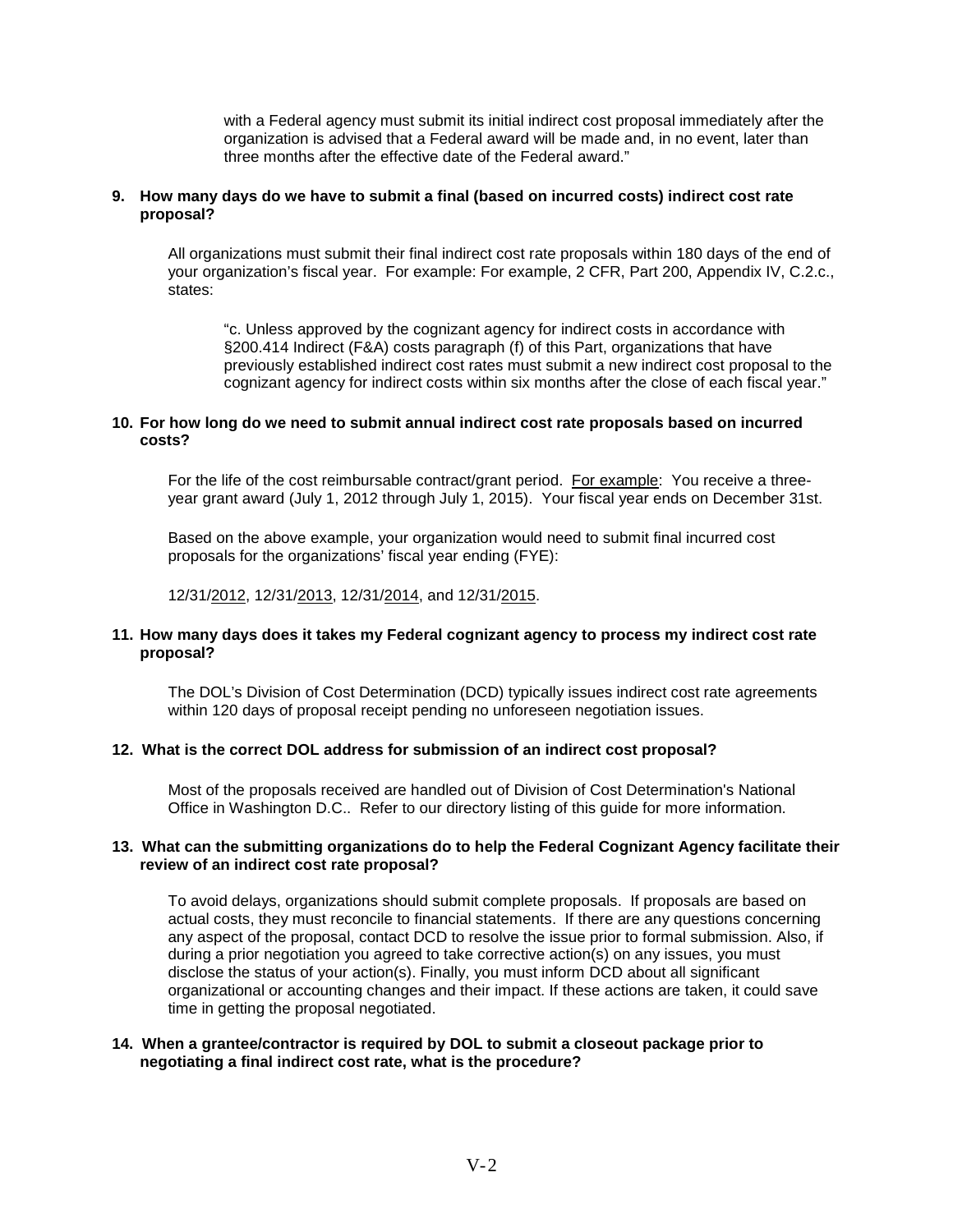The grantee/contractor should prepare the closeout package using the approved provisional indirect cost rate and include a statement indicating that a provisional indirect cost rate was used pending negotiations of a final indirect cost rate. Upon receipt of a final indirect cost rate, the grantee/contractor must notify the applicable Federal funding agency of the final rate issued and request an amended final closeout adjustment. Refer to 2 CFR, Part 200, Subpart D, §200.343 and §200.344 for information on closeout and post-closeout adjustments and continuing responsibilities.

#### **15. What do we do if some grants/contracts do not provide for any indirect costs or provide for indirect cost rates that are lower than those established, provisional or final?**

All indirect costs, using the approved rate, must be allocated to all grants/contracts regardless of any restrictions or funding limitations. Any allocable indirect costs that exceed any administrative or statutory restrictions on a specific Federal grant/contract may not be shifted to other Federal grants/contracts, unless specifically authorized by legislation. Non-Federal revenue sources must be used to pay for these unrecovered costs.

2 CFR Part 200, Subpart E, §200.414(c), states, however:

(c) Federal Agency Acceptance of Negotiated Indirect Cost Rates. (See also §200.306 Cost sharing or matching.)

(1) The negotiated rates must be accepted by all Federal awarding agencies. A Federal awarding agency may use a rate different from the negotiated rate for a class of Federal awards or a single Federal award only when required by Federal statute or regulation, or when approved by a Federal awarding agency head or delegate based on documented justification as described in paragraph (c)(3) of this section.

(2) The Federal awarding agency head or delegate must notify OMB of any approved deviations.

(3) The Federal awarding agency must implement, and make publicly available, the policies, procedures and general decision making criteria that their programs will follow to seek and justify deviations from negotiated rates.

(4) As required under §200.203 Notices of funding opportunities, the Federal awarding agency must include in the notice of funding opportunity the policies relating to indirect cost rate reimbursement, matching, or cost share as approved under paragraph (e)(1) of this section. As appropriate, the Federal agency should incorporate discussion of these policies into Federal awarding agency outreach activities with non-Federal entities prior to the posting of a notice of funding opportunity.

#### **16. Will DOL assist grantees/contractors in obtaining proper approval of the indirect cost rate from other Federal agencies and State and local units of Government?**

DOL's Division of Cost Determination will be available to explain to other organizations the methodology used in development of the grantee's/contractor's indirect cost rate. However, the funding of indirect costs is subject to approval of Government authorized representatives and contracting officers of the respective organization. Under most circumstances, other Federal agencies will recognize and pay a grantee/contractor's approved indirect cost expense. The Cognizant Federal Agency cannot, however, require States or units of local Government to recognize an approved indirect cost rate. See also Q&A # 15 above citing information from 2 CFR Part 200, Subpart E, §200.414(c), Federal Agency Acceptance of Negotiated Indirect Cost Rates.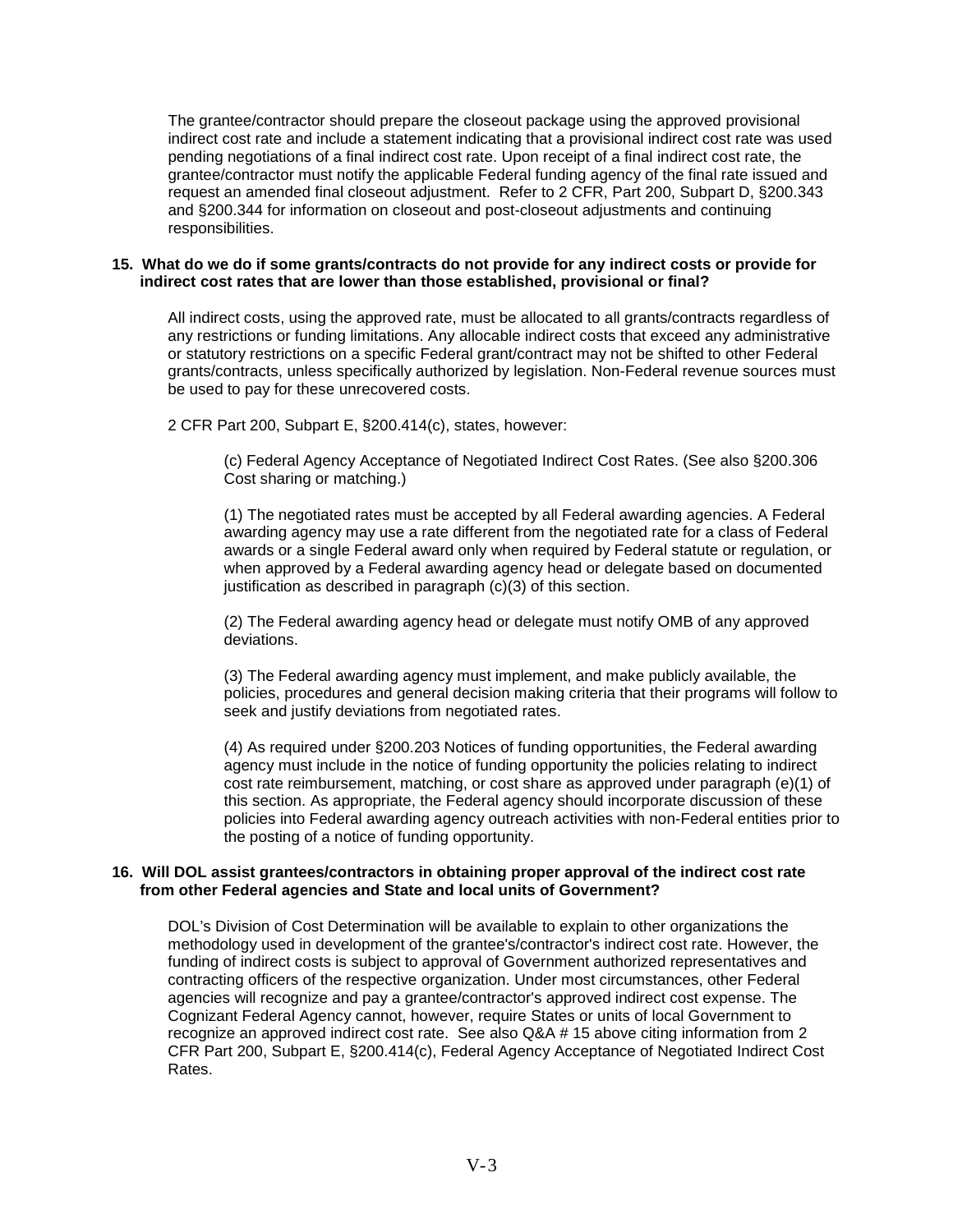#### **17. Our grant with DOL totals \$500,000 and includes a provisional indirect cost rate of 10%. Our actual, final indirect cost rate is 13%. Will DOL provide us with additional grant funds due to our higher indirect cost rate?**

DOL could provide your organization with additional grant funds due to a higher final indirect cost rate than the established provisional rate subject to funds available. Also, a grant modification may be allowed to transfer budgeted direct costs to the indirect cost category due to the increased indirect costs. This would be subject to the terms and conditions of the grant agreement, e.g. approval of grant officer, indirect cost ceilings, and administrative cost limitations. Contact your grant officer or grant officer technical representative for additional questions on this topic.

#### **18. In the event that a grantee/contractor does not exceed the total grant/contract but exceeds the ceiling placed on the indirect cost by DOL, can the excess indirect cost be recovered?**

No. The ceiling on the indirect cost was included in the agreement to limit the amount of grant/contract funds used for indirect cost purposes by the grantee/contractor. This condition was known by the grantee/contractor before any grant/contract funds were expended.

#### **19. Can our indirect cost rate proposal be based only on Federal funds since it only represents 15% of our total revenue?**

No. Your indirect cost rate proposal must be accompanied by a schedule of costs incurred for all projects, Federal and non-Federal, and the amount of the proposed allocation base must tie-in with the applicable direct cost base for all projects.

#### **20. Accrued annual leave cost – Is it allowable under 2 CFR Part 200?**

2 CFR Part 200, Subpart E, §200.403 Factors affecting allowability of costs, details that allowable costs must be determined in accordance with Generally Accepted Accounting Principles.

The Financial Accounting Standards Board issued Financial Accounting Standard Number 43 "Accounting for Compensated Absences" to establish uniformity in the accounting for annual leave pay. This standard requires employers to accrue during each accounting period the liability for compensated absences earned by employees during that period provided that all of the following conditions are met:

- 1. The employer's obligation relating to employees' rights to receive compensation for future absences is attributable to employee's services already rendered;
- 2. The obligation relates to rights that vest or accumulate;
- 3. Payment of compensation is probable; and
- 4. The amount can be reasonably estimated.

The accrual of annual leave does not result in increased costs, but allows recognizing the cost in the proper accounting period to improve actual cost determination. In general, compensated absences are to be accrued in the period in which they are earned rather than when they are paid. In order for accrued leave to be an allowable cost, the personnel policies of the organization must comply with the Financial Standard Number 43.

#### **21. What is the difference between bid and proposal costs and fund raising costs and how does a grantee/contractor treat such costs in its indirect cost proposal?**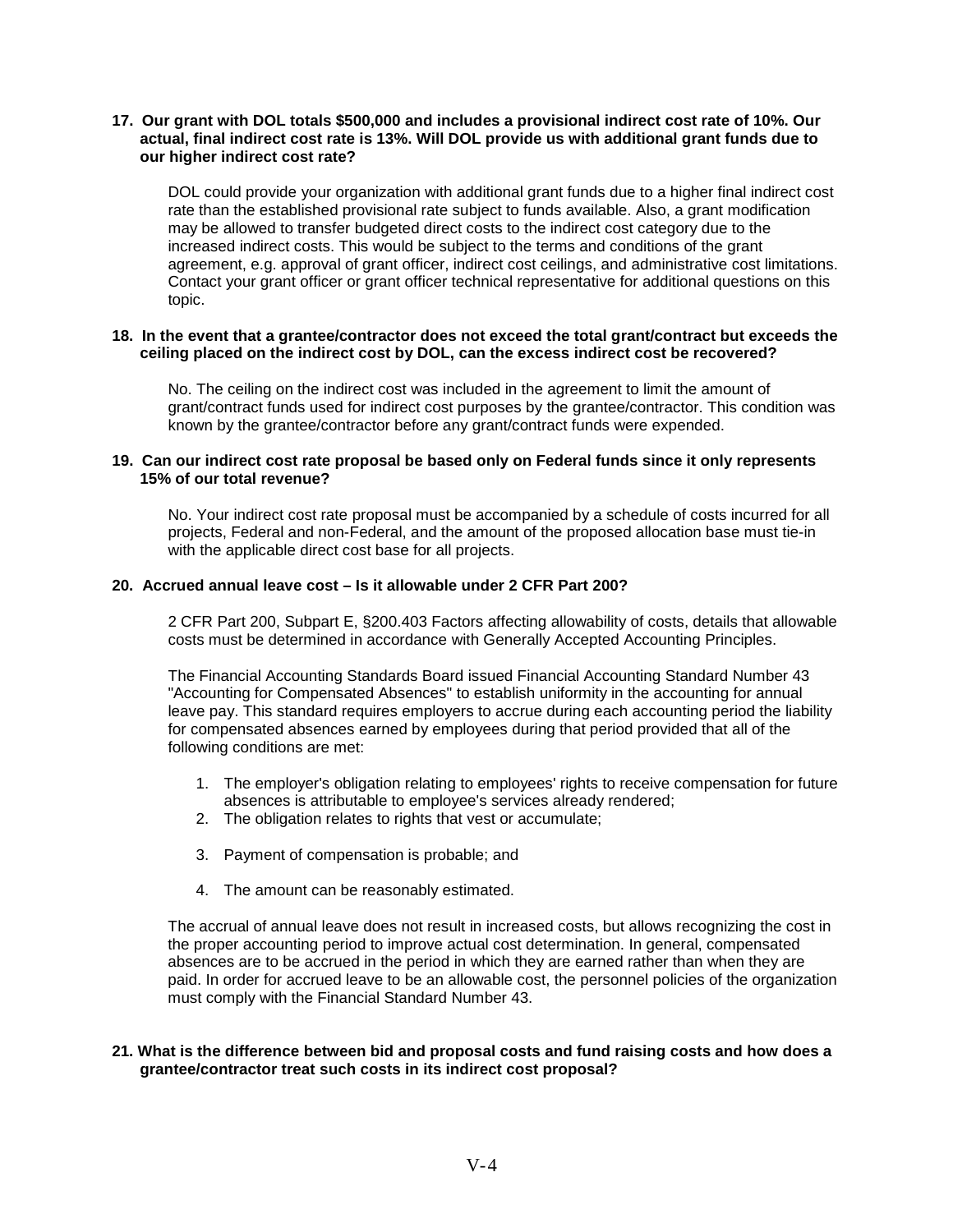Bid and proposal costs represent the salaries, consultant fees, printing, postage, travel, etc. associated with an organization's preparation of bids, proposals and applications to perform specific tasks for remuneration under potential Federal and non-Federal grants, contracts or other agreements. An organization should treat bid and proposal expenses as allowable indirect costs subject to any limitations imposed by the Cognizant Federal agency.

Fund raising costs represent the salaries, consultant fees, printing, postage, travel, etc. associated with an organization's requests to private institutions or individuals for donation of funds for non-specific purposes. Fund raising costs are unallowable for Federal reimbursement purposes. However, this activity (cost objective) shall be allocated an appropriate share of indirect costs. Accordingly, fund raising costs are to be included in the distribution base used to compute an organization's indirect cost rate.

#### **22. Can the audit costs under 2 CFR Part 200, Subpart F, be recovered?**

Audit costs could be recovered as either direct or indirect costs in accordance with applicable cost principles and the benefits received concept. However, there is no special appropriation for audit costs. To recover audit costs, the organization must build them into the specific grant/contract documents (if direct) or into the overhead proposal (if indirect).

For more information on this topic, see language below from 2 CFR, Part 200, Subpart F:

§200.501 Audit requirements.

(a) Audit required. A non-Federal entity that expends \$750,000 or more during the non-Federal entity's fiscal year in Federal awards must have a single or program-specific audit conducted for that year in accordance with the provisions of this part.

(b) Single audit. A non-Federal entity that expends \$750,000 or more during the non-Federal entity's fiscal year in Federal awards must have a single audit conducted in accordance with §200.514 Scope of audit except when it elects to have a programspecific audit conducted in accordance with paragraph (c) of this section.

(c) Program-specific audit election. When an auditee expends Federal awards under only one Federal program (excluding R&D) and the Federal program's statutes, regulations, or the terms and conditions of the Federal award do not require a financial statement audit of the auditee, the auditee may elect to have a program-specific audit conducted in accordance with §200.507 Program-specific audits. A program-specific audit may not be elected for R&D unless all of the Federal awards expended were received from the same Federal agency, or the same Federal agency and the same pass-through entity, and that Federal agency, or pass-through entity in the case of a subrecipient, approves in advance a program-specific audit.

#### **23. If the grantee's policy is to capitalize equipment under the \$5,000 threshold specified in 2 CFR Part 200, §200.439 (Equipment and other capital expenditures), do they need Federal approval prior to directly charging the grant with the cost of equipment?**

Not from the Division of Cost Determination since no indirect costs are being charged. Instead, these direct costs would need to be reviewed and approved by the grant/contract officer.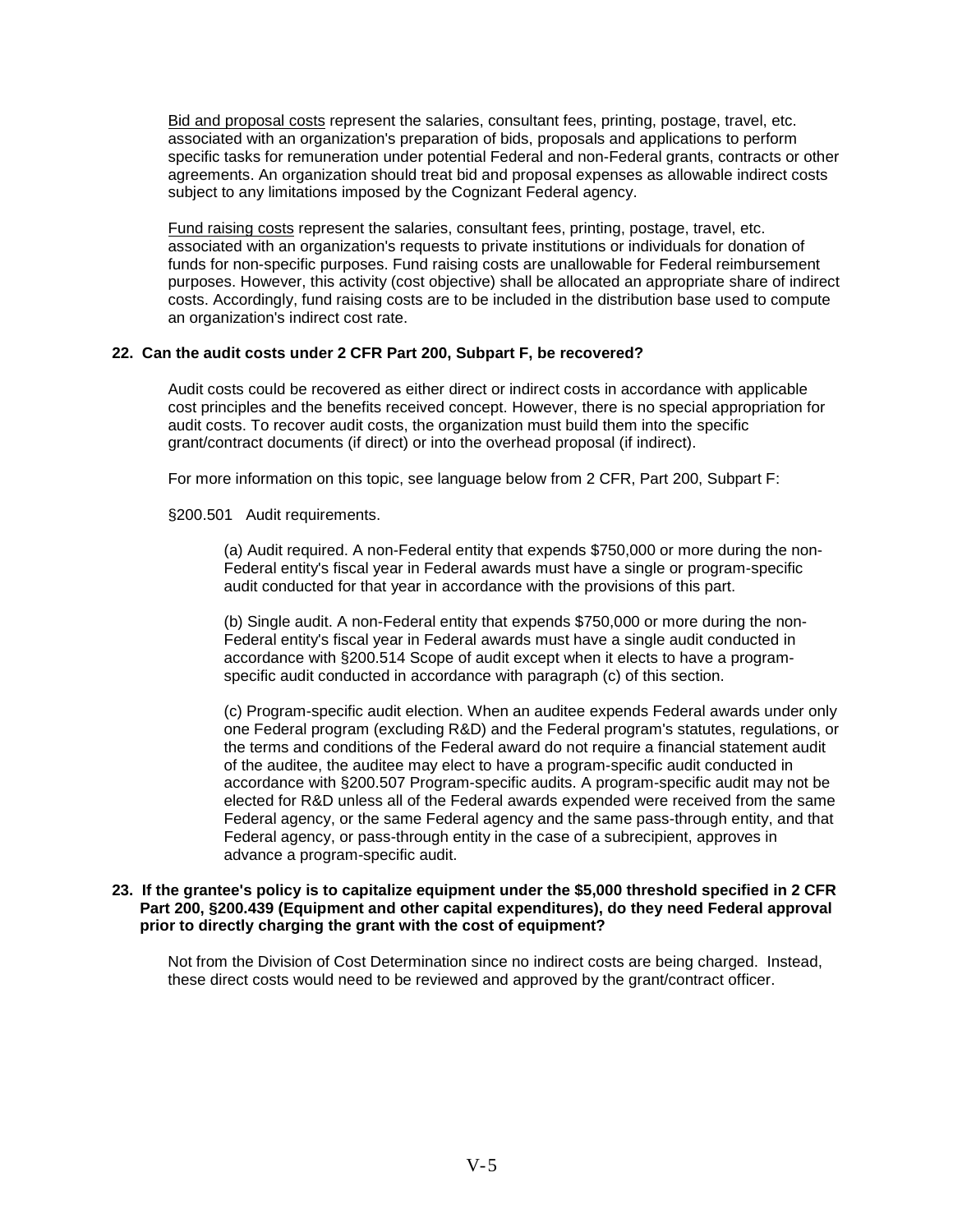#### **24. A grantee has contracted to update its computer network with its affiliates for a total cost of \$50,000. Since each component; i.e., monitor, printer, personal computer, software, modem, etc., costs less than the \$5,000 per unit threshold specified in 2 CFR Part 200, §200.439, can this "equipment" be charged to the indirect cost pool?**

No. The components of the computer network make it useable for the purpose for which it was acquired and therefore establishes the "system" as a capital expenditure. Accordingly, this equipment can be appropriately charged to Federal grants either as a direct or indirect cost, on the basis of depreciation and the benefits received concept.

#### **25. A non-profit grantee purchased a building in September, 1994 and refinanced its mortgage in September, 1998. Can the grantee now charge Federal programs with the interest incurred on this mortgage?**

No. The refinanced interest costs are not allowable because the building was originally purchased on September 1994. Had the building been purchased on or after September 29, 1995, these costs could have been allowed.

### **26. Can transactions with an affiliate affect allowable costs?**

Yes. A problem may arise in transactions between parent organizations and their affiliates when the parent organization has an equity interest in the affiliate. When an equity interest exists, any profits made by the affiliate improve the equity interest of the parent. If an affiliate sells a good or service to the parent and the selling price includes a profit to the affiliate, the parent's equity interest in the affiliate has been increased. If the parent then includes the purchase price as a direct or indirect charge to a Federal award, it has violated the applicable cost principles that charges will be at cost and not include a profit factor.

For example, suppose your organization (the parent) obtains accounting services from an affiliate and the parent organization has an equity interest in the affiliate. The fee that the parent pays to the affiliate must be based on the cost incurred by the affiliate and the fee and should not include a profit to the affiliate.

If the fee does include a profit factor to the affiliate, the allowable part of the fee is limited to that portion which represents the cost to the affiliate exclusive of any profit factor.

This principle works in reverse as well. When an organization provides a good or service to an affiliate, the full cost of providing that good or service must be recovered from the affiliate and an appropriate credit must be applied to the indirect cost pool.

#### **27. What is the period of time that an indirect cost rate agreement covers?**

A provisional indirect cost rate is negotiated to cover a one year period. However, because of the time lapse between the submission and approval of a rate, provisional rates are usually established by DOL for a two year period. A final indirect cost rate agreement is negotiated to cover one fiscal year period after which a new final indirect cost rate must be negotiated for the subsequent fiscal year.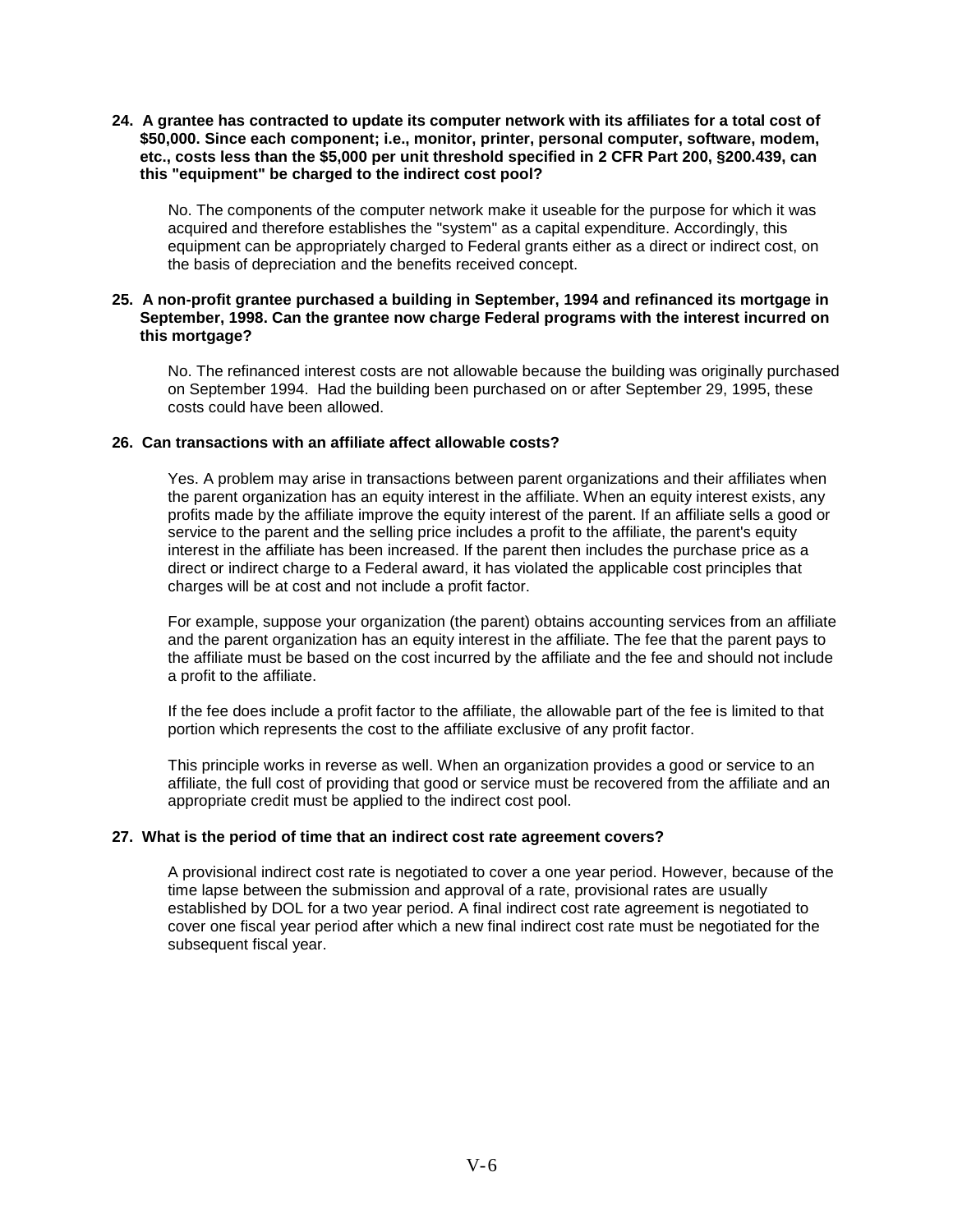#### **Section VI 2 CFR Part 200 – Indirect cost Q&As taken from the COFAR (Council of Financial Assistance Reform) website** - <https://cfo.gov/cofar/>

#### September 2015

#### 200.19

#### .19-1 Cognizant Agency for Indirect Cost

If the Federal awarding agency serving as the cognizant agency for indirect costs for a non-Federal entity (as described in section 200.19 Cognizant agency for indirect costs) does not allow the non-Federal entity to claim indirect costs, is this Cognizant agency still responsible for negotiating indirect cost rates?

Yes. When a Federal awarding agency is the Cognizant agency for indirect costs and does not allow recipients to recover indirect costs on their awards, it is the responsibility of the cognizant agency for indirect costs to negotiate indirect costs rates.

#### 200.68

#### .68-1 Determination of Modified Total Direct Cost (MTDC) for Subaward(s)

In the definition of Modified Total Direct Cost (MTDC) base, does the "regardless of the period of performance of subawards under the award" mean that if the subaward(s) to the subrecipient is made up of several separately executed funding agreements, in the course of the period of performance does each separate subaward agreement require including up to \$25K in the MTDC base for the award segment even if the scope of the subaward(s) remains the same?

Yes. If the subaward needs to be separately negotiated or renegotiated over the period of performance, this would support including an additional \$25K in MTDC for each subaward negotiation. The allowance of \$25K is for the life of the award, or for each period of performance. Renewals of subawards may be considered, for determining the \$25K inclusion in MTDC, if they need to be formally renegotiated within the period of performance of the grant.

#### 200.110

#### .110-1 Effective Dates and Indirect Cost Rates How does the effective date apply to indirect cost rates?

Existing negotiated indirect cost rates will remain in place until they are due to be re-negotiated. The "effective date" of changes to indirect cost rates must be based upon the date that a newly re-negotiated rate goes into effect for a specific non-Federal entity's fiscal year. Therefore, for indirect cost rates and cost allocation plans, Federal awarding and indirect cost rate negotiating agencies will use the Uniform Guidance both in generating proposals for and negotiating a new rate (when the rate is due to be re- negotiated) for non-Federal entity fiscal years starting on or after December 26, 2014.

For example, the Uniform Guidance eliminates the concept of "use allowance" for depreciation. Nevertheless, for non-Federal entities with negotiated rates that are based on "use allowance", they would continue to use their existing rate, based on "use allowance", until the rate is due to be re-negotiated.

#### .110-2 Effective Dates and Indirect Cost Rate Proposals

When may non-Federal entities begin to submit proposals for indirect cost rates based on the Uniform Guidance?

Non-Federal entities may begin to submit actual cost proposals based on the Uniform Guidance when they are due for fiscal years that begin on or after December 26, 2014. For example, if a non-Federal entity is required to submit a rate proposal based on FY 2014 actual costs to set rates for FY 2016, the rate proposal can be developed using the provisions in the Uniform Guidance.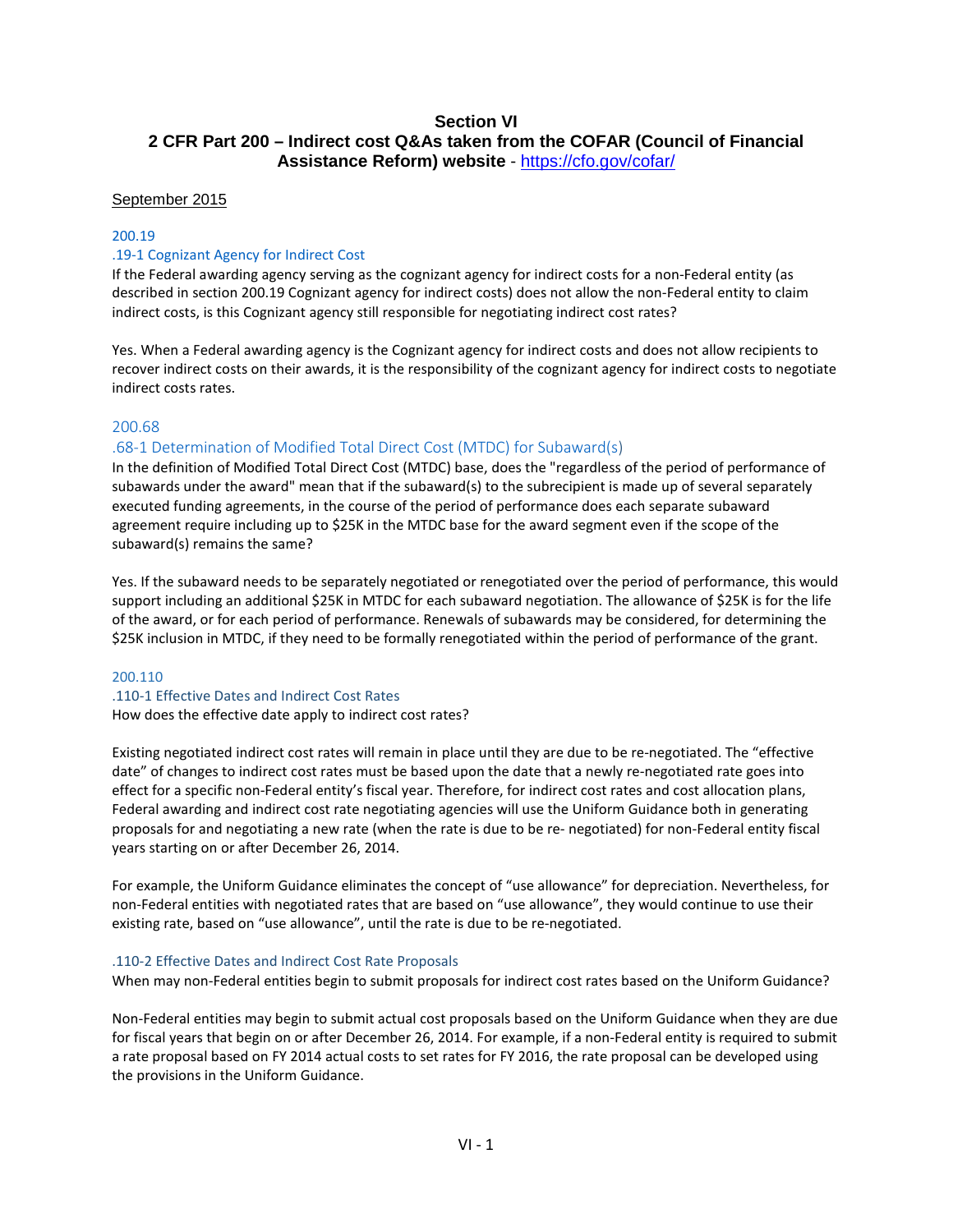#### .320-5 Methods of Procurement and Indirect Costs

Does the Uniform Guidance procurement standards apply to procurements made for indirect costs (for example: would a non-Federal entity need to follow them when hiring a plumber to fix a broken pipe in the headquarters building?)

No. The Uniform Guidance procurement standards do not apply to procurements made in indirect cost areas. They apply to procurements for goods and services that are directly charged to a Federal award.

#### 200.331

#### .331-1 Pass-through Entities, Indirect Cost Rates, and State Funds

When a pass-through entity uses Federal and non-Federal funds to make a subaward to a nonprofit as a subrecipient, is the requirement in section 200.331(a)(4) for pass-through entities to provide an indirect cost rate applicable for only for the portion of the funds from Federal award that are utilized or the total funds?

Federal Uniform Guidance including section 200.331(a)(4) applies to Federal funds as specified in the terms and conditions of the Federal award.

#### .331-2 Limits on layers of Subrecipients for Indirect Costs

Is there a limit on the number of layers of subrecipients at which the requirement to pay indirect costs is no longer applicable? For example, a state may pass-through Federal grant funds to a local government. The local government may then pass all or some of the funds through to a local nonprofit, which then also utilizes the services of other nonprofit providers as subrecipients.

No, there is no limit under the Uniform Guidance, but the Federal award may have a limit.

#### .331-3 Delayed Federal funds and Indirect Cost Rates

When the awarding of Federal funds is held up due to the delayed approval of the Federal budget or other reasons, so states must use state funds in order to provide continued services in the interim, are those dollars considered state or Federal with regard to meeting the OMB requirements? For example, if temporarily using state funds while waiting for Federal funds, is the state required to reimburse subrecipients for their indirect costs as directed in the Uniform Guidance?

Yes, any costs ultimately charged to a Federal award must comply with the terms and conditions of that Federal award, including the Uniform Guidance. Pre-award costs are governed by section 200.458, and the Cash Management Improvement Act and its implementing regulations at 31 CFR Part 205.

#### .331-4 Indirect Cost Rates and Blended Subawards

States often blend several Federal funding streams to pay for services performed by nonprofit organizations. Each Federal funding stream may have a different set of requirements, particularly as it relates to indirect costs — some with statutory caps on indirect costs and others without a cap and are covered by the new provision in the Uniform Guidance. How should a pass-through entity calculate the indirect cost rate it must reimburse the nonprofit?

Each Federal award is subject to its own terms and conditions, and the funding streams would be tracked accordingly. For payments of indirect cost to the subrecipients, the pass-through entity must follow any statutory caps required by the funding streams. If a non-Federal entity wishes to blend funds from multiple Federal awards and apply only one set of terms and conditions to all the funds, the terms and conditions of that arrangement must be agreed to in advance by all participating Federal awarding agencies.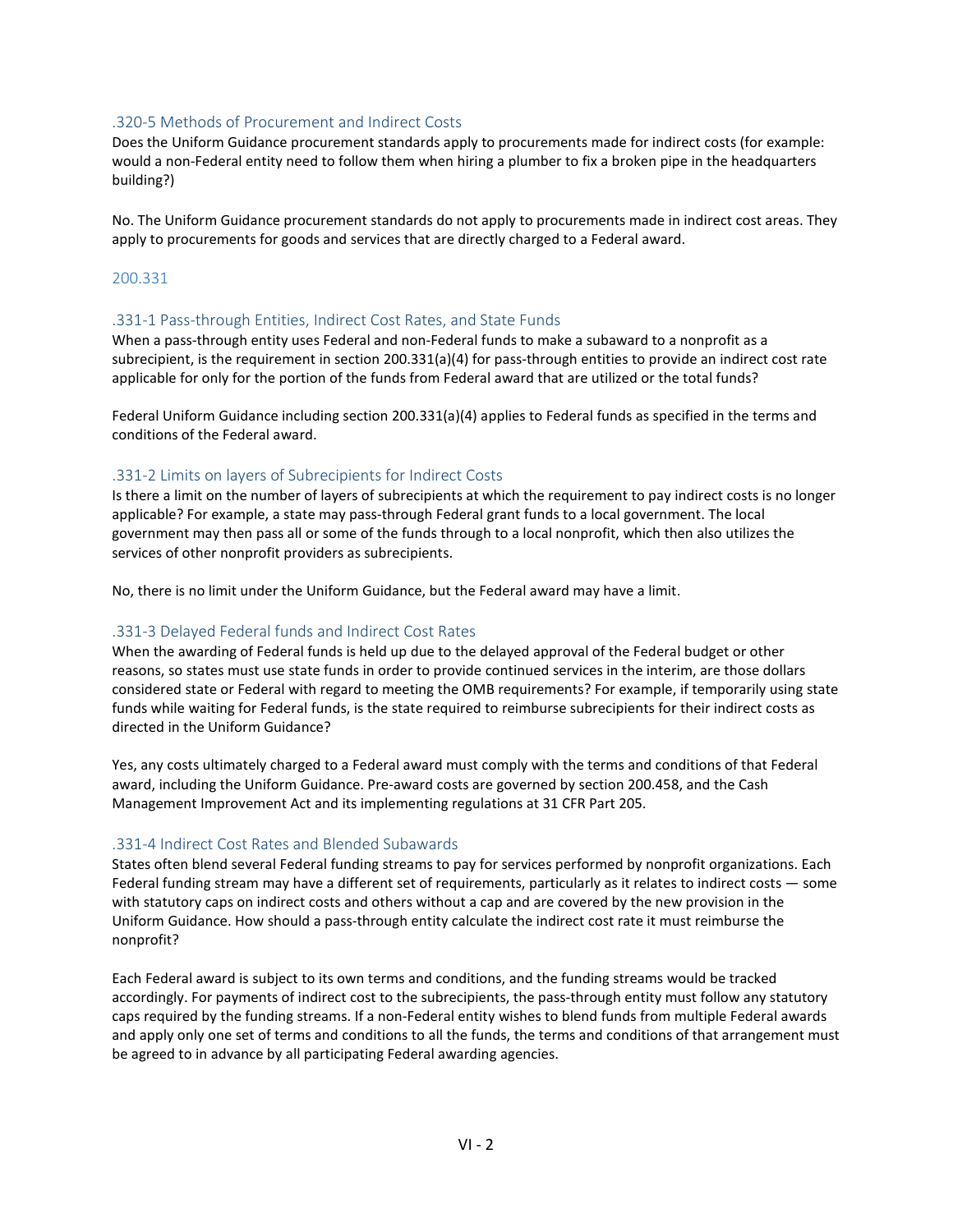#### .331-5 Indirect Cost Rates and Entities Who Do Not Have Indirect Costs

2 CFR 200.210(a)(15), 2 CFR 200.331(a)(1)(xiii) and (a)(4) all make reference to indirect cost rates as a requirement for recipients and subrecipients. Not all entities charge indirect cost rates. Will they now be forced to establish such rates?

No. Non-Federal entities that are able to allocate and charge 100% of their costs directly may continue to do so. Claiming reimbursement for indirect costs is never mandatory; a non-Federal entity may conclude that the amount it would recover thereby would be immaterial and not worth the effort needed to obtain it.

#### .331-6 Pass-through Entities and Indirect Cost Rate Negotiation

This section states that pass-through entities are expected to honor a subrecipient's negotiated F&A rate agreement, or use a 10% MTDC de minimis rate, or negotiate an F&A rate with the subrecipient. Is it acceptable to require a subrecipient to accept a rate lower than 10% MTDC via negotiation, or in lieu of their negotiated F&A rate? If a subrecipient requests to establish a rate via negotiation, does the pass-through entity have to establish the rate via negotiation?

If the subrecipient already has a negotiated F&A rate with the Federal government, the negotiated rate must be used. It also is not permissible for pass-through entities to force or entice a proposed subrecipient without a negotiated rate to accept less than the de minimis rate. The cost principles are designed to provide that the Federal awards pay their fair share of the costs recognized under these principles. (See section 200.100(c).) Passthrough entities may, but are not required, to negotiate a rate with a proposed subrecipient who asks to do so.

#### .331-7 Indirect Cost Rates and non-Compliance with Guidance

What should I do if my pass-through entity won't honor my entity's federally negotiated indirect cost rate agreement?

You may wish to remind your pass-through entity of their obligation under the uniform guidance in part 200.331. As with any instance where a non-Federal entity does not comply with the guidance, the pass-through entity will be vulnerable to any of the measures available in sections 200.338-200.342, Remedies for Non-Compliance, depending on the Federal awarding agencies oversight of their Federal award. The COFAR is working with a Coalition of non-Federal entities to evaluate the effectiveness of implementation and the overall impact of the guidance. For information about where to direct inquiries about the Uniform Guidance in general, please see part 200.108.

#### 200.414

#### .414-1 De Minimis Rate and Governments

Is the 10 percent de minimis rate for new organizations which have never negotiated an IDC rate at 200.414 (f) available to governmental organizations or tribal government entities which have never negotiated an IDC rate?

Yes. Provision of the 10 percent de minimis indirect cost rate is conditioned on the non-Federal entity meeting the requirements specified at 200.414 (f). These include limiting availability to organizations that have never received a negotiated indirect cost rate, except for those described in Appendix VII of Part 200, paragraph (D)(1)(b) "governmental department or agency unit that receives more than \$35 million in direct Federal funding must submit its indirect cost rate proposal…" State and local government departments that have never negotiated indirect cost rates with the Federal government and receive less than \$35 million in direct Federal funding per year may use the 10% de minimis indirect cost rate, and must keep the documentation of this decision on file. Federally recognized Indian tribes that have never negotiated an indirect cost rate with the Federal government may also use the 10% and must keep the documentation of this decision on file.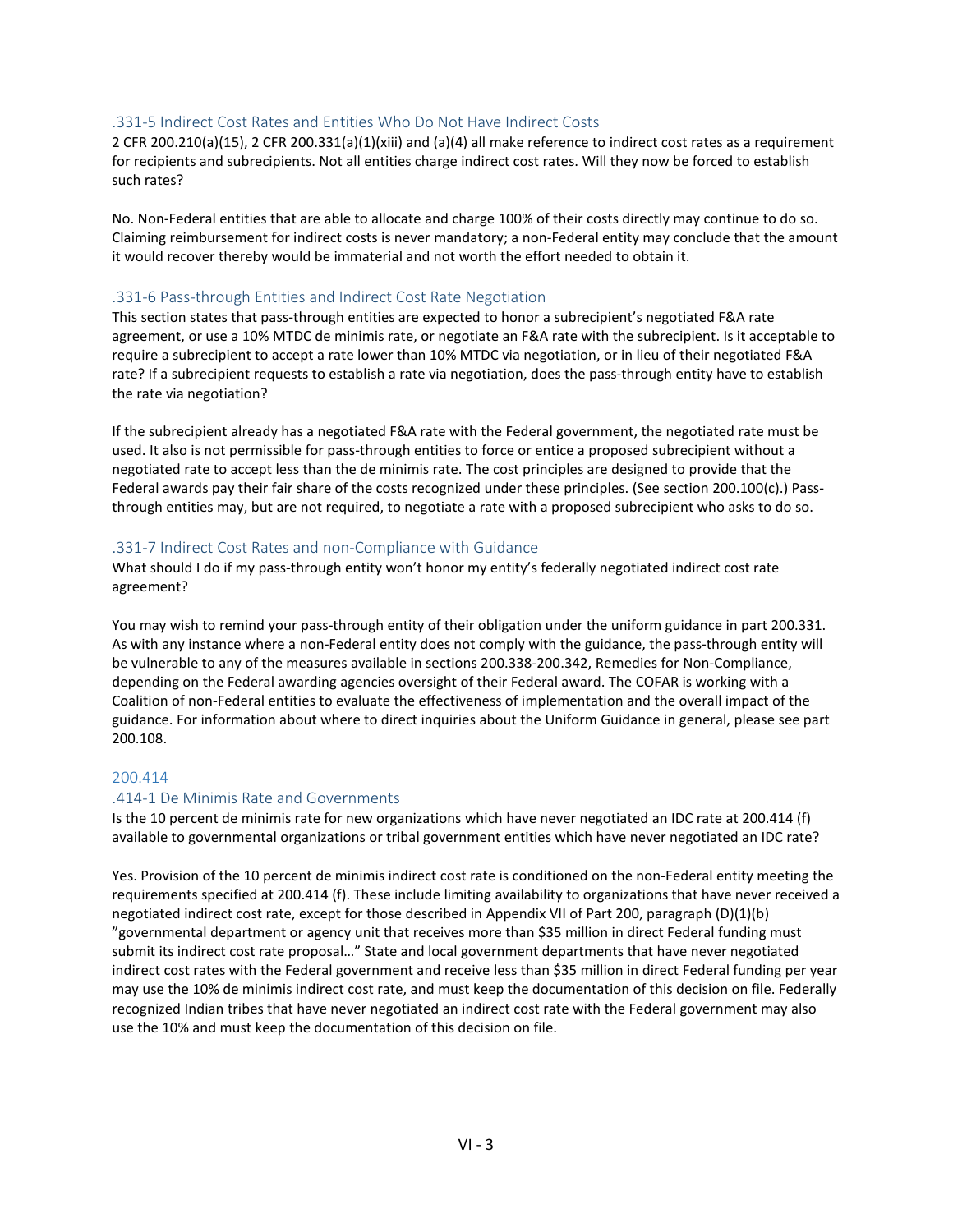#### .414-2 Indirect Cost Rate Extensions – "Current" and "one-time"

Section 200.414(g) of the Uniform Guidance states: "Any non-Federal entity that has a federally negotiated indirect cost rate may apply for a one-time extension of a current negotiated indirect cost rates for a period of up to four years." • What is meant by the term "current negotiated indirect cost rates"? • What is meant by the term "onetime"?

A current negotiated indirect cost rate is the negotiated rate *in effect (i.e., not expired)* when the non-Federal entity requests a rate extension. Rate extension requests will only be considered once in a rate negotiation cycle.

For example, a non-Federal entity with a current negotiated rate for 7/1/15-6/30/16 requests an extension of that rate for 3 years, until 6/30/19. If approved by the cognizant agency for indirect costs, the non-Federal entity is required to submit a proposal and request a negotiation of an indirect cost rate for the period beginning 7/1/19. Assuming these are predetermined rates effective until 6/30/23, the non-Federal entity could then request an extension of the current negotiated rate at the end of this approved period (6/30/23), prior to the submission of a proposal for negotiated rates in the next period. "Current negotiated rates" include only "predetermined" and "final" rates (not "provisional" or "fixed" rates).

#### .414-3 Documentation Required for Extension

Section 200.414(g) allows any non-Federal entity that has a federally negotiated indirect cost rate to apply for a one-time extension of its current negotiated indirect cost rates for a period of up to four years. This extension will be subject to the review and approval of the cognizant agency for indirect costs. Are there any documentation requirements that must be submitted? Are non-Federal entities eligible for multiple four-year extensions?

See FAQ .414-2. The intent of allowing for indirect cost rate extensions is to minimize the administrative burden for the non-Federal entity. As such, documentation requirements to support a four-year indirect cost rate extension should be kept to a minimum. A non-Federal entity can apply for a one-time extension (up to four years) on its most current negotiated rate. Subsequent one-time extensions (up to four years) are available if a renegotiation is completed between each extension request. Once there is a new negotiated indirect cost rate in effect, a non-Federal entity could request a one-time extension on that rate.

#### .414-4 Timing of Request for Extension

When should an institution contact the cognizant agency for indirect costs to request extension of their current negotiated rate?

Such requests should be submitted 60 days prior to the due date of the next proposal for indirect costs, but cognizant agencies for indirect costs can accept extension requests submitted later than that on a case by case basis.

#### .414-5 Extensions and Fixed-Rates with Carry-Forward

How might an organization with negotiated fixed rates with carry-forward effectively use the option for an extension of a current negotiated rate provided by 200.414(g)?

A fixed-rate with carry-forward agreement cannot be extended. If a non-Federal entity with a fixed-rate with carryforward agreement would like to take advantage of the flexibilities in this provision of the Uniform Guidance, it would need to first negotiate a final or predetermined rate, which could then be extended, subject to the approval of the cognizant agency. The carry-forward for the last fixed year would have to be resolved in accordance with cognizant agency for indirect cost procedures.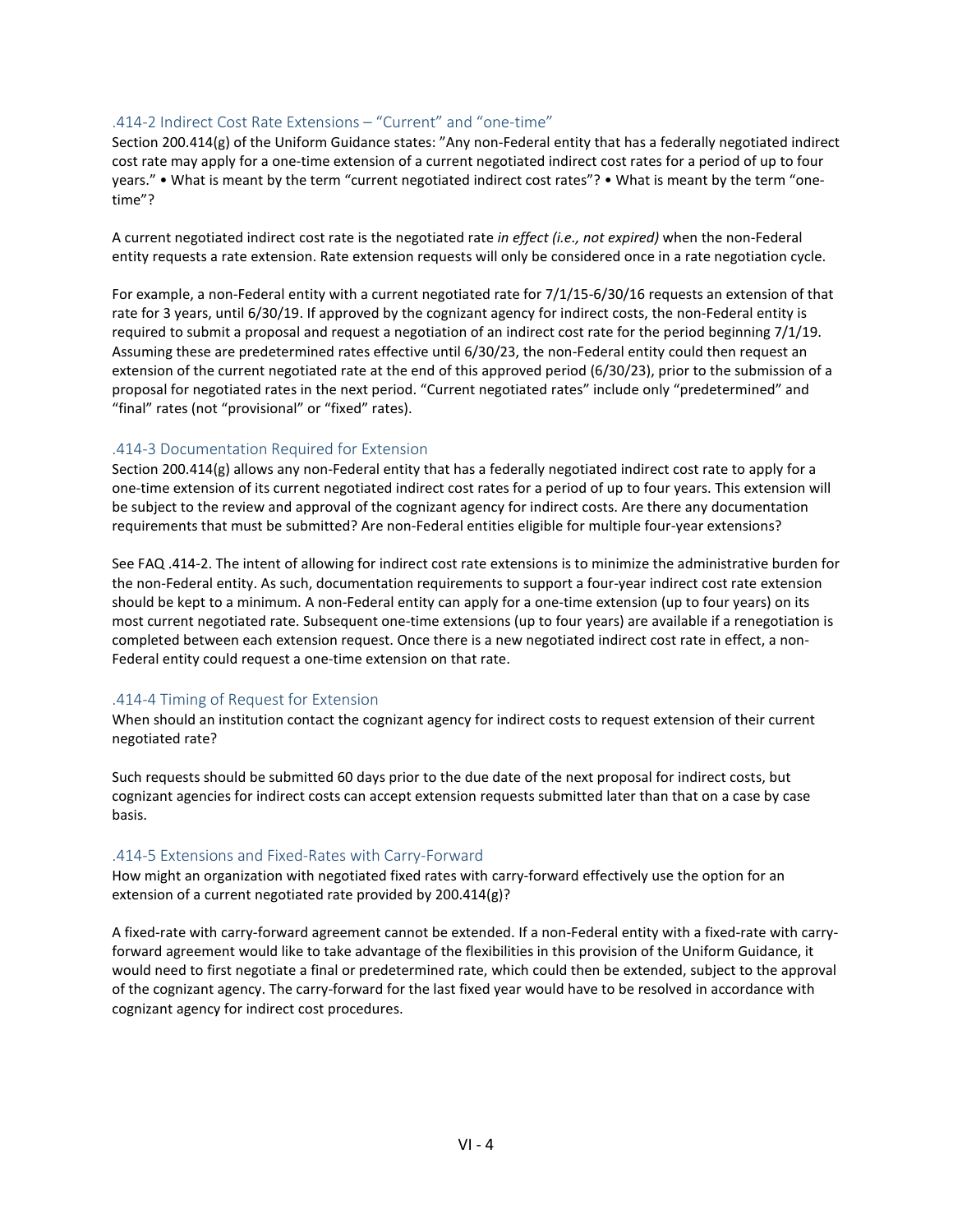.414-6 (Previously Q IV-3) Extensions and Old Rates, Shorter Extensions Can an entity extend their rate for up to 4 years even if it's a really old rate (say 10 years ago)? Can they only extend for 4 years? What about 3 years or 2 years?

Uniform Guidance in section 200.414 states that any non-Federal entity with a federally negotiated indirect cost rate may apply for a one-time extension for a period of up to 4 years. The extension is subject to the review and approval of the cognizant agency for indirect costs.

Requests for extensions may be for periods of less than 4 years. The extension period is subject to the review and approval of the cognizant agency for indirect costs.

#### .414-7 Extensions of Final Rates

May a non-Federal entity apply for a one-time extension of federally negotiated indirect cost rates per section 200.414(g), when rates are based on the provisional/final indirect cost rate method?

Yes. The non-Federal entity must have a current federally negotiated final indirect cost rate to apply for an extension of indirect cost rates. If the final rates are based on the latest applicable audit and completed fiscal year under 2 CFR 200 (beginning on or after December 26, 2014), they are considered current for this purpose and may be used to apply for an extension. For example, if a non-Federal entity's fiscal year is calendar, and rates are finalized based on the audit received by the end of September with the costs incurred through the previous December, the organization could apply for a one-time extension when submitting the final rate proposal for FYE December 31, 2015. In this example, the non-Federal entity can request an extension covering fiscal year(s) 2016 through 2019. Note, however, that Federal agencies may not approve rate extensions of final rates for any non-Federal entity that has cost reimbursement contracts. All one-time extensions of federally negotiated indirect cost rates are subject to the review and approval of the cognizant agency for indirect costs.

.414-8 (Also applicable to 200.331) Federally negotiated indirect cost rates – voluntary under-charging or waiving IDC

Section 200.414(c) says "The negotiated rates must be accepted by all Federal awarding agencies. A Federal awarding agency may use a rate different from the negotiated rate…only when required by Federal statute or regulation, or when approved by a Federal awarding agency head or delegate based on documented justification." For pass-through entities, FAQ .331-6 says "If the subrecipient already has a negotiated F&A rate with the Federal government, the negotiated rate must be used. It also is not permissible for pass-through entities to force or entice a proposed subrecipient without a negotiated rate to accept less than the de minimis rate." However, some non-Federal entities voluntarily choose to not charge indirect costs for certain Federal programs or choose to charge less than their full negotiated rate, to allow a greater share of the Federal program funds to be used for the direct program costs. Can Federal awarding agencies and pass-through entities permit this practice when it is truly voluntary?

Yes. If a non-Federal entity receiving a direct Federal award or a subrecipient voluntarily chooses to waive indirect costs or charge less than the full indirect cost rate, Federal awarding agencies and pass-through entities can allow this. The decision must be made solely by the non-Federal entity or subrecipient that is eligible for IDC reimbursement, and must not be encouraged or coerced in any way by the Federal awarding agency or passthrough entity.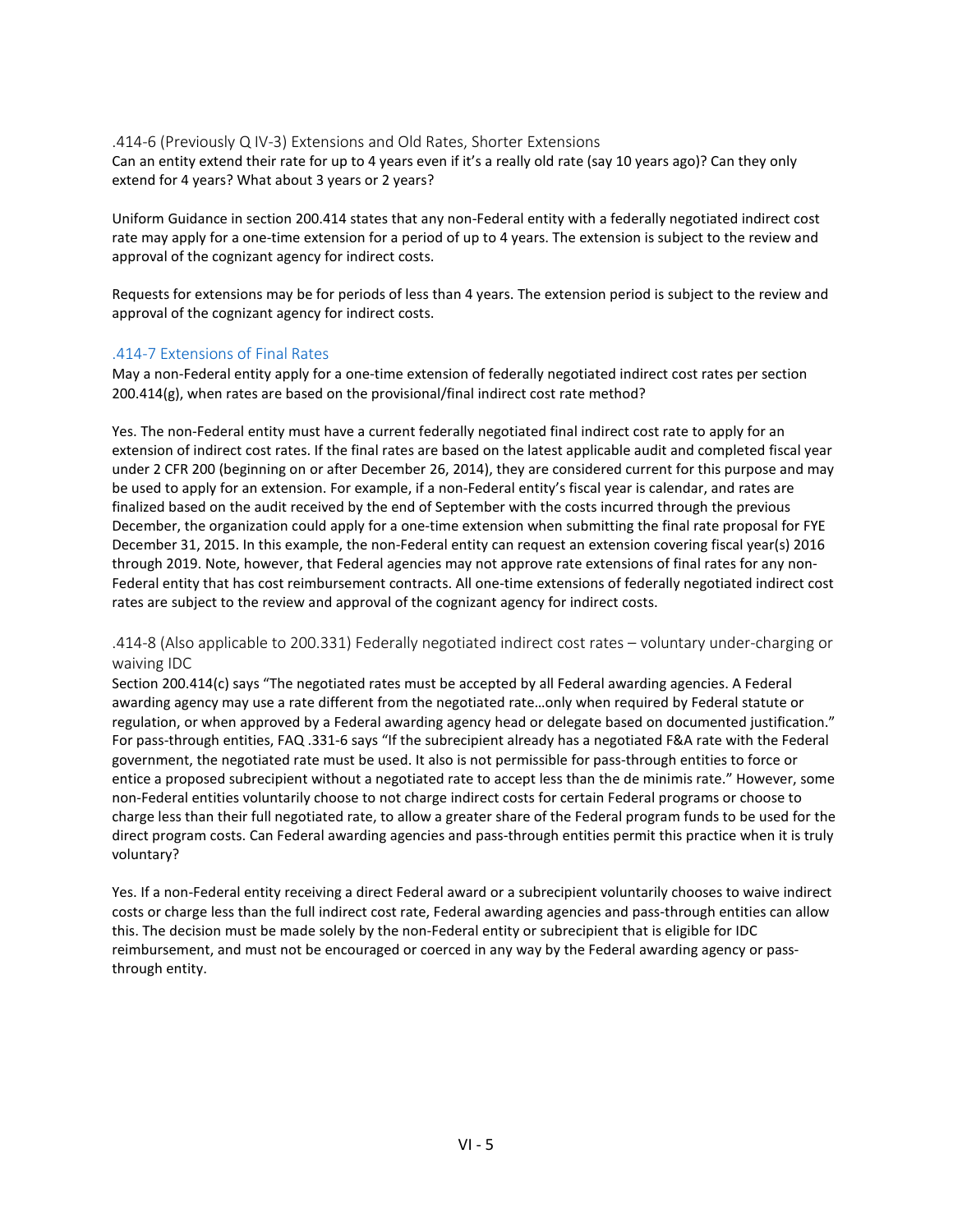#### .414-9 De Minimis Rate and Breaks in Federal Relationship \*

Our organization previously had a negotiated indirect cost rate. However, all federal awards expired causing a break in our relationship with the federal government. During the break in relationship our negotiated indirect cost rate expired. Our organization has now received a new federal award. Are we eligible to receive the 10 percent de minimis rate?

No. Organizations that experience a break in federal relationship are not eligible to receive the 10 percent de minimis rate upon receipt of a new award. The availability of the de minimis rate is specifically limited to a non-Federal entity that has never received a negotiated indirect cost rate (200.414(f)). It is expected that organizations that have experience developing and negotiating rates have adequate resources to develop a new indirect rates.

#### .414-10 De Minimis Rate and Period of Applicability \*

If an organization elects the 10 percent de minimis rate at the beginning of an award, is the de minimis rate applicable to the period of performance of the award?

The de minimis rate may not be applicable during the entire period of performance of an award. A non-Federal entity may use the 10 percent de minimis rate indefinitely until it elects to negotiate an indirect cost rate, which the non-Federal entity may apply to do at any time. Indirect cost rates are generally negotiated based on a nonfederal entity's fiscal year (not the period of performance of an award). Therefore, the de minimis rate may not be applicable during the entire period of performance of an award.

Awarding agencies are not required to reissue awards issued prior to the effective date of the indirect cost negotiation agreement. Accordingly, the de minimis rate may be applicable to the period of performance of the award if the total award amount is known and made available to the organization at the time of award.

#### .414-11 De Minimis Rate and non-Federal entity with Single Function \*

Can a non-Federal entity conducting a single function, which is predominately funded by Federal awards elect to charge the 10% de minimis rate if they currently charge all costs as direct costs to Federal programs?

No, the 10% de minimis rate must only be used to pay for overhead costs that are not directly charged to Federal awards. If all costs are charged directly to the Federal award (e.g., space costs, utility and administrative costs) then the recipient should not also charge the 10% de minimis rate. As described in 2 CFR section 200.403, costs must be consistently charged as either indirect or direct cost, but may not be doubled charged or inconsistently charged as both.

#### 200.430

#### .430-1 Authorization of Changes to Time and Effort Systems

Section 200.430(a) provides new guidance for the costs of salaries and wages. What processes do non-Federal entities need to follow to be authorized to change their current systems for documenting payroll charges? Can non-Federal entities make incremental changes that reduce burden but maintain the spirit of their current processes? For those institutions that are required to file a DS-2, what is the role of the DS-2 in this process?

Changes to the process through which payroll charges are documented are allowable and can be implemented when the non-Federal entity complies with the guidance in this section, including standards defined in paragraph .430(i) Standards for Documentation of Personnel Expenses. For non-Federal entities that disclose their current process in a DS-2, any change will require a corresponding change in the DS-2. In most cases, this simply means that the non-Federal entity would revise its current DS-2 and provide a high level summary of the processes that meet paragraph (i). The DS-2 should be comprehensive enough to document the non-Federal entity's accounting practices without further information. Non-Federal entities can develop solutions that meet the requirements in paragraph (i) and reduce the burden related to their current process whether they be incremental or more significant, including complete elimination of current systems.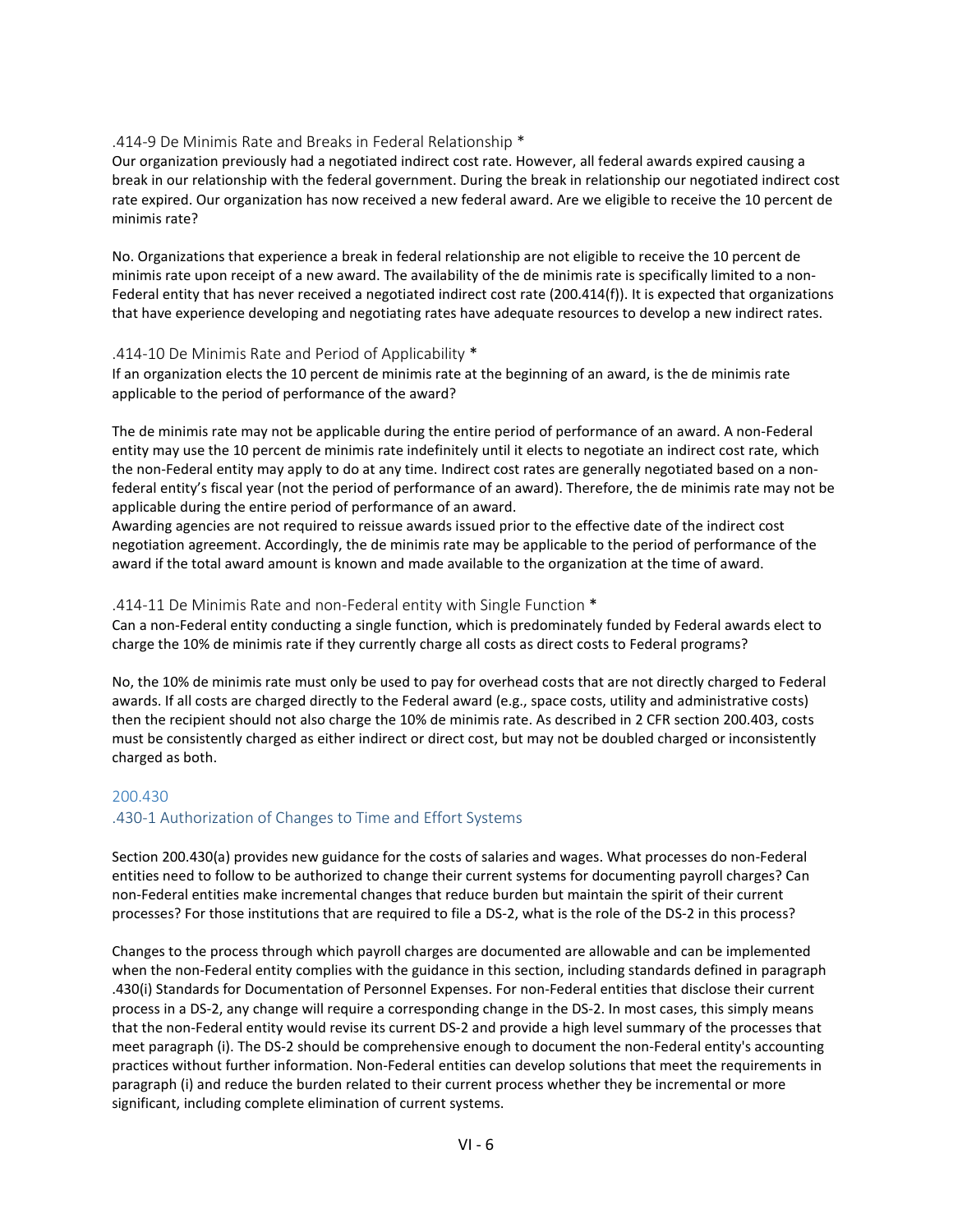#### .430-2 Time and Effort and Tribes

In paragraph 200.430(i)(5) regarding compensation for personal services, "For states, local governments and Indian tribes, substitute processes or systems for allocating salaries and wages to Federal awards may be used in place of or in addition to the records described in paragraph 200.430(i)(5)(1) if approved by the cognizant agency for indirect cost." Please verify tribes will now be required to obtain approval from IBS due to the "If approved by cognizant agency for indirect cost".

Yes. This is not a policy change.

#### 200.444

#### .444-1 Salaries and wages for Tribal Councils

In section 200.444 the guidance now includes language that up to 50% of the salaries and expenses for the tribal council can be included in the indirect cost calculation without documentation. Does this include the Chairman or equivalent?

Yes, provided these expenses are allocable to managing and operating Federal programs.

#### Appendix V

#### Appendix V-1 SWCAP For Tribes

Did this appendix replace Appendix C to Part 225 – State/Local-Wide Central Service Cost Allocation Plans (SWCAP)? If so, why did the Appendix's new title include reference to Indian tribes? SWCAPs have historically been applicable to states and U.S. territories, not Indian tribes.

Yes, Appendix V to part 200 does replace Appendix C to Part 225 and provides guidance on the preparation, submission and approval of Statewide Cost Allocation Plans (SWCAP). Indian tribes are not required to prepare and submit tribe-wide cost allocation plans for reimbursement of indirect costs. Based on the COFAR's recommendation, OMB will issue a technical correction to remove Indian tribe in the title of Appendix V.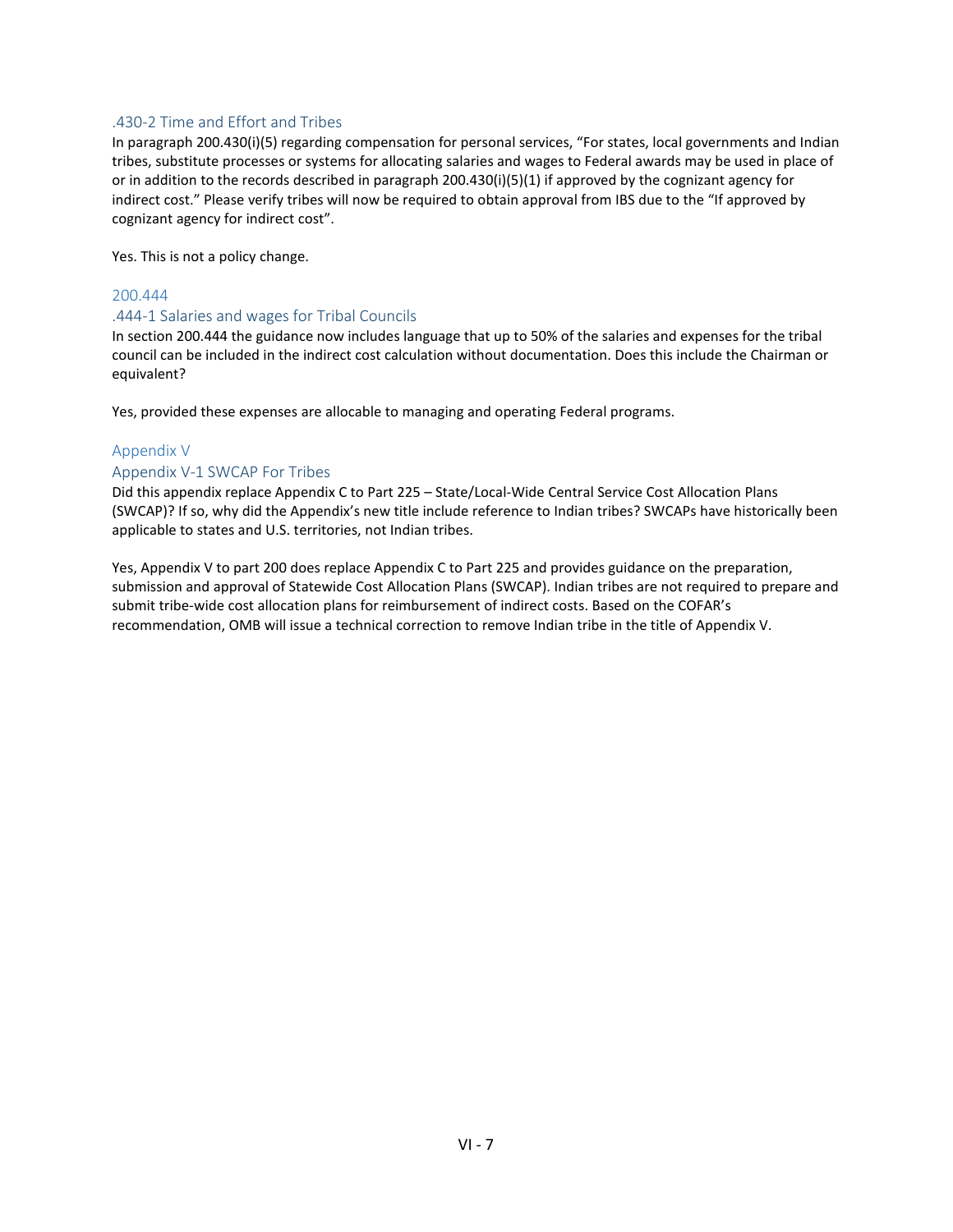### **APPENDIX I NEGOTIATED INDIRECT COST RATE AGREEMENT COMMERCIAL ORGANIZATION**

### **EIN#: xxxxxx**

Washington, D. C. 20210 April 15, 2013

**ORGANIZATION: DATE:** August 23, 2014 **ABC Organization**<br>1201 12<sup>th</sup> Street, N.W., replaces the agreement dated replaces the agreement dated

The indirect cost rate(s) contained herein are for use on cost reimbursable contracts with the Department of Labor to which Federal Acquisition Regulations, Part 31.2 applies, subject to the limitations contained in Section II, A, below. The rate(s) were negotiated by the (*name of the organization*) and the U.S. Department of Labor in accordance with the authority contained in **Federal Acquisition Regulation (FAR) Part 42.703-1**. Indirect rates included in proposals for time and material, labor hour, and fixed price contracts are subject to negotiation by the Contracting Officer during pre-award in accordance with FAR Part 15.404-1(c).

### **SECTION I: RATES**

| <b>EFFECTIVE PERIOD</b> |                                  |                 |               |                 |                      |  |
|-------------------------|----------------------------------|-----------------|---------------|-----------------|----------------------|--|
| <b>TYPE</b>             | <b>FROM</b>                      | <b>TO</b>       | RATE*         | <b>LOCATION</b> | <b>APPLICABLE TO</b> |  |
|                         | <b>Overhead - Offsite Office</b> |                 |               |                 |                      |  |
| Final                   | $7 - 1 - 2012$                   | $6 - 30 - 2013$ | $16.05\%$ (a) | ALL             | ALL                  |  |
| Provisional             | $7 - 1 - 2013$                   | $6 - 30 - 2015$ | $15.75\%(a)$  | <b>ALL</b>      | <b>ALL</b>           |  |
| G&A                     |                                  |                 |               |                 |                      |  |
| Final                   | $7 - 1 - 2012$                   | $6 - 30 - 2013$ | $17.25\%$ (b) | ALL             | ALL                  |  |
| Provisional             | $7 - 1 - 2013$                   | $6 - 30 - 2015$ | $17.50\%(b)$  | ALL             | ALL                  |  |

#### **(SEE SPECIAL REMARKS)**

### **\*BASE**:

(a) Total direct salaries and wages including applicable fringe benefits

(b) Total costs less G&A expenses

### **TREATMENT OF FRINGE BENEFITS:**

Fringe benefits are specifically identified to each employee and are charged individually as direct or indirect costs (as applicable).

### **TREATMENT OF PAID ABSENCES:**

Vacation, holiday, sick leave and other paid absences are included in salaries and wages and are claimed on grants, contracts and other agreements as part of the normal cost for salaries and wages. Separate claims for these absences are not made.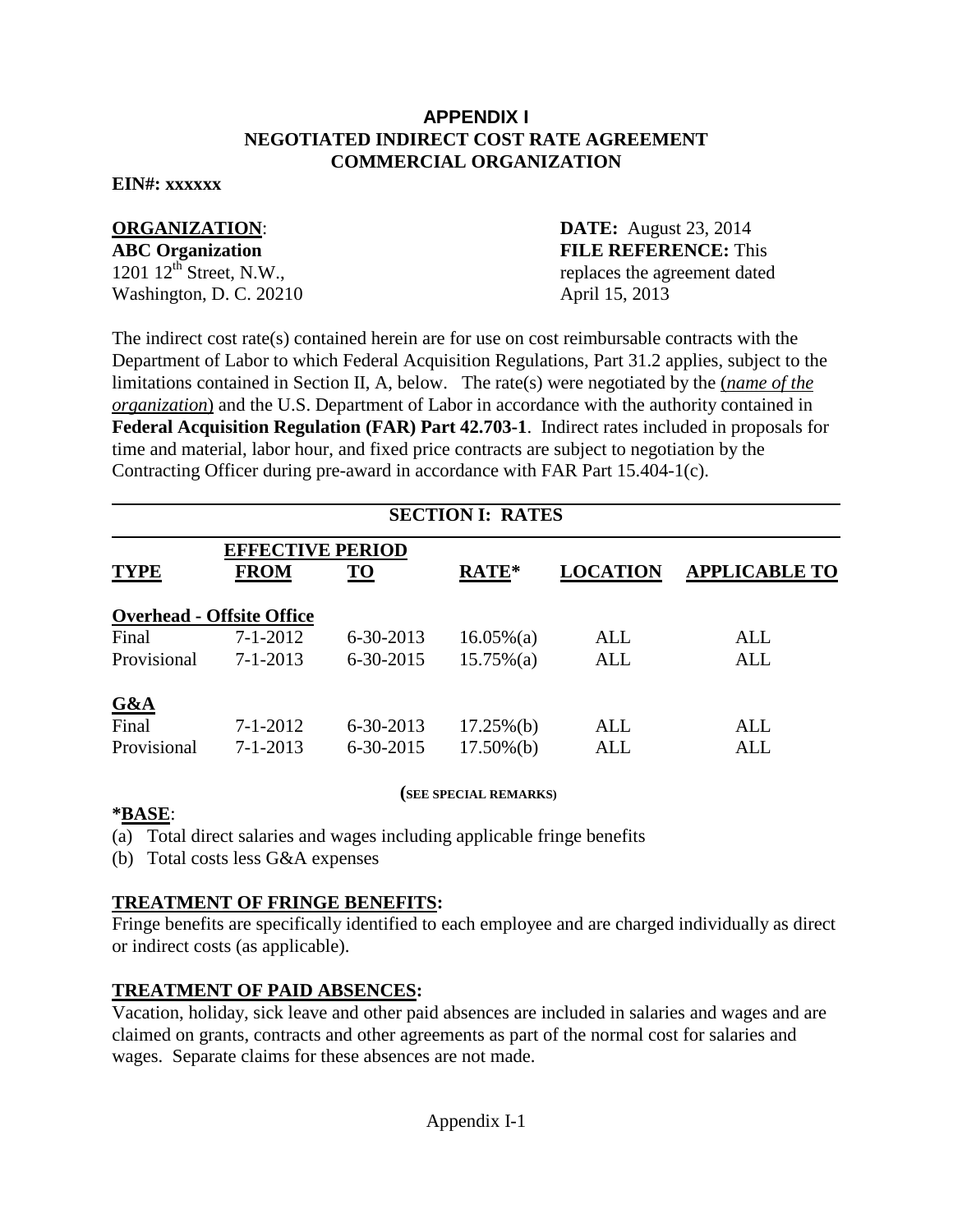- A. **LIMITATIONS:** Use of the rate(s) contained in the Agreement is subject to all statutory or administrative limitations and is applicable to a given Federal award or contract only to the extent that funds are available. Acceptance of the rate(s) agreed to herein is predicated upon the following conditions:
	- (1) that no costs other than those incurred by the non-Federal entity or contractor were included in its indirect cost pool as finally accepted and that such incurred costs are legal obligations of the non-Federal entity and allowable under the governing cost principles,
	- (2) that the same costs that have been treated as indirect costs have not been claimed as direct costs,
	- (3) that similar types of costs have been accorded consistent treatment, and
	- (4) that the information provided by the non-Federal entity or contractor which was used as a basis for acceptance of the rate(s) agreed to herein is not subsequently found to be materially inaccurate by the Federal government. In such situations, the rate(s) may be subject to renegotiation at the discretion of the Federal government.
	- (5) The rates cited in this Agreement are subject to audit.
- B. **ACCOUNTING CHANGES:** This agreement is based on the accounting system purported by the non-Federal entity or contractor to be in effect during the Agreement period. Changes to the method of accounting for costs which affect the amount of reimbursement resulting from the use of this Agreement require prior approval from the Division of Cost Determination. Such changes include, but are not limited to changes in the charging of a particular type of cost from indirect to direct. Failure to obtain approval may result in cost disallowances.
- C. **NOTIFICATION TO FEDERAL AGENCIES:** A copy of this document is to be provided by the non-Federal entity or contractor to other Federal funding sources as a means of notifying them of the Agreement contained herein.
- D. **PROVISIONAL-FINAL RATES AND ADJUSTMENTS:** When seeking initial reimbursement of indirect costs using the provisional/final rate methodology, a provisional proposal must be submitted within 90 days of receiving a Federal award (financial assistance, grants, cooperative agreements, and cost reimbursable contracts) that requires accounting for actual costs incurred. The non-Federal entity or contractor must submit an indirect cost rate proposal within six (6) months after the end of their fiscal year to establish a final rate.

Once a final rate is negotiated, billings and charges to Federal awards must be adjusted if the final rate varies from the provisional rate. If the final rate is greater than the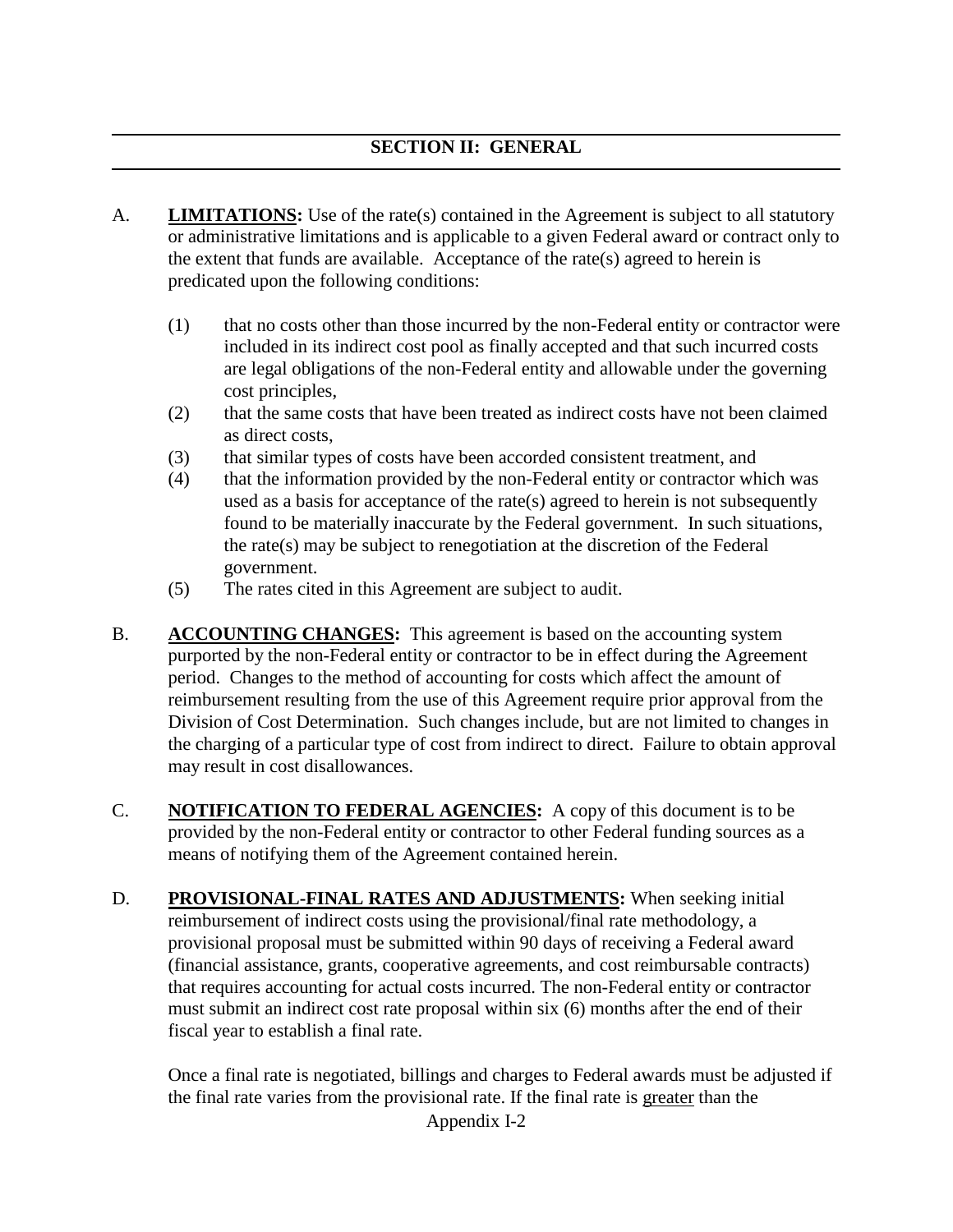provisional rate and there are no funds available to cover the additional indirect costs, the non-Federal entity or contractor may not recover all indirect costs. Conversely, if the final rate is less than the provisional rate, the non-Federal entity or contractor will be required to reimburse the funding agency for the excess billings.

Non-Federal entities or contractors receiving a Federal cost reimbursable contract(s) - Must adhere with FAR 52.216-7(d)(2)(v), to settle final indirect cost rates typically on an annual basis:

"The contractor shall update the billings on all contracts to reflect the final settled rates and update the schedule of cumulative direct and indirect costs claimed and billed, as required in paragraph  $(d)(2)(iii)(I)$  of this sections, within 60 days after settlement of final indirect cost rates."

In addition, the contractor shall provide to the Contracting Officer the noted cumulative costs schedule within 60 days of the execution of this agreement.

If the non-Federal entity or contractor has completed performance under any of the contracts covered by this Agreement, a final invoice or voucher must be submitted no later than 120 days from the date on which this Agreement is executed, following guidance from FAR 52.216-7(d)(5) and FAR 52.216-7(h).

Non-Federal entities receiving Federal awards (financial assistance, grants, and cooperative agreements) – Note that even if Federal awards are administratively closed prior to the settlement of final indirect cost rates, non-Federal entities still must comply with the following 2 CFR Part 200 clauses stating, in part:

§200.344 Post-closeout adjustments and continuing responsibilities

(a) The closeout of a Federal award does not affect any of the following:

(1) The right of the Federal awarding agency or pass-through entity to disallow costs and recover funds on the basis of a later audit or other review. The Federal awarding agency or pass-through entity must make any cost disallowance determination and notify the non-Federal entity within the record retention period.

(2) The obligation of the non-Federal entity to return any funds due as a result of later refunds, corrections, or other transactions including final indirect cost rate adjustments.

§200.345 Collection of amounts due

(a) Any funds paid to the non-Federal entity in excess of the amount to which the non-Federal entity is finally determined to be entitled under the terms of the Federal award constitute a debt to the Federal Government.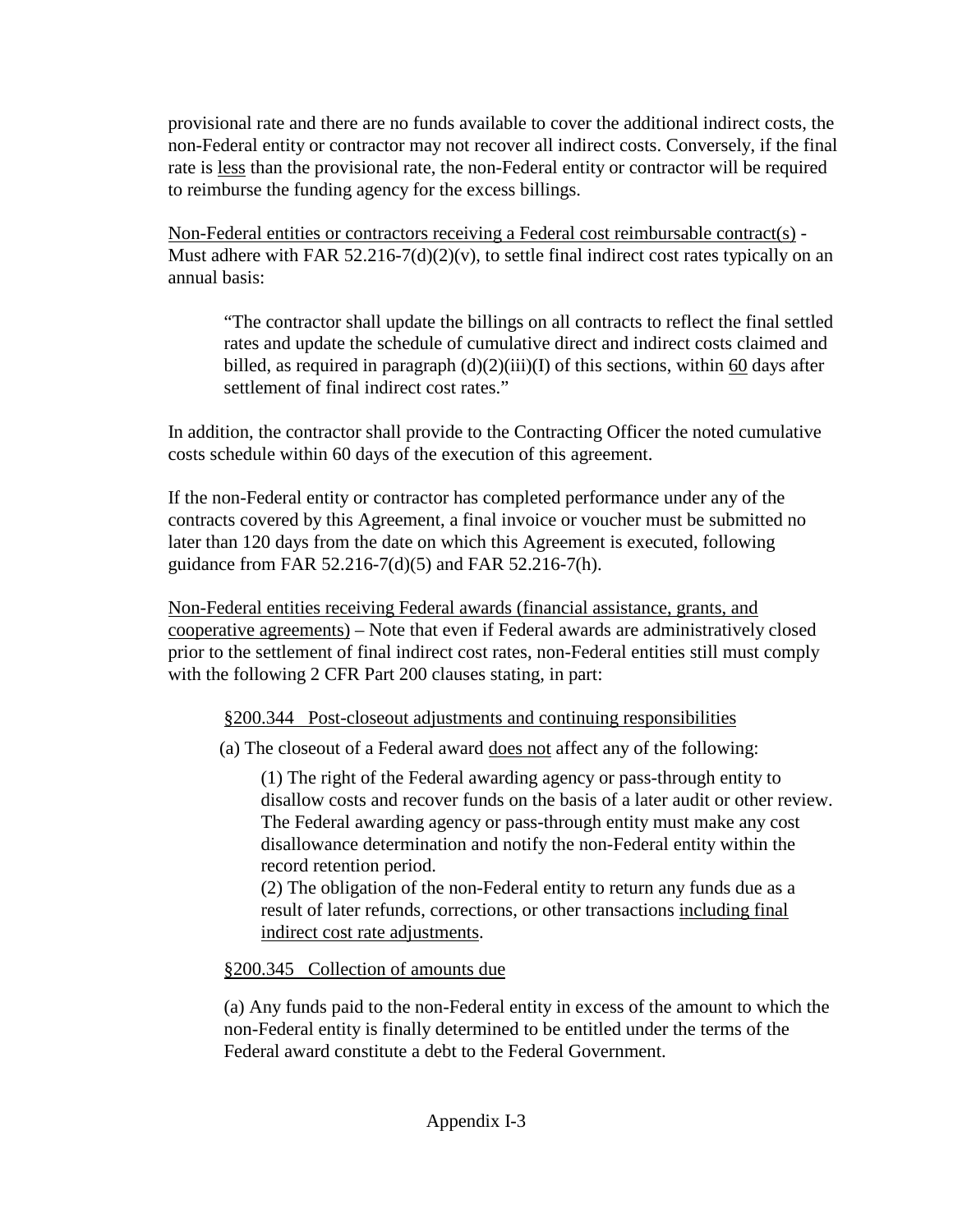(b) Except where otherwise provided by statutes or regulations, the Federal awarding agency will charge interest on an overdue debt in accordance with the Federal Claims Collection Standards (31 CFR parts 900 through 999). The date from which interest is computed is not extended by litigation or the filing of any form of appeal.

### E. **SPECIAL REMARKS**:

- 1. Indirect costs charged to Federal contracts by means other than the rate(s) cited in this Agreement should be adjusted to the applicable rate cited herein and be applied to the appropriate base to identify the proper amount of indirect costs allocable to the program.
- 2. Contracts providing for ceilings as to the indirect cost rate(s) or amount(s) which are indicated in Section I above, will be subject to the ceilings stipulated in the contract. The ceiling rate or the rate(s) cited in this Agreement, whichever is lower, will be used to determine the maximum allowable indirect cost on the contract.
- 3. ABC Organization's indirect pools are comprised of the following elements:

### **Off-site Overhead Pool:**

Salaries, Applicable fringes, Insurance, Supplies, Printing & Duplicating, Telephonevoice, Telephone-data, Temporary Staff, Training & Education, Miscellaneous.

### **General & Administrative Pool:**

Salaries, Applicable fringes, B&P Labor Applicable Fringes, Applied OH on B&P, Other B&P Costs, Accounting, Advertising, Board Expenses, Computer Processing Charges, Computer Supplies, Depreciation (F&E), Depreciation (computers), Dues & Subscriptions, Equipment & Furniture Rental, Insurance, Legal Expenses, Maintenance/repairs, Meetings, Miscellaneous/other, Office Rent, Office Supplies, Postage & Shipping, Printing & Duplicating, Recruiting, Taxes & Licenses, Telephone-voice, Telephone-data, and Temporary Staff.

Intentionally Left Blank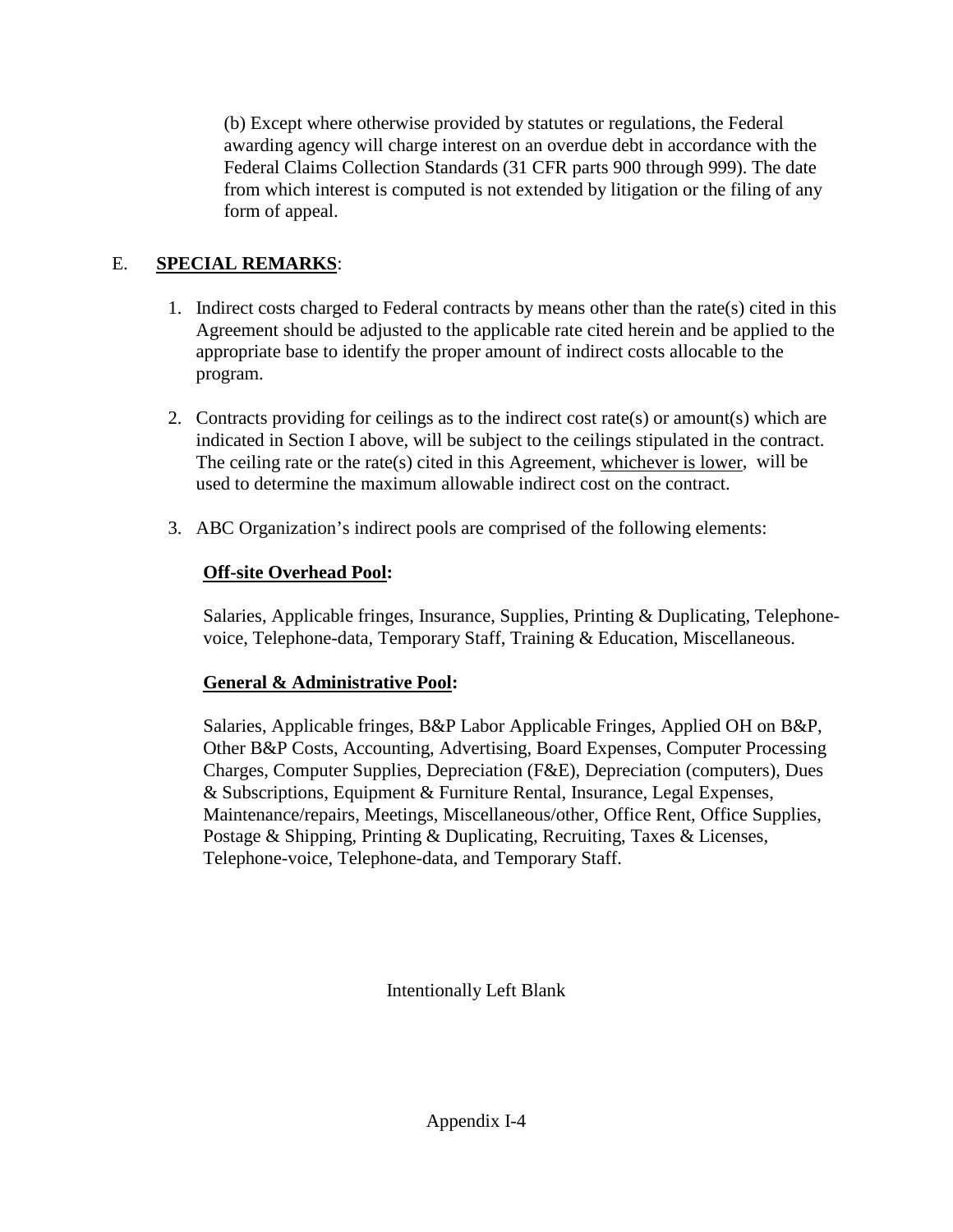### **ACCEPTANCE**

### **BY THE COGNIZANT AGENCY ON BEHALF OF THE FEDERAL GOVERNMENT:**

### **BY THE ORGANIZATION**:

| <b>ABC</b> Organization<br>1201 $12^{th}$ Street, N.W.,<br>Washington, D. C. 20210<br>(Grantee/Contractor) | <b>U.S. DEPARTMENT OF LABOR</b><br>Division of Cost Determination<br>200 Constitution Ave., N.W., S-1510<br>Washington, D.C. 20210<br>(Government Agency) |
|------------------------------------------------------------------------------------------------------------|-----------------------------------------------------------------------------------------------------------------------------------------------------------|
|                                                                                                            |                                                                                                                                                           |
| (Signature)                                                                                                | (Signature)                                                                                                                                               |
|                                                                                                            | Victor M. Lopez                                                                                                                                           |
| (Name)                                                                                                     | (Name)                                                                                                                                                    |
|                                                                                                            | Chief, Division of Cost Determination                                                                                                                     |
| (Title)                                                                                                    | (Title)                                                                                                                                                   |
|                                                                                                            | August 23, 2014                                                                                                                                           |
| (Date)                                                                                                     | (Date)                                                                                                                                                    |
|                                                                                                            | Negotiated By: Victor M. Lopez<br>Telephone No.: 202-693-4100                                                                                             |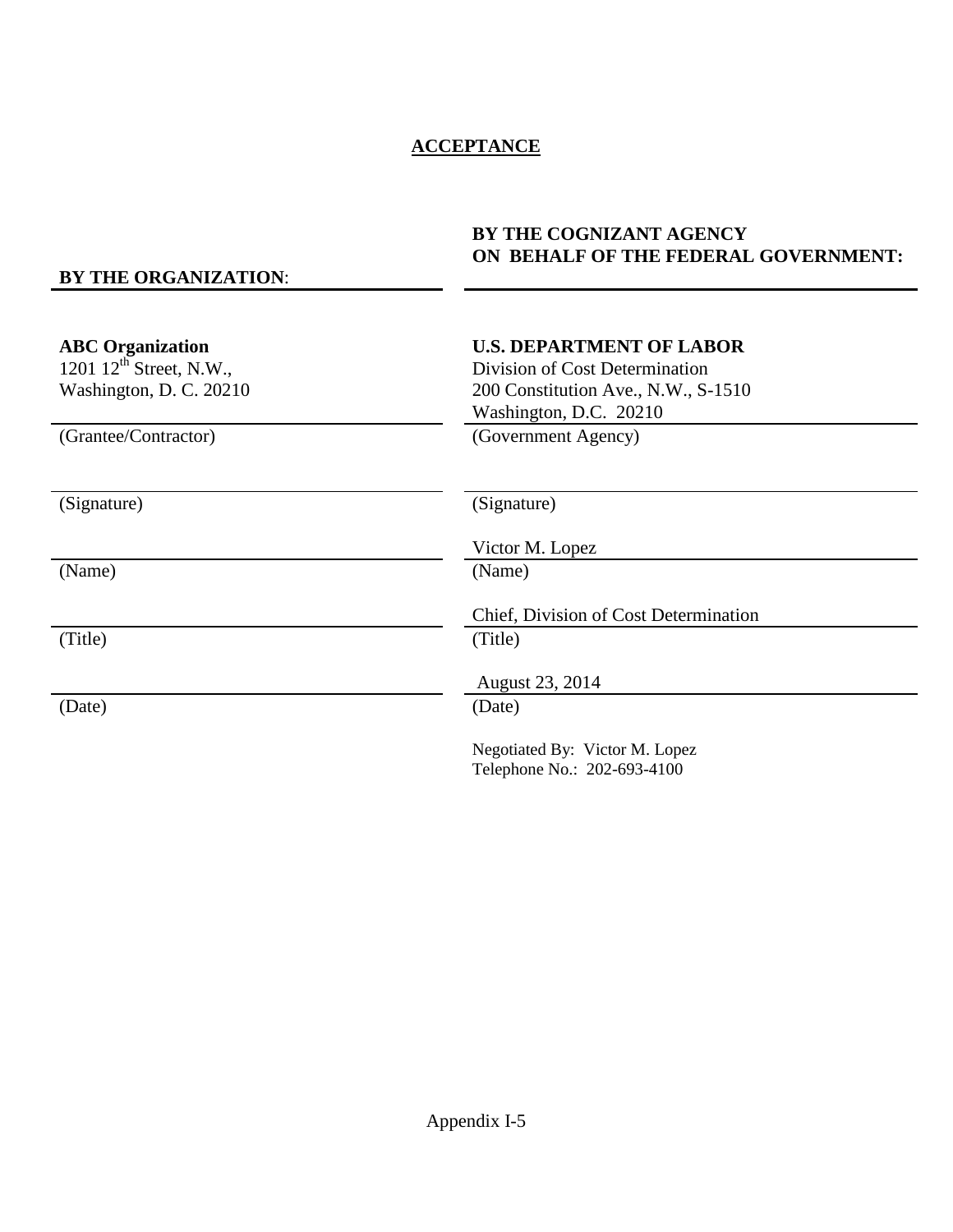### **APPENDIX II**

### **NEGOTIATED INDIRECT COST RATE AGREEMENT NONPROFIT ORGANIZATION**

#### **EIN#: xxxxxxx**

 $1201 \, 12^{th}$  Street, N.W., the agreement dated Washington, D. C. 20210 April 15, 2013

**ORGANIZATION**: **DATE**: November 25, 2014 **ABC Organization** FILE REF: This replaces

The rates approved in this Agreement are for use on grants, contracts, and other agreements with the Federal Government. OMB Circular A-122 applies, subject to the conditions in Section II, A, below. The rates were negotiated by ABC Organization and the U.S. Department of Labor in accordance with the authority contained in Attachment A, Section E.2.a., of the Circular.

Indirect rates for fiscal years that begin on or after 12/26/2014 are subject to 2 CFR Part 200, Subpart E, in accordance with the authority contained in 2 CFR, Part 200, Appendix IV, C.2.

|                       | <b>SECTION I: RATES</b> |                         |             |                 |                      |  |
|-----------------------|-------------------------|-------------------------|-------------|-----------------|----------------------|--|
|                       |                         |                         |             |                 |                      |  |
|                       |                         | <b>EFFECTIVE PERIOD</b> |             |                 |                      |  |
| <b>TYPE</b>           | <b>FROM</b>             | <u>TO</u>               | <b>RATE</b> | <b>LOCATION</b> | <b>APPLICABLE TO</b> |  |
| <b>INDIRECT COST:</b> |                         |                         |             |                 |                      |  |
| Final                 | 7/1/2011                | 6/30/2012               | 7.74%       | All             | All Programs         |  |
| Final                 | 7/1/2012                | 6/30/2013               | 9.24%       | All             | All Programs         |  |
| Provisional           | 7/1/2013                | 6/30/2014               | 8.75%       | All             | All Programs         |  |
| Provisional           | 7/1/2014                | 6/30/2015               | 9.00%       | All             | All Programs         |  |
| (SEE SPECIAL REMARKS) |                         |                         |             |                 |                      |  |
|                       |                         |                         |             |                 |                      |  |

**BASE:**

Modified total direct costs - Total direct costs excluding equipment, capital expenditures, the portion of each sub-award in excess of \$25,000 (regardless of the period of performance of the subaward), and participant support costs.

### **TREATMENT OF FRINGE BENEFITS:**

Fringe benefits are specifically identified to each employee and are charged individually as direct or indirect costs (as applicable).

### **TREATMENT OF PAID ABSENCES:**

Sick leave, holiday, and other paid absences are included in salaries and wages and are claimed on grants, contracts and other agreements as part of the normal cost for salaries and wages. Separate claims for these absences are not made. Vacation pay is accrued and charged the same as other fringe benefits.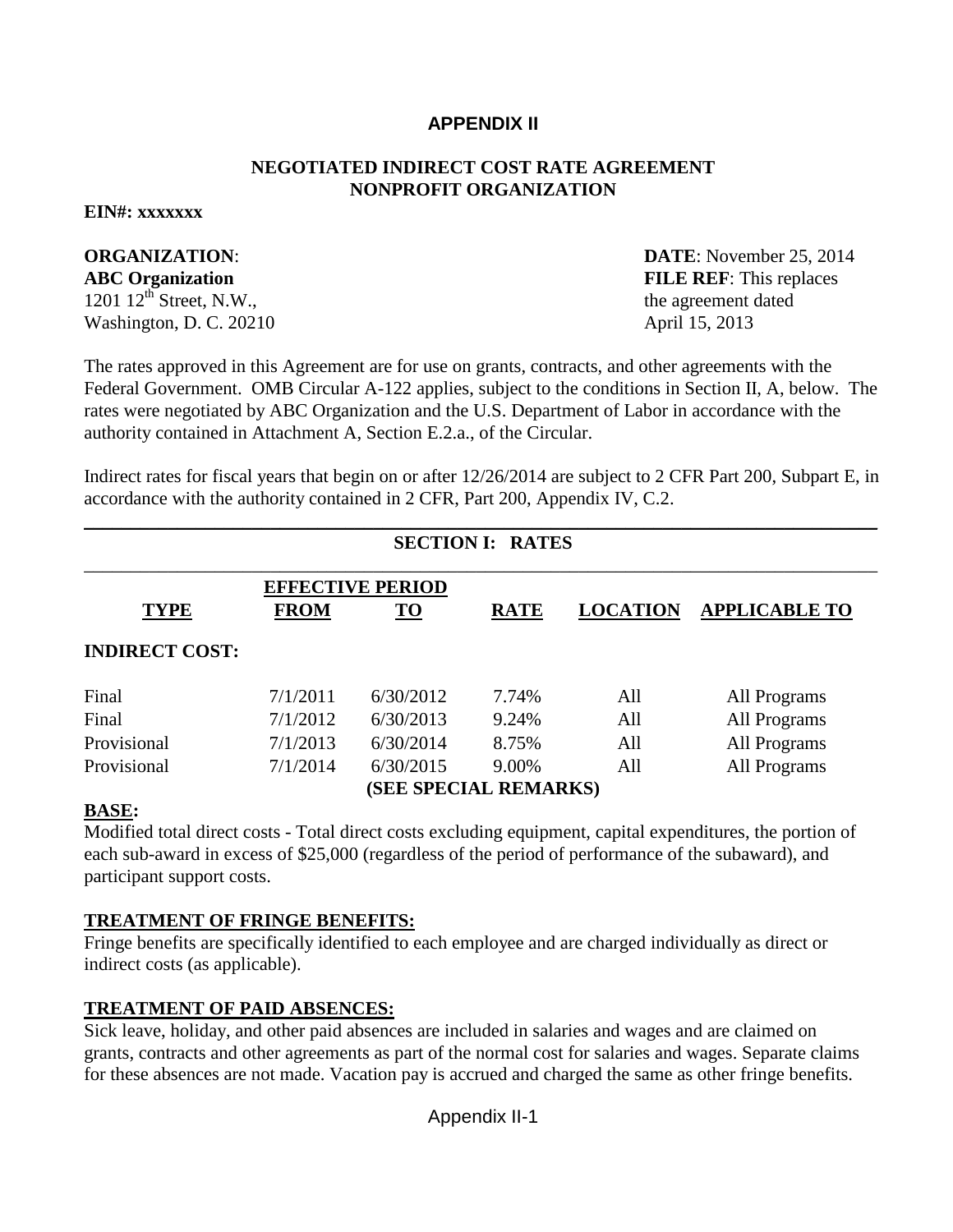### **SECTION II: GENERAL**

- A. **LIMITATIONS:** Use of the rate(s) contained in the Agreement is subject to all statutory or administrative limitations and is applicable to a given Federal award or contract only to the extent that funds are available. Acceptance of the rate(s) agreed to herein is predicated upon the following conditions:
	- (1) that no costs other than those incurred by the non-Federal entity or contractor were included in its indirect cost pool as finally accepted and that such incurred costs are legal obligations of the non-Federal entity and allowable under the governing cost principles,
	- (2) that the same costs that have been treated as indirect costs have not been claimed as direct costs,
	- (3) that similar types of costs have been accorded consistent treatment, and
	- (4) that the information provided by the non-Federal entity or contractor which was used as a basis for acceptance of the rate(s) agreed to herein is not subsequently found to be materially inaccurate by the Federal government. In such situations, the rate(s) may be subject to renegotiation at the discretion of the Federal government.
	- (5) The rates cited in this Agreement are subject to audit.
- B. **ACCOUNTING CHANGES:** This agreement is based on the accounting system purported by the non-Federal entity or contractor to be in effect during the Agreement period. Changes to the method of accounting for costs which affect the amount of reimbursement resulting from the use of this Agreement require prior approval from the Division of Cost Determination. Such changes include, but are not limited to changes in the charging of a particular type of cost from indirect to direct. Failure to obtain approval may result in cost disallowances.
- C. **NOTIFICATION TO FEDERAL AGENCIES:** A copy of this document is to be provided by the non-Federal entity or contractor to other Federal funding sources as a means of notifying them of the Agreement contained herein.
- D. **PROVISIONAL-FINAL RATES AND ADJUSTMENTS:** When seeking initial reimbursement of indirect costs using the provisional/final rate methodology, a provisional proposal must be submitted within 90 days of receiving a Federal award (financial assistance, grants, cooperative agreements, and cost reimbursable contracts) that requires accounting for actual costs incurred. The non-Federal entity or contractor must submit an indirect cost rate proposal within six (6) months after the end of their fiscal year to establish a final rate.

Once a final rate is negotiated, billings and charges to Federal awards must be adjusted if the final rate varies from the provisional rate. If the final rate is greater than the provisional rate and there are no funds available to cover the additional indirect costs, the non-Federal entity or contractor may not recover all indirect costs. Conversely, if the final rate is less than the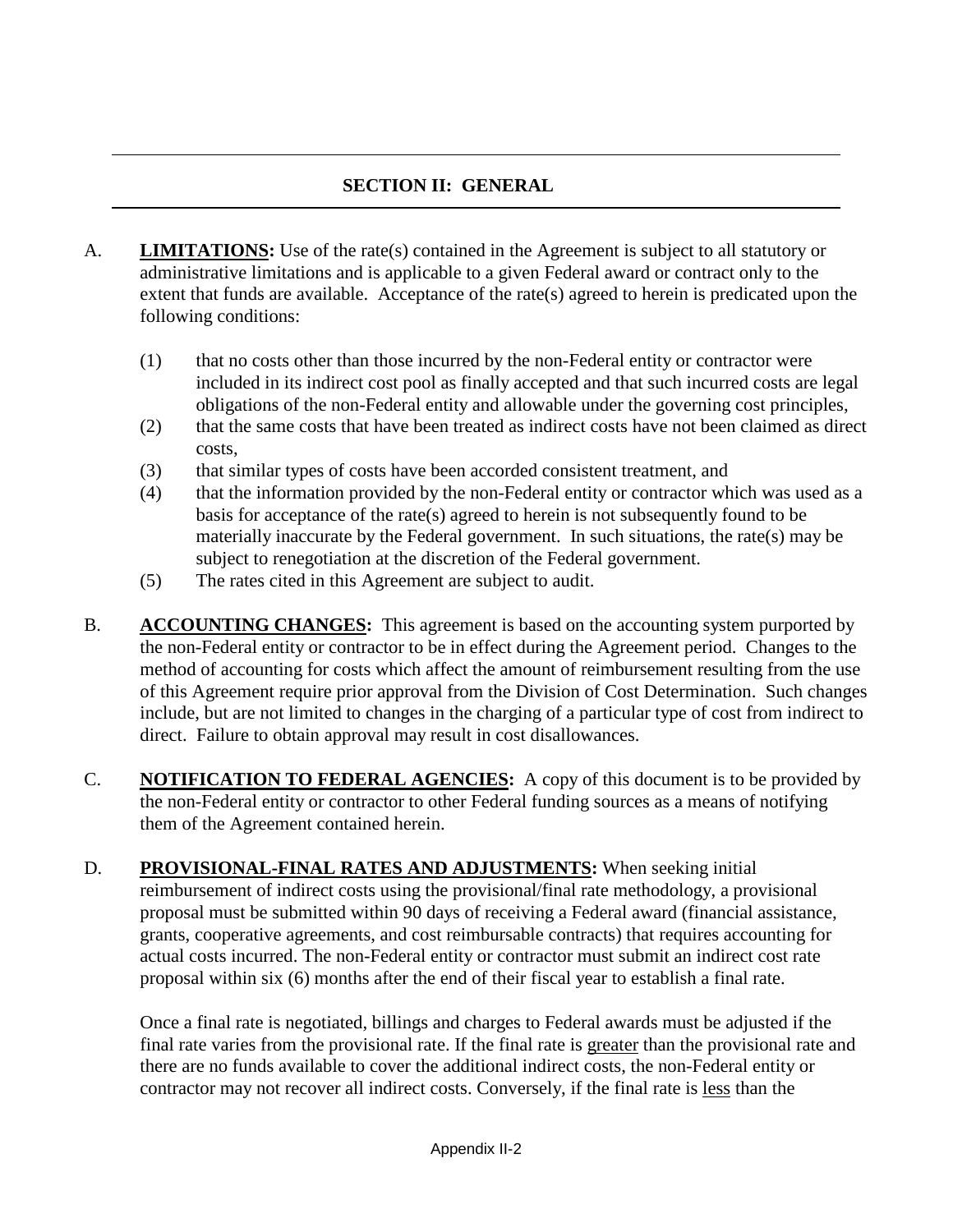provisional rate, the non-Federal entity or contractor will be required to reimburse the funding agency for the excess billings.

Non-Federal entities or contractors receiving a Federal cost reimbursable contract(s) - Must adhere with FAR  $52.216-7(d)(2)(v)$ , to settle final indirect cost rates typically on an annual basis:

"The contractor shall update the billings on all contracts to reflect the final settled rates and update the schedule of cumulative direct and indirect costs claimed and billed, as required in paragraph  $(d)(2)(iii)(I)$  of this sections, within 60 days after settlement of final indirect cost rates."

In addition, the contractor shall provide to the Contracting Officer the noted cumulative costs schedule within 60 days of the execution of this agreement.

If the non-Federal entity or contractor has completed performance under any of the contracts covered by this Agreement, a final invoice or voucher must be submitted no later than 120 days from the date on which this Agreement is executed, following guidance from FAR 52.216- 7(d)(5) and FAR 52.216-7(h).

Non-Federal entities receiving Federal awards (financial assistance, grants, and cooperative agreements) – Note that even if Federal awards are administratively closed prior to the settlement of final indirect cost rates, non-Federal entities still must comply with the following 2 CFR Part 200 clauses stating, in part:

§200.344 Post-closeout adjustments and continuing responsibilities

(a) The closeout of a Federal award does not affect any of the following:

(1) The right of the Federal awarding agency or pass-through entity to disallow costs and recover funds on the basis of a later audit or other review. The Federal awarding agency or pass-through entity must make any cost disallowance determination and notify the non-Federal entity within the record retention period.

(2) The obligation of the non-Federal entity to return any funds due as a result of later refunds, corrections, or other transactions including final indirect cost rate adjustments.

### §200.345 Collection of amounts due

(a) Any funds paid to the non-Federal entity in excess of the amount to which the non-Federal entity is finally determined to be entitled under the terms of the Federal award constitute a debt to the Federal Government.

(b) Except where otherwise provided by statutes or regulations, the Federal awarding agency will charge interest on an overdue debt in accordance with the Federal Claims Collection Standards (31 CFR parts 900 through 999). The date from which interest is computed is not extended by litigation or the filing of any form of appeal.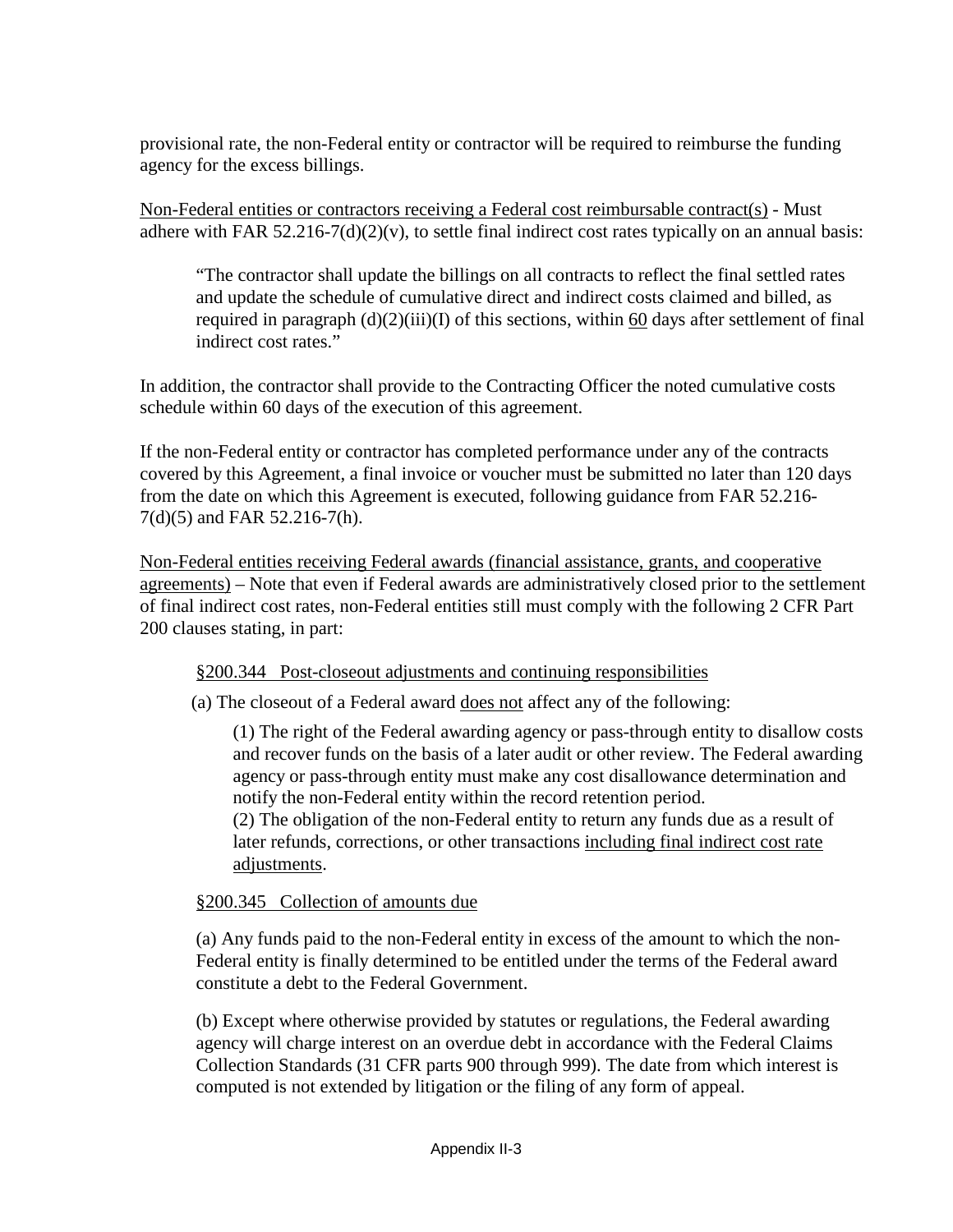### E. **SPECIAL REMARKS:**

- 1. Indirect costs charged to Federal grants/contracts by means other than the rate(s) cited in this Agreement should be adjusted to the applicable rate(s) cited herein and be applied to the appropriate base to identify the proper amount of indirect costs allocable to the program.
- 2. Contracts/grants providing for ceilings as to the indirect cost rate(s) or amount(s) which are indicated in Section I above, will be subject to the ceilings stipulated in the contract or grant agreements. The ceiling rate or the rate(s) cited in this Agreement, whichever is lower, will be used to determine the maximum allowable indirect cost on the contract or grant agreement.
- 3. Administrative costs consist of all **Direct** and **Indirect** costs associated with the management of an organization's programs. Organizations should refer to their contracts/grants terms and specific program legislation for the applicable definition of Administrative Costs and any related limitations.
- 4. The indirect cost pool consists of its allocable share of the following administrative expenses (all costs identifiable to a specific contract or grant must be charged directly):
	- 1) Salaries:
		- a. 100% indirect- President, Executive Director, Administrative Assistant, Personnel Staff, Office Services, Accounting, Network Support, Receptionist.
		- b. The remaining salaries are charged either to direct or indirect costs by individual time sheets.
	- 2) Employee fringe benefits for indirect employees- FICA, Unemployment Insurance, Workers Compensation, health insurance, pension, long term disability, and life insurance. Vacation pay is accrued and charged like other fringe benefits.
	- 3) Professional fees & contract services
	- 4) Supplies & materials
	- 5) Telephone
	- 6) Postage and shipping
	- 7) Occupancy
	- 8) Rental & maintenance of equipment
	- 9) Printing & publication, visual aids
	- 10) Travel
	- 11) Training and educational assistance costs
	- 12) Depreciation and amortization costs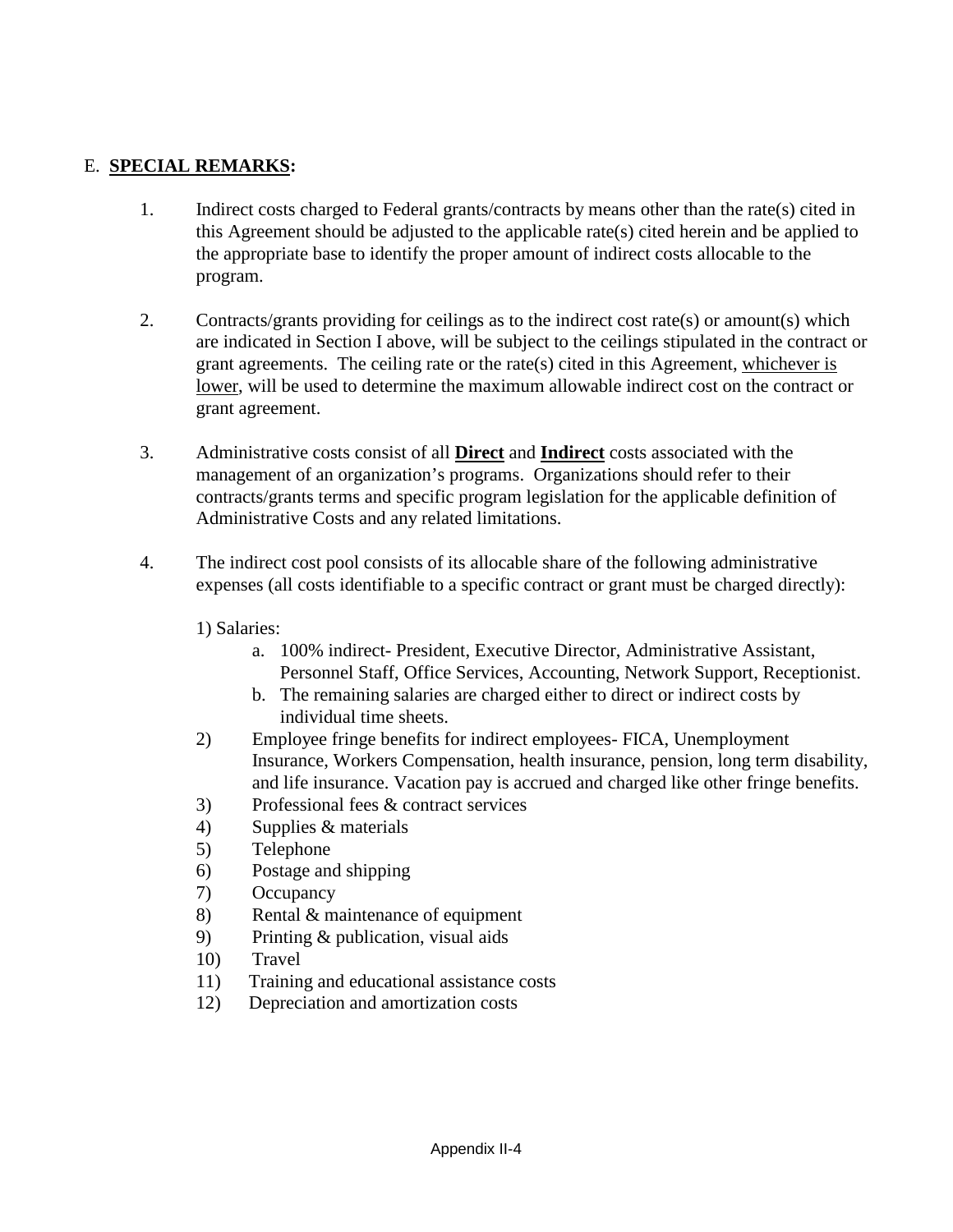### **ACCEPTANCE**

### **BY THE ORGANIZATION**:

### **BY THE COGNIZANT AGENCY ON BEHALF OF THE FEDERAL GOVERNMENT:**

| <b>ABC</b> Organization<br>1201 $12^{th}$ Street, N.W.,<br>Washington, D. C. 20210 | <b>U.S. DEPARTMENT OF LABOR</b><br>Division of Cost Determination<br>200 Constitution Ave., N.W., S-1510<br>Washington, D.C. 20210 |
|------------------------------------------------------------------------------------|------------------------------------------------------------------------------------------------------------------------------------|
| (Grantee/Contractor)                                                               | (Government Agency)                                                                                                                |
| (Signature)                                                                        | (Signature)                                                                                                                        |
|                                                                                    | Victor M. Lopez                                                                                                                    |
| (Name)                                                                             | (Name)                                                                                                                             |
|                                                                                    | Chief, Division of Cost Determination                                                                                              |
| (Title)                                                                            | (Title)                                                                                                                            |
|                                                                                    | November 25, 2014                                                                                                                  |
| (Date)                                                                             | (Date)                                                                                                                             |
|                                                                                    | Negotiated By: Victor M. Lopez<br>Telephone No.: 202-693-4100                                                                      |
|                                                                                    |                                                                                                                                    |